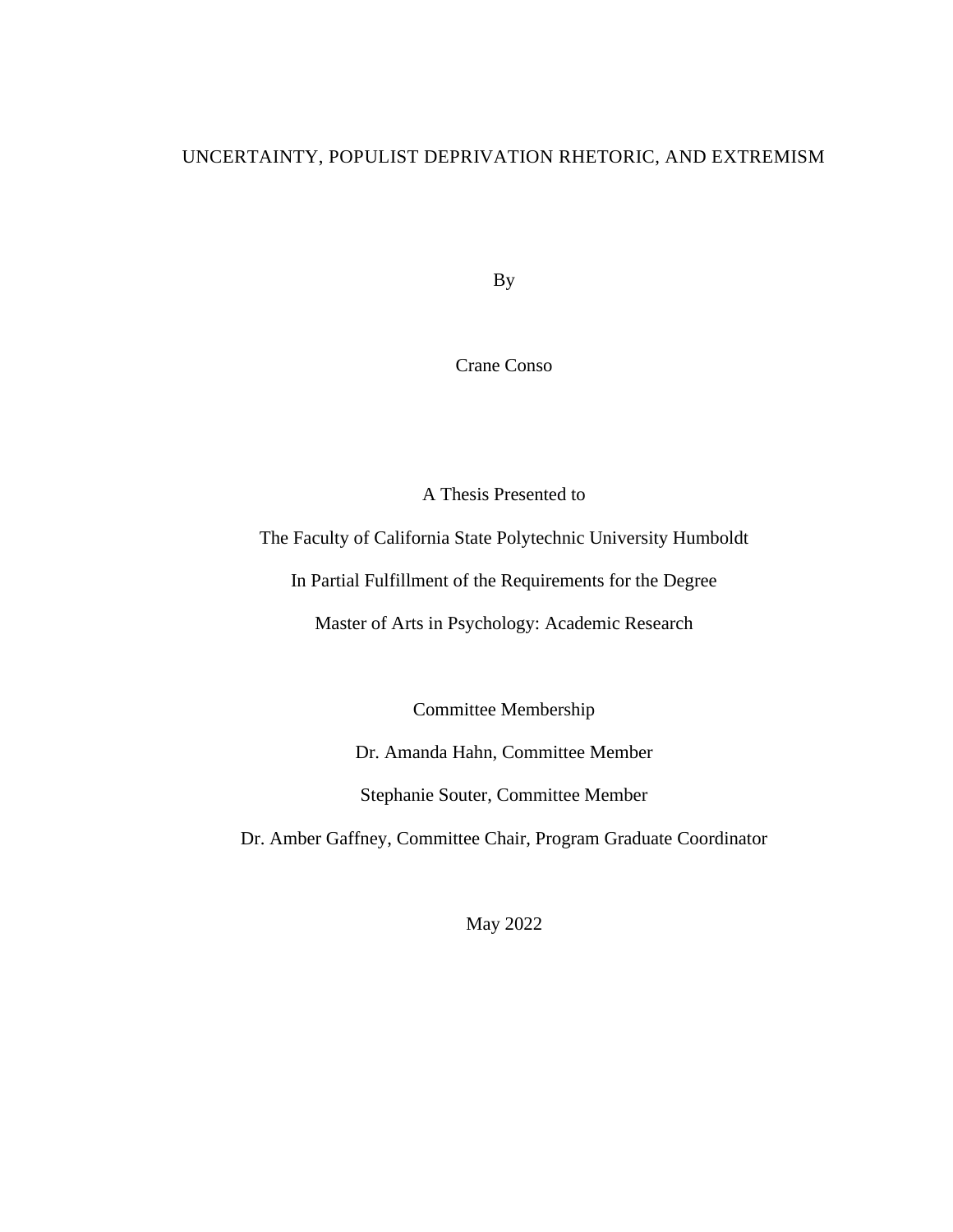#### **Abstract**

# <span id="page-1-0"></span>UNCERTAINTY, POPULIST DEPRIVATION RHETORIC, AND EXTREMISM Crane Conso

The present study investigates the influence of leadership messages on support for extremism using a social identity framework. Specifically, the study highlights the potential role of populist deprivation rhetoric and self-uncertainty in generating support for leaders and extremism. The study seeks to fill a gap in the existing research to understand the use of deprivation rhetoric as a direct process of populist leadership. Political extremism can serve to reduce feelings of uncertainty. Group relative deprivation results from a social comparison in which a person believes another individual or group is denying them something to which they feel entitled. Leaders can embed messages which highlight that their group is deprived in comparison to other groups. Manifesting follower's feelings of group relative deprivation in conditions of uncertainty is likely to fuel strong identification with the ingroup and thus increase support for extremism towards the outgroup. Stoking intergroup fires increases ingroup identity salience and can create support for the leader. We predicted that a leader's message that includes populist deprivation rhetoric would be associated with more extreme support from followers when compared to a message without populist deprivation rhetoric, and that this impact would be enhanced in conditions of uncertainty. To assess this prediction, we recruited an online sample of Democrat and Republican (*N* = 302) Mechanical Turk (MTurk) workers through Amazon Cloud Research. We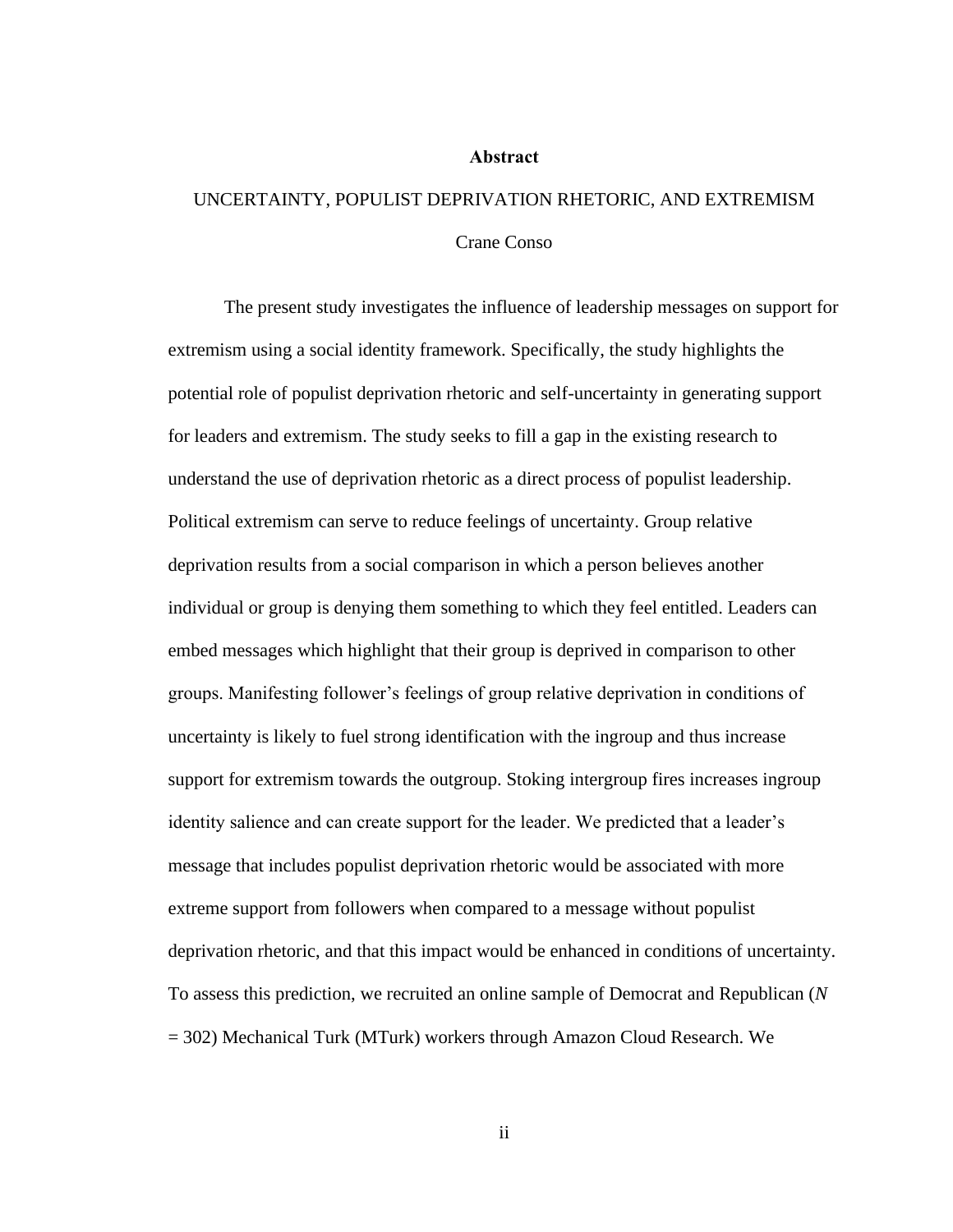manipulated leadership rhetoric through a fabricated Twitter post accredited to a leader from the participants' favored political party, and subsequently measured participants' responses to a battery of survey items. Our primary hypothesis was significant. The results of this study suggest that populist deprivation rhetoric may influence support for extremism. Participants exposed to an in-party message that used populist deprivation rhetoric were significantly more likely to support extremism through violence and selfsacrifice when compared to participants from the non-deprivation rhetoric condition. The findings of the study, collectively, have implications for understanding growing political polarization and extremism, as well as potential room for more research in understanding ways to attenuate these processes and substantiate the study of populism from a social identity framework.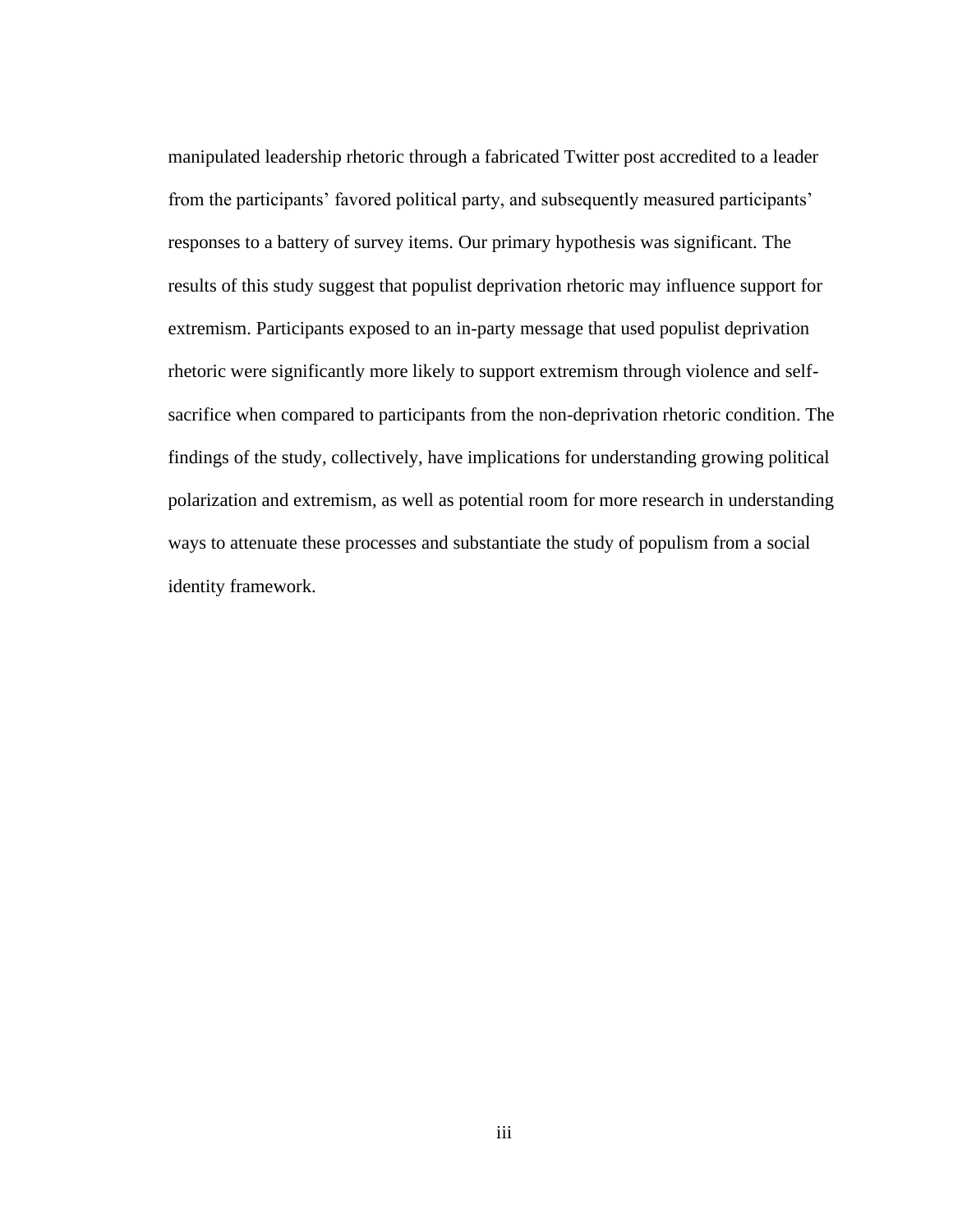#### **Acknowledgements**

<span id="page-3-0"></span>I would like to first acknowledge that this research was conducted on the homelands of the Wiyot people. I am grateful to be taught the significance of this experience, this place, and the people who have been here for time immemorial.

I would like to thank Tony W. and Steve with Project Rebound and the entire Project Rebound crew, who have provided new space and a healthy outlook throughout the final stretch of this project. I would like to thank the Alicia M. & the ADAPTABLE founders, for their wisdom and adaptability as I returned to campus after great injury. My professors, Dr. Hahn and Dr. Risling-Baldy, who allowed me to take extra courses so that I could get back on track during the pandemic. My friends, Taki, Tammy and Marlene', for showing me a path that I could follow when there was no light. Stephanie Souter for ample guidance and the reminder to be kind to myself. Jordan McDowell, for bringing me back to research and including me in her work & motivating me towards mine. I would like to thank my doctor, Dr. Lori Brown, for her continued treatment and healing. My family, my extended family, Ms. Charmaine Lawson, Sharon & Mike Fennel, Lorna, my sisters Roxanne and Amber, my godmother Michelle, for keeping me well. My parents, for teaching me our family history, a strong motivator for this work. My cousins, aunts, uncles, my grandparents, Michael and Sally, for supporting and believing in my work. Finally, I would like to thank Dr. Amber Gaffney, my advisor, mentor, and friend, for giving me opportunities beyond my comprehension, believing in me when I couldn't, teaching me, and trusting me to complete this project, all while humanizing the experience. Thank you.

iv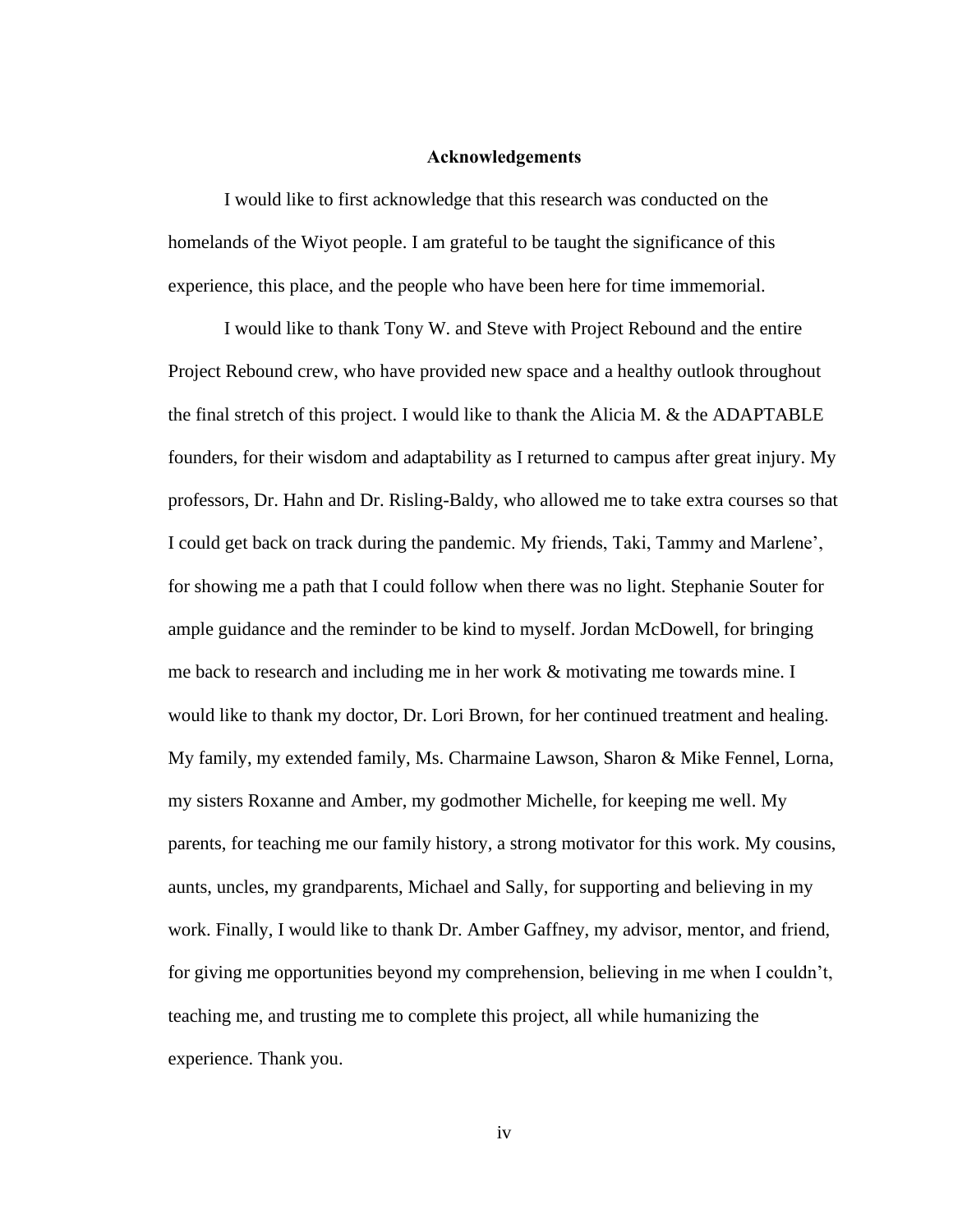This paper is dedicated to my dog Smushy, who stayed by my side until the end.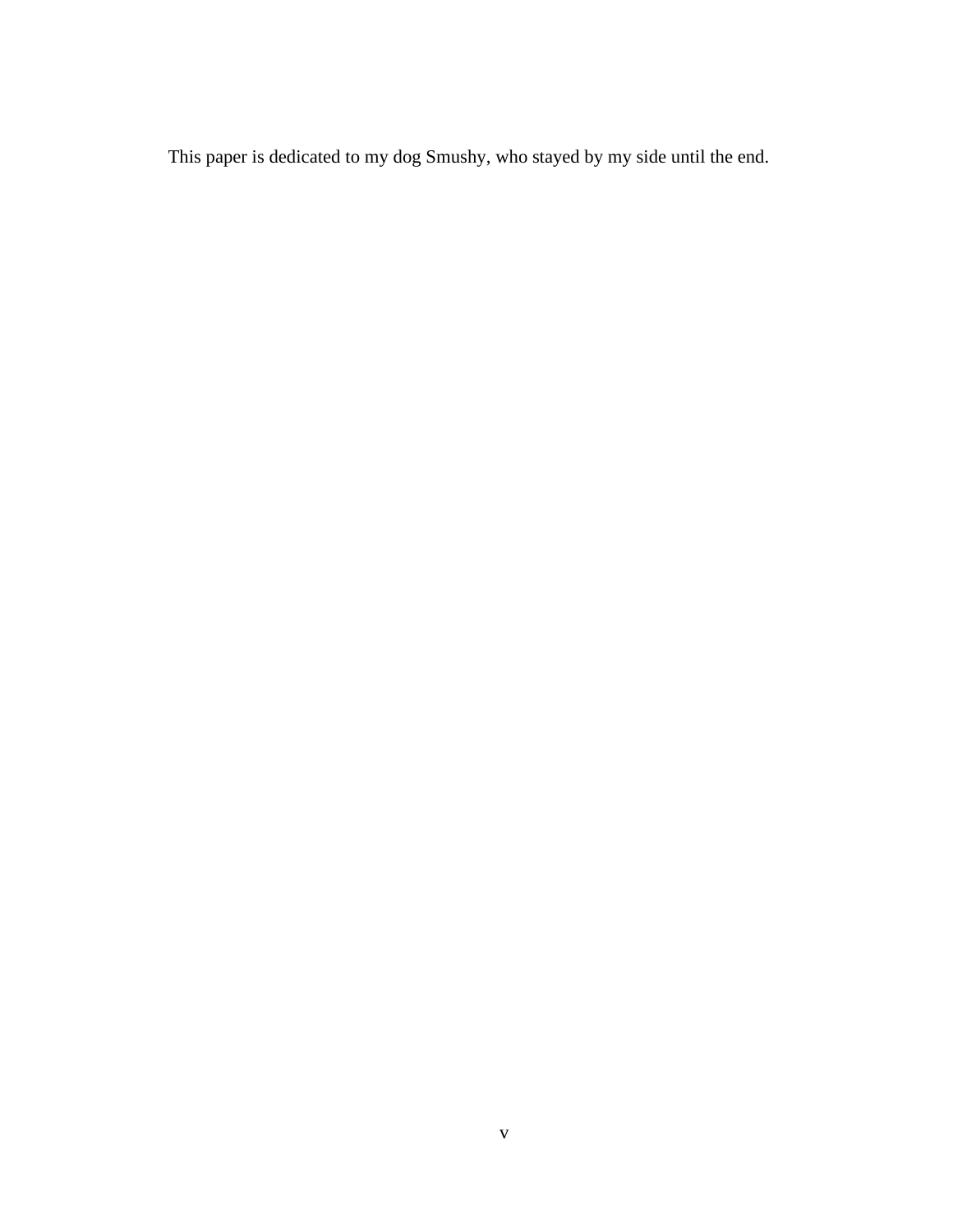## **Table of Contents**

<span id="page-5-0"></span>

| 23 |
|----|
|    |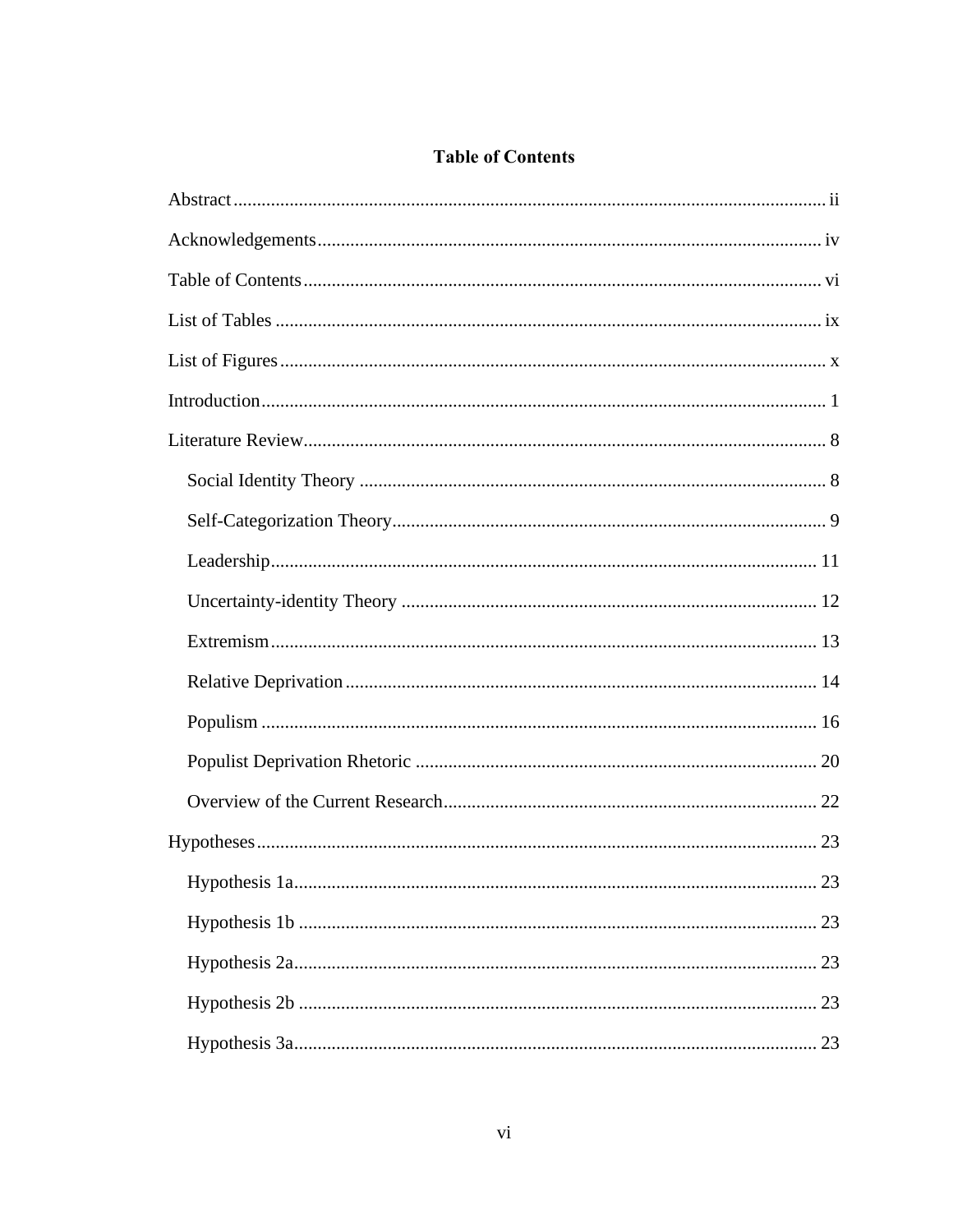| 30 |
|----|
|    |
|    |
|    |
|    |
|    |
|    |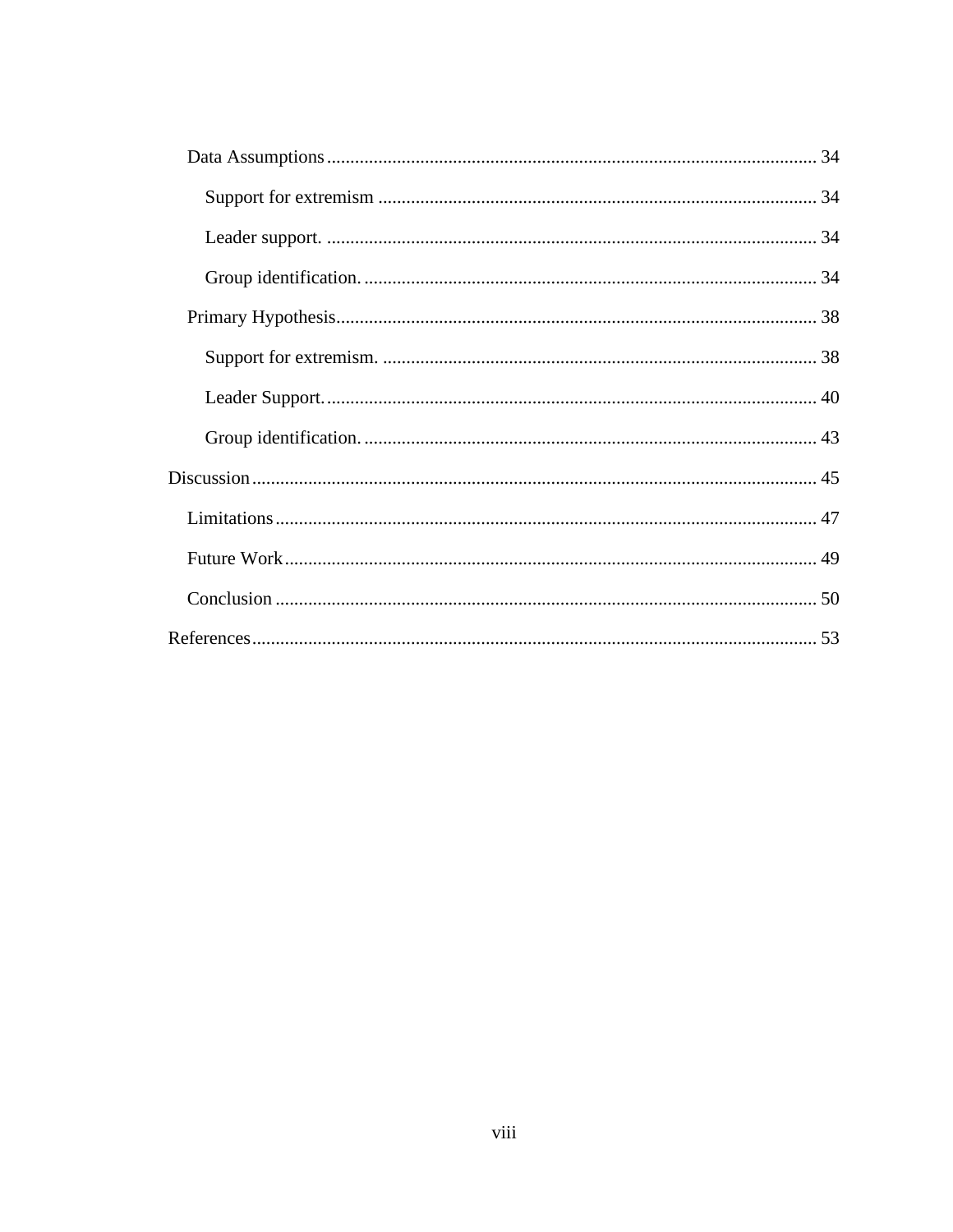## **List of Tables**

<span id="page-8-0"></span>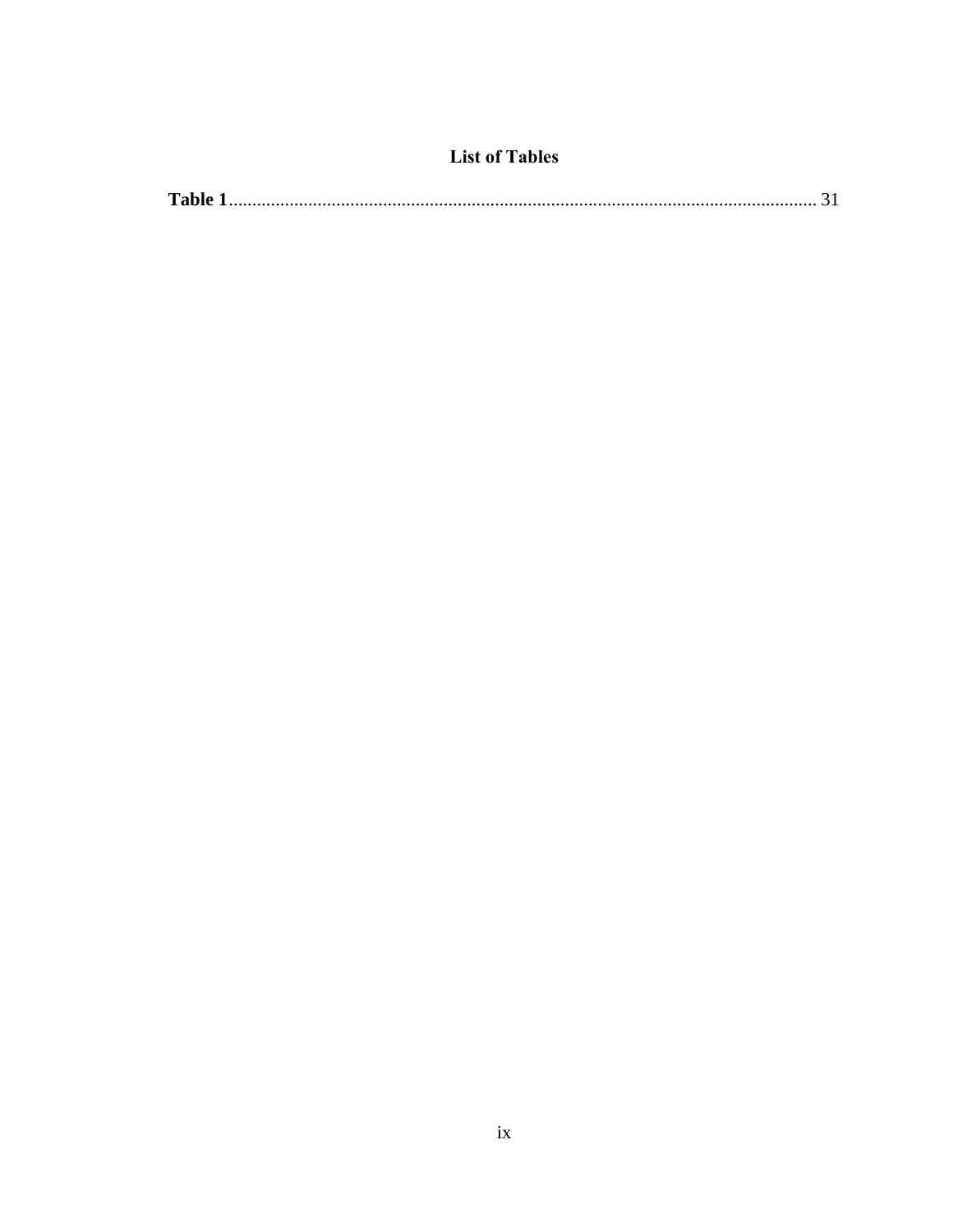## **List of Figures**

<span id="page-9-0"></span>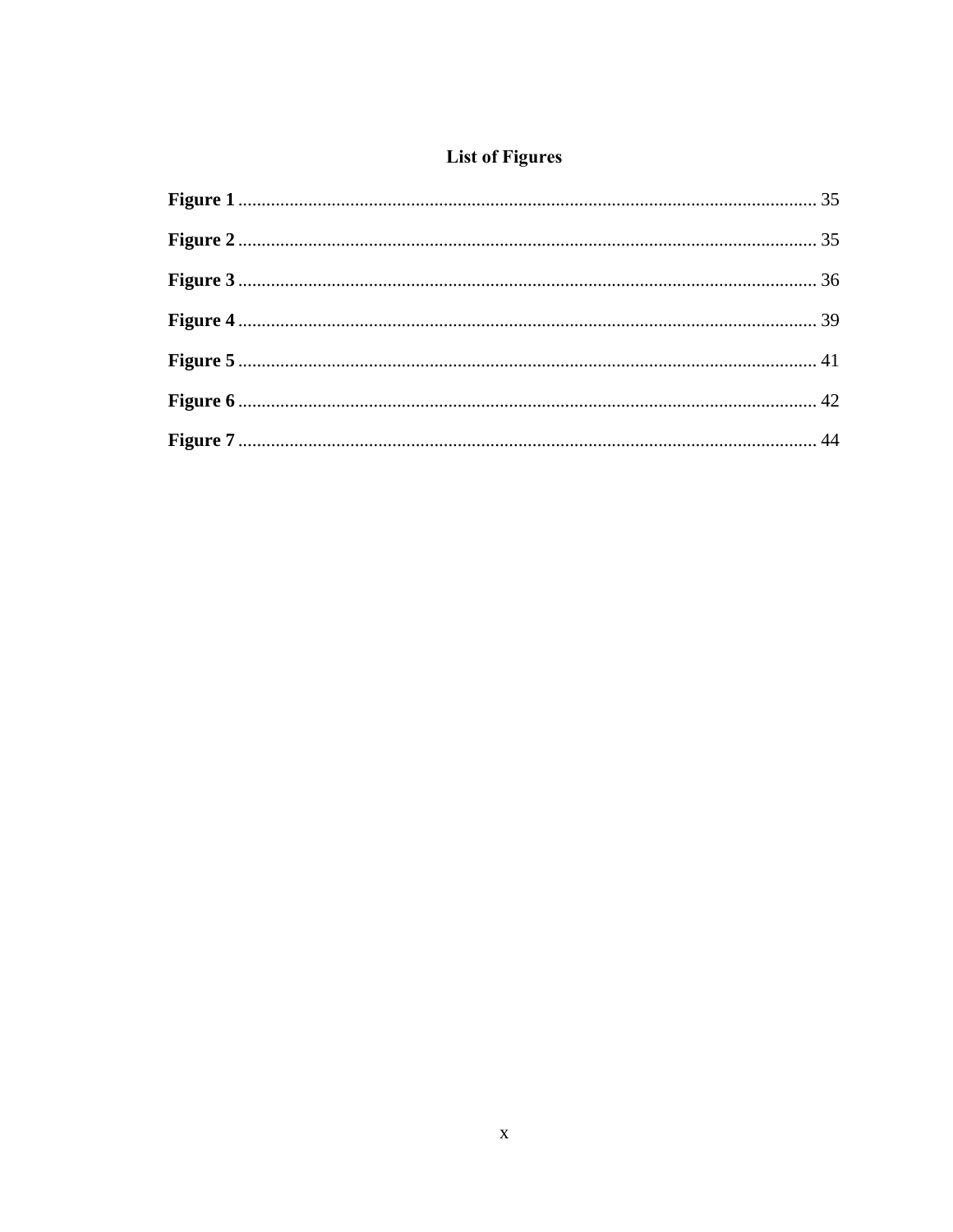#### UNCERTAINTY, POPULIST DEPRIVATION RHETORIC, AND EXTREMISM 1

#### **Introduction**

<span id="page-10-0"></span>"*You better be smart. They're taking your jobs. You better be careful"*(Donald Trump, CPAC 2014). *"They're taking our jobs. They're taking our manufacturing jobs. They're taking our money. They're killing us"* (Donald Trump, 2015).

Populist leaders use deprivation rhetoric to fire up their followers with resentment towards an outgroup. The language of deprivation rhetoric accuses an outgroup of taking something which the in-group feels entitled to. Donald Trump uses this rhetoric frequently, in campaign speeches and on Twitter prior to being banned from the social media platform. Widely used social media platforms provide leaders such as Trump a new venue to send messages directly to the public. What is it about Trump's rhetoric that invites and incites polarized and radicalized reactions? Leaders use deprivation rhetoric to motivate their bases. The recipe is simple: voice a claim of deprivation and provide a group to point the finger at. The validity of the messages' claim is irrelevant, as long as the message touches upon something that followers feel to be true and provides an outgroup to blame. Leaders are not the only people who use this type of rhetoric, however this research will focus solely on the impact that leader messages have on followers. Trump was able to use social media to tap into the shared grievance felt by members of the Republican party, also known as the Grand Old Party (GOP). Engaging followers in this type of felt deprivation has proven to encourage populism among Republicans. Recent reports suggest there is growing support for politically driven violence among members of the GOP and understanding this type of message framing can help understand these trends (American Perspectives Survey, 2021).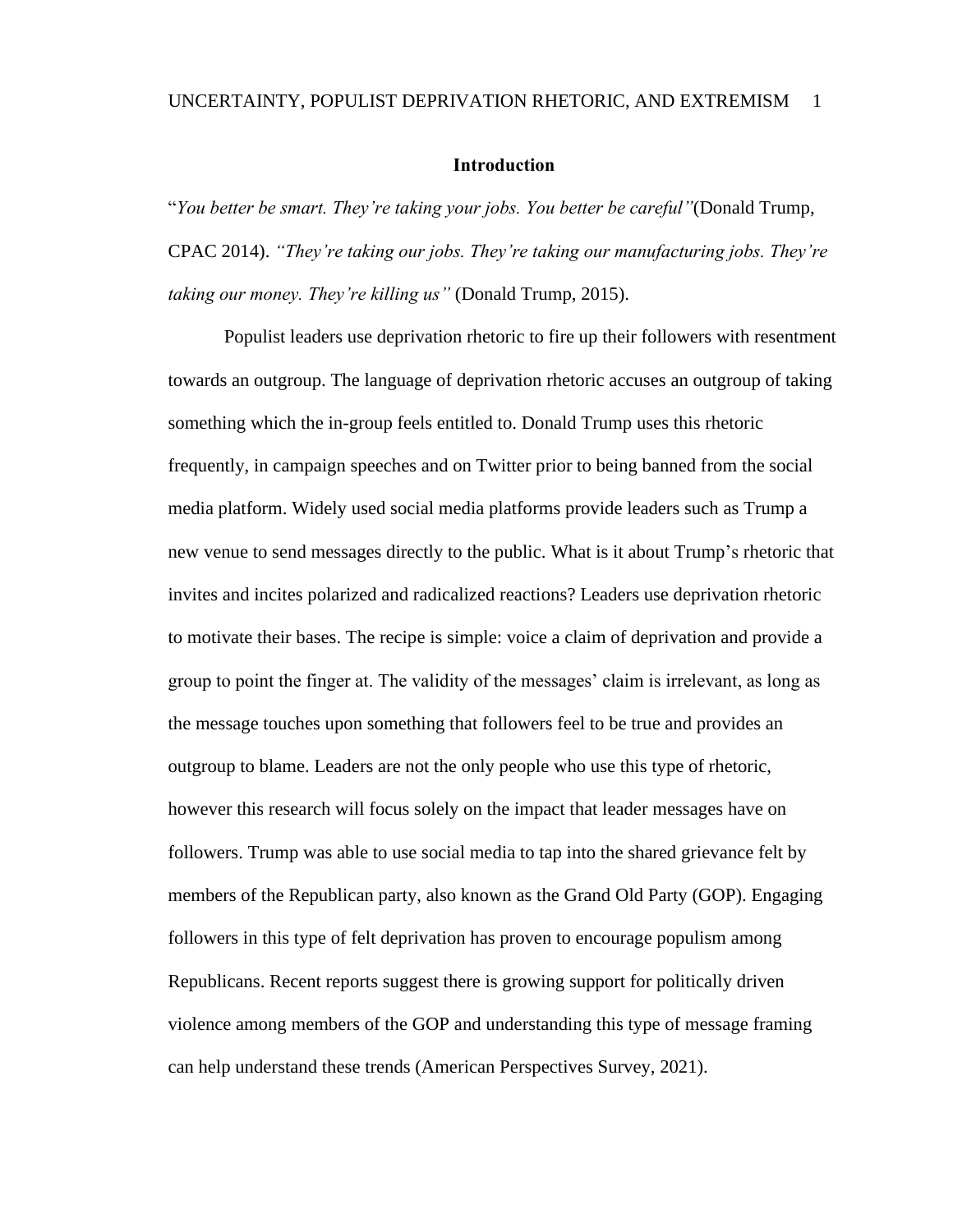During the mostly peaceful Black Lives Matter uprisings of 2020, a partisan divide painted perceptions of the protests. Donald Trump used Twitter to create a narrative that "left-wing Anti-Fascist (Antifa) radicals" were working to deprive Americans of "law and order." According to Trump, radical left-wing Antifa was out to deprive Americans of their freedom and safety. This narrative spread through social media, with Trump using Twitter to call for the Federal Bureau of Investigation (FBI) and law enforcement to respond in full force against the protesters. During the local marches that took place in Humboldt County, CA, multiple drivers weaponized their vehicles in attempts to run over peaceful marchers (Casarez, 2020). This researcher was struck in the head with chemical munitions from local police, resulting in a severe concussion and hearing loss. A week after the incident, local leadership echoed Donald Trump's sentiments that "Antifa busses" were present at the actions, though these claims proved to be unsubstantiated (Mukherjee, 2020). These types of interactions culminating in violent extremism have been captured around the country. In 2017, at a "Unite the Right Rally," James Alex Fields Jr. drove his car into a crowd of counter-protestors, killing one woman and injuring dozens (U.S. Department of Justice, 2019). Do the people who commit these acts of violence act alone, or have they been motivated by the leaders of their groups?

Trump is not alone in his rhetorical style. Brazil's Jair Bolsonaro and former Klu Klux Klan grand wizard David Duke also use this type of language. This rhetoric is an important factor to consider when analyzing rising support for far right-wing politicians around the world, as well a surge in right-wing terrorism (Southern Poverty Law Center,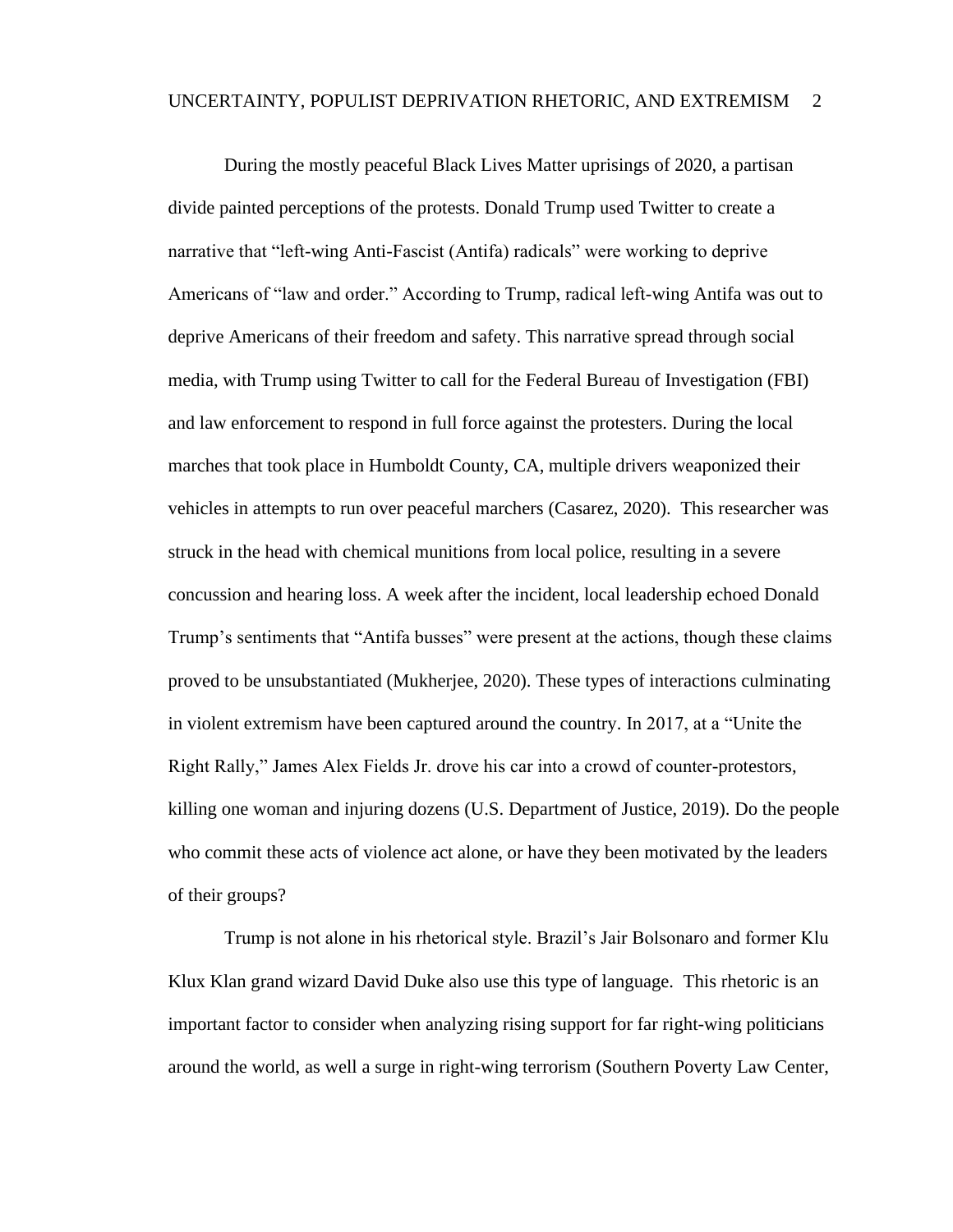2019). Social media has become a widespread mode of communication, and as such has become a topic of interest for researchers studying an assumed connection to what appears to be a rise in support for populist leaders. The findings of various investigations are mixed. This work seeks to expand on existing political science and social psychology's analysis of populist leader rhetoric by zoning in on a specific mode of populist communication and testing its effects empirically. Donald Trump's not-so-subtle dog whistles motivate his base and fuel strong partisanship, regardless of focal policy attached to the message. Trump's intolerant and hateful rhetoric is the same language found in the manifestos of white supremacists and right-wing extremists responsible for recent mass casualty hate-based attacks. In 2018, Robert Bowers murdered 11 Jewish worshippers at the Tree of Life synagogue in Pittsburgh. Bowers was obsessed with a fear of white genocide, and the "migrant caravan of invaders" – language that Trump himself has used. A growing body of data reveals that violent far-right extremism is on the rise in the United States. According to the SPLC annual Intelligence Report, 2017- 2018 saw higher arrest rates of domestic terrorism suspects including white supremacists and far-right extremists than those linked to international terror groups. The SPLC report found that white nationalist groups surged by about fifty percent, rising from about 100 groups in 2017 to 148 groups by 2018 (SPLC, 2019). Right-wing extremists and white nationalists were responsible for numerous attacks. The attacks include the aforementioned Pittsburgh synagogue shooting, Dylann Roof's gruesome attack on churchgoers at Emanuel Africa Methodist Episcopal Church in Charleston, South Carolina in 2015, and the recent-hate based 2019 massacre at a Wal-Mart in El Paso,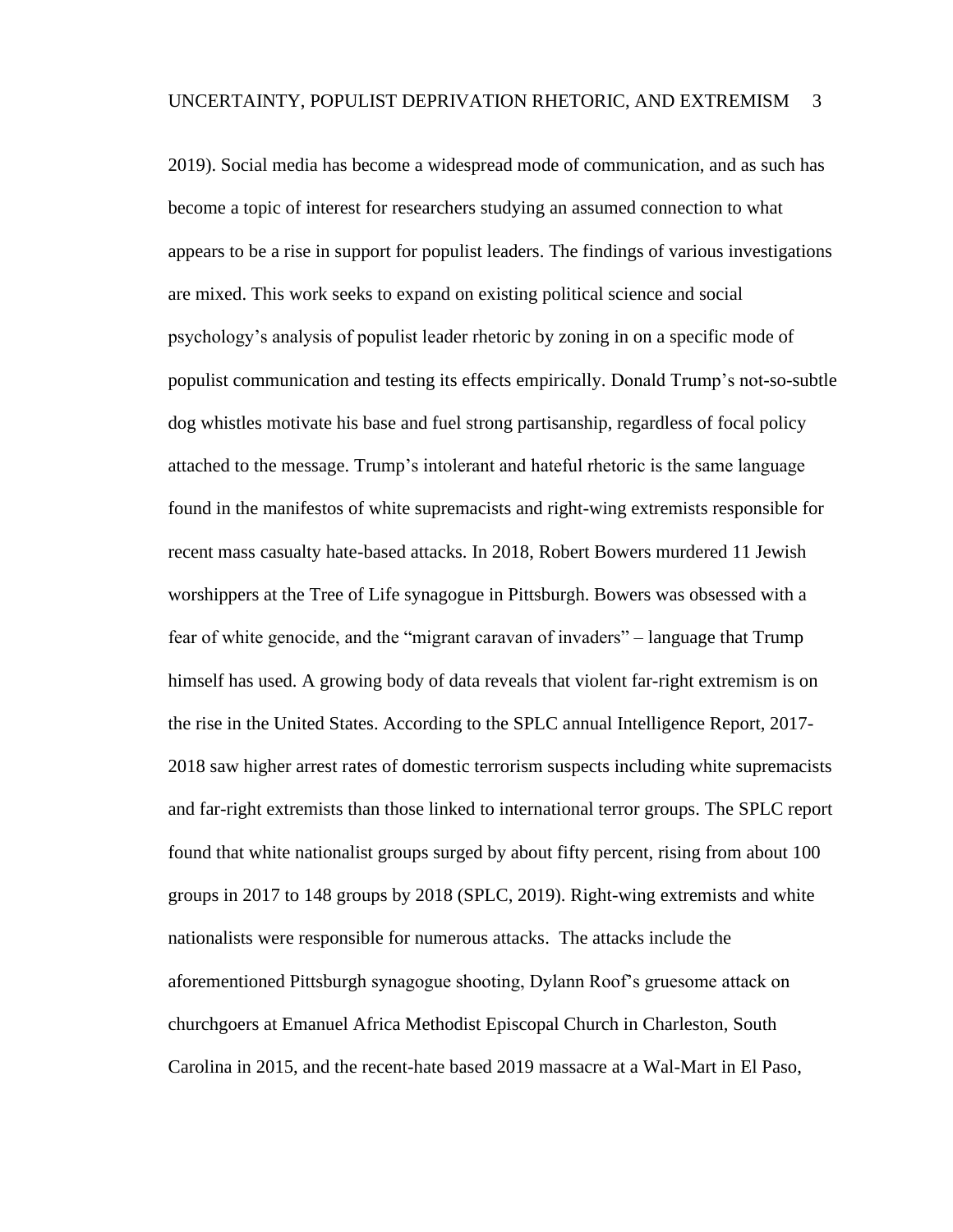Texas in which Patrick Crucius killed 22 and injured another 24. Crucius, who targeted Latinos, posted a manifesto on the website 8chan, speaking of immigrant "invasions," writing with the same language that Donald Trump uses (Abutaleb, 2019). Given the substantial rise of hate crimes at the hands of white supremacists and right-wing extremists, investigating the motivating factors stoking these fires is imperative. The way Trump frames his messages provides amplification to the rage of white supremacists. Using the rhetoric of deprivation as a process of populist leadership, Trump frames his statements in a way that influences his followers. Group process theories can be applied to understand how Trump's language influences his followers. When Trump declares "immigrants are coming to take our jobs," he positions himself as an ingroup member (Americans), and implies that this ingroup is being denied something that they have a fundamental right to, by an outside group (immigrants). The message is not limited to the idea that immigrants are competing for American jobs, or that other countries are competing for the coal industry. His message goes a step further, informing followers that Trump, just like them, is being denied a fundamental right by undeserving "others."

On January  $6<sup>th</sup>$ , 2021, Donald Trump supporters attempted a widely documented violent insurrection on the U.S. Capitol. Amped up on claims of election fraud and a stolen election, Trump's followers violently stormed the White House during a Joint Session of the U.S. Congress that was working to affirm the presidential election (U.S. Department of Justice, 2021). These actions occurred after months of Trump's Twitter claims that the election had been *stolen* by the "radical left." These claims that the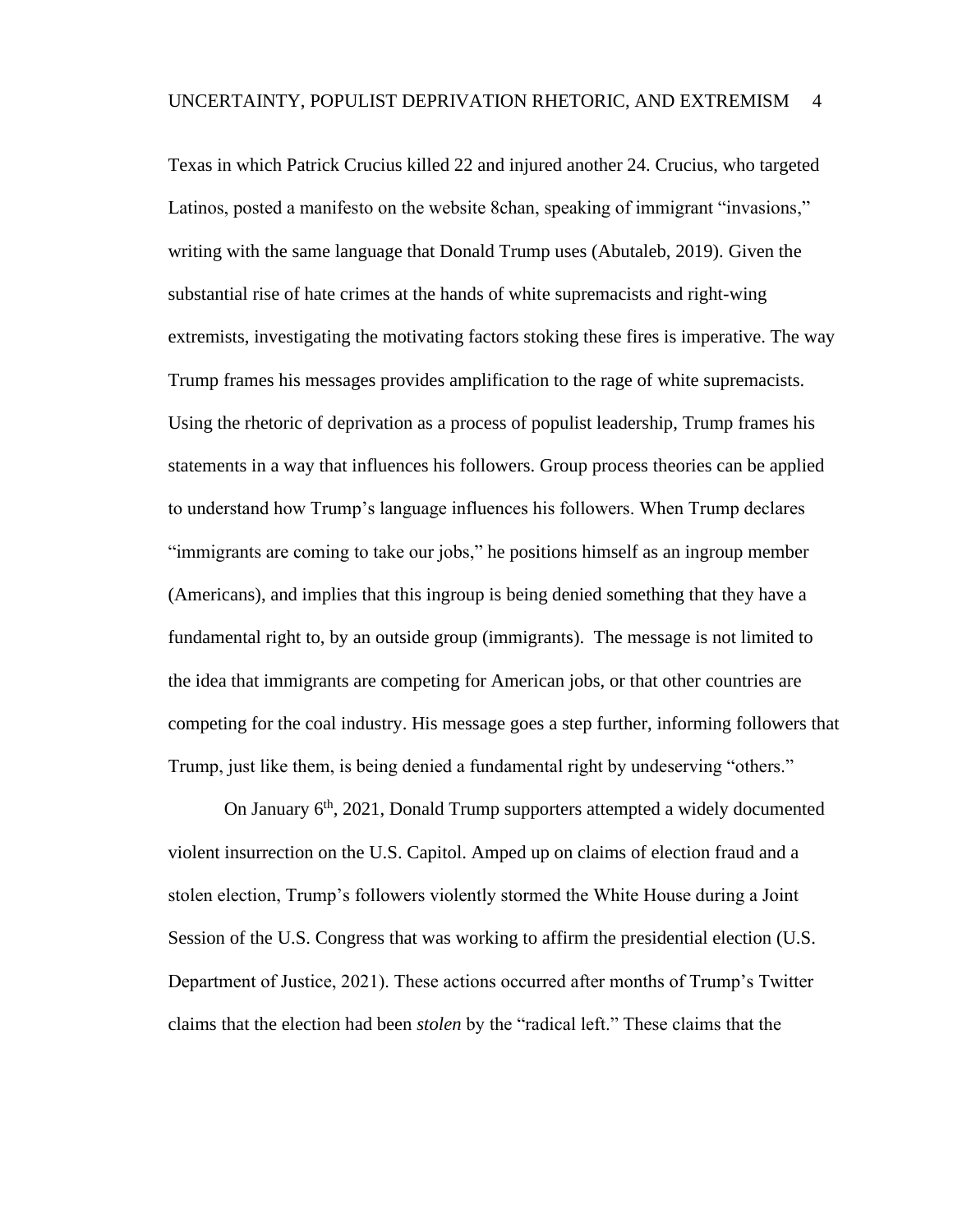political elites, specifically, the left "stole" what was "rightfully ours" is a clear example of deprivation.

Trump has used this rhetorical tool throughout his presidency to foster groupbased resentments and fuel support in his base. What could the ultimate outgroup target be? Immigrants are un-American to Donald Trump. Americans in opposition to Trump, or the "radical left" serve as another outgroup target to pit supporters against. These seemingly interchangeable outgroups serve as tools for Donald Trump to establish a firm group identity amongst his followers. If an ingroup member is the American Patriot "Make America Great Again" Trump Supporter, these messages must elicit a stark contrast between them and the "radical left." Establishing this difference and enhancing it is key to upholding the ingroup identity. Trump and his supporters establish a clear message that often veers into outright calls for extremism: if the left is the "Antifa" boogeyman, then the right must take arms to protect the supposed "God given right to country." Similarly, one of the tactics used by Trump to establish his *patriot* ingroup identity is through drawing contrast and developing resentment towards immigrants. Early on in his campaign and presidency, Donald Trump demonized immigrants in thinly veiled dog-whistle messages. From his "Muslim ban," to his claims that immigrant "hordes" are coming through the border to take American jobs and deprive Americans of a living, Trump made sure to keep a focal point and target on immigrants.

By defining who the outgroup is, Trump succeeded in establishing who his followers are not. If a follower wants to secure their Trumpian American identity, they must identify with this resentment towards these others. Whether it's the radical left, who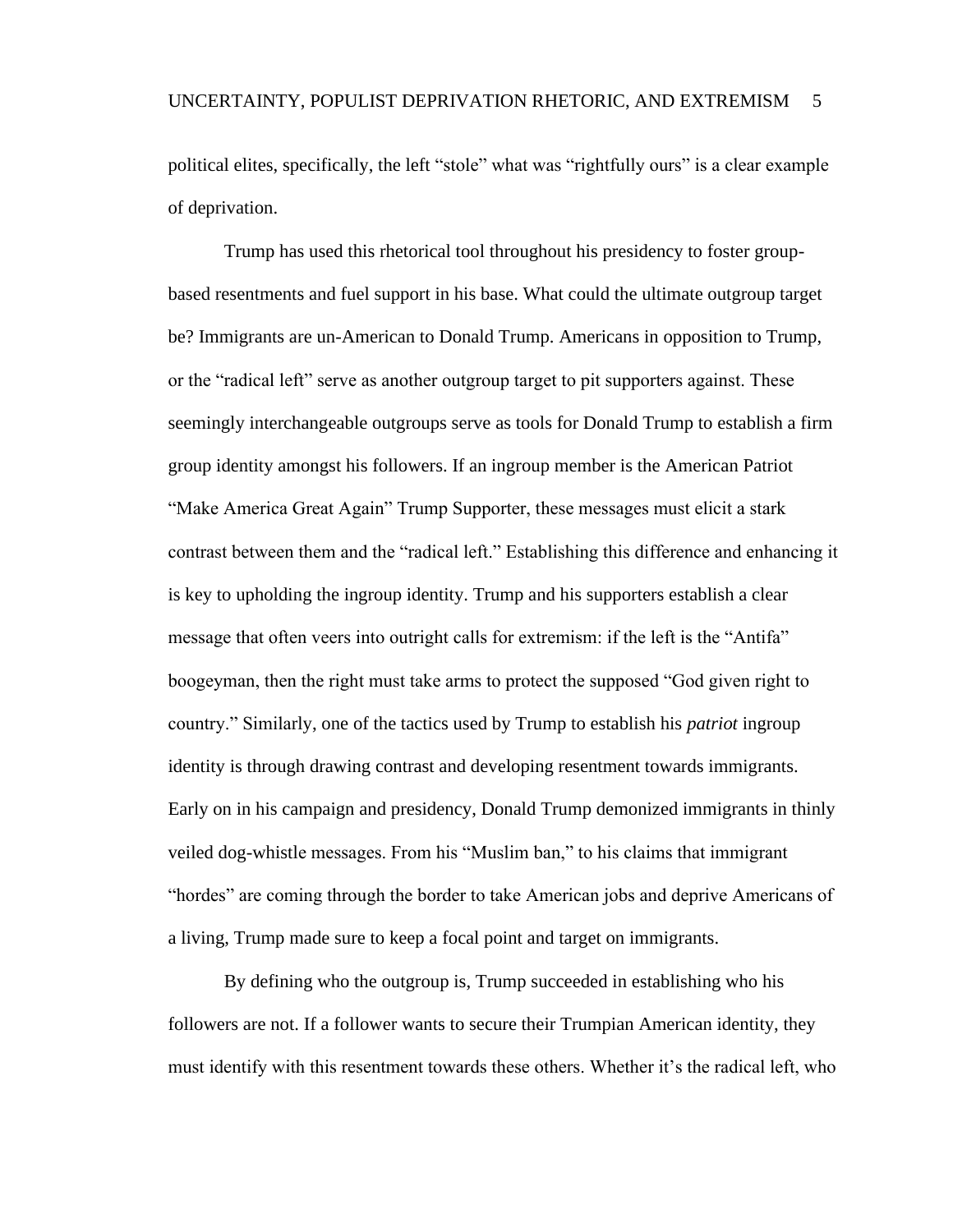Trump claims are hell-bent on depriving *patriots* of their rights, or the immigrants coming to take their jobs, Trump maintains a strong ingroup identity. For the uncertain individual, this can be a strong motivator to establish and protect the ingroup. The potential becomes great for a Trump supporter, then, to engage in violence on behalf of the group.

Theories of intergroup relations can help to understand how rhetoric such as Trump's influences followers. Relative deprivation theory posits that people may be more likely to support their leader when they perceive another group to be denying their own group of something their group fundamentally deserves (Crosby, 1976, Gurr, 1970, Runciman, 1966). Leaders who use this style of rhetoric to portray an outgroup as responsible for depriving the ingroup of something they feel entitled to may enjoy bolstered followership and an increased follower perception of representing the voice of group members Social identity theory can also be applied to understand how Trump influences his followers (Tajfel & Turner, 1979). Leaders can achieve strengthened support when followers perceive them to genuinely represent their voice and best interests. Feelings of deprivation can make people uncertain, and uncertainty has been found to increase the appeal of identifying with a group (Greive & Hogg, 1999).

A prototypical leader is the individual in a group who bests embodies the traits of that group (Turner et al, 1987). According to the social identity theory of leadership, prototypical leaders help shape norms and define the group's social identity (Hogg, 2001). A leader who truly captures the identity of the group and represents them the most effectively is considered a prototypical. Do leaders who employ the use of *deprivation*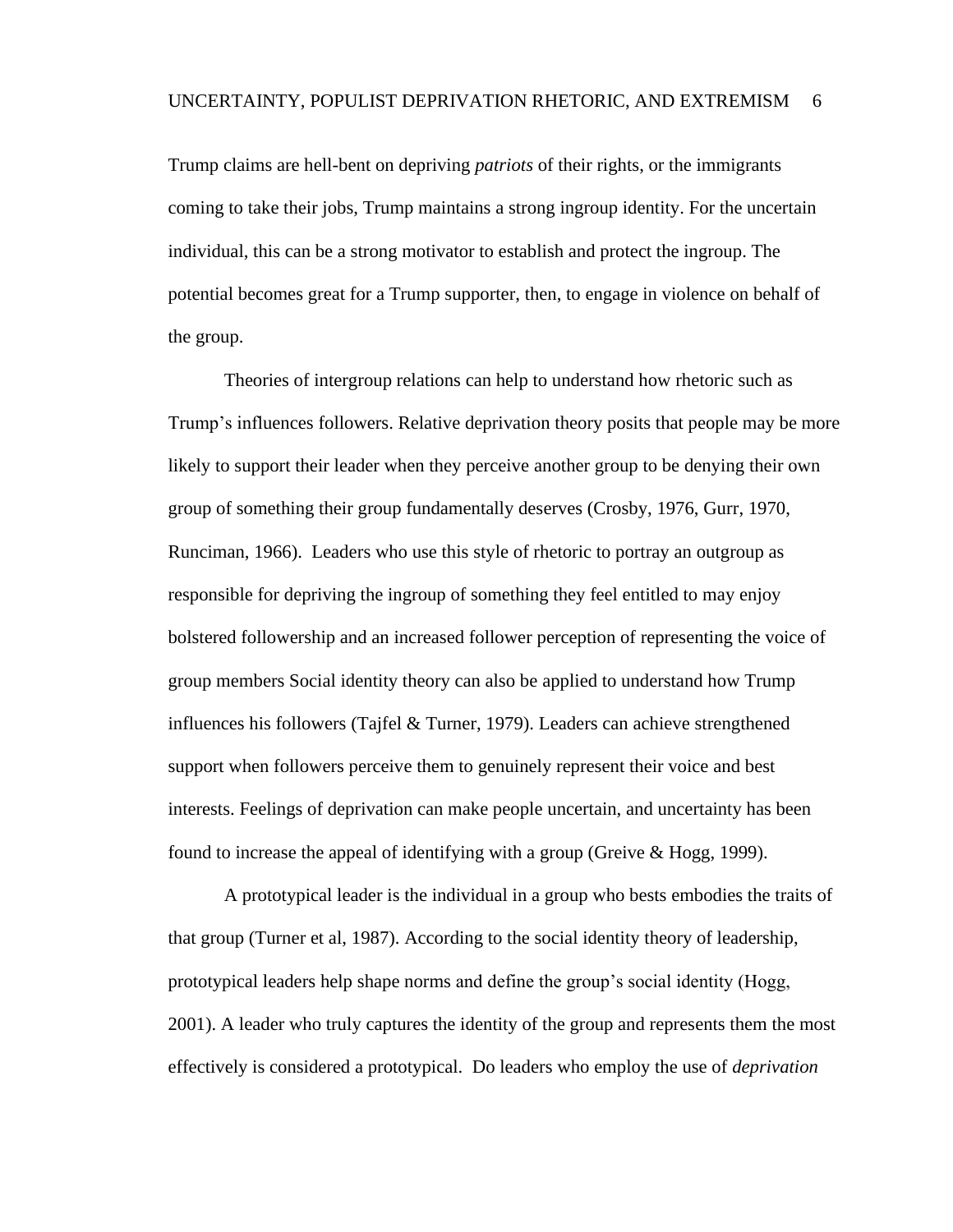*rhetoric* gain increased support and perceptions of representing followers' voice? Is this relationship moderated by uncertainty? Can this type of rhetoric add fuel to the fire of extremism? I will use social identity theory (Tajfel & Turner, 1979), including the social identity theory of leadership (Hogg, 2001), uncertainty identity theory (Hogg, 2007), as well as research on relative deprivation (Crosby, 1976, Gurr, 1970; Runciman, 1966) and its core role in populism to investigate the influence of deprivation rhetoric.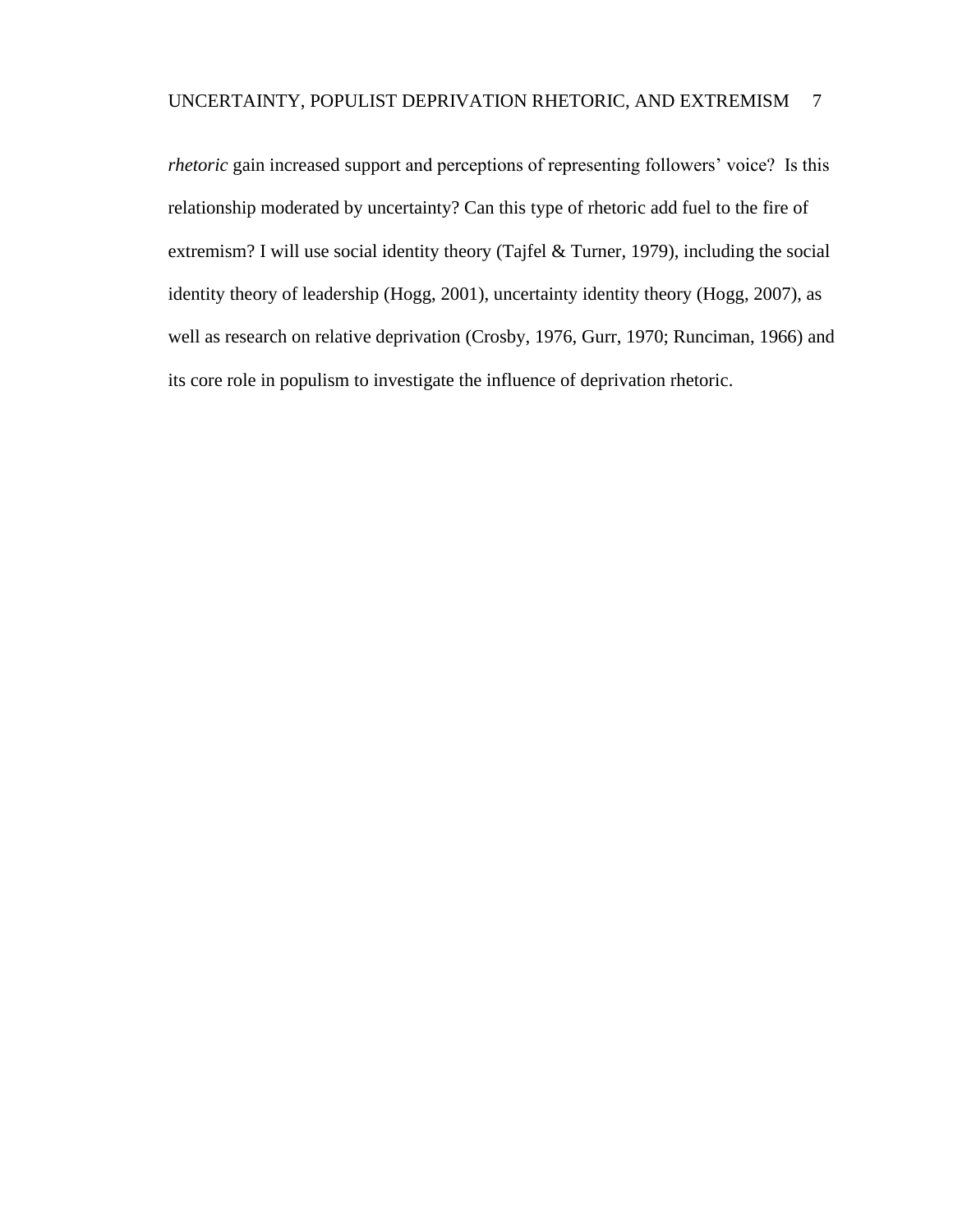#### **Literature Review**

#### <span id="page-17-1"></span><span id="page-17-0"></span>**Social Identity Theory**

An important step of deconstructing the swaying power of a leaders' message is understanding the processes of group-based identities. People use the important social groups they identify with as part of the foundation for their sense of self (Tajfel  $\&$ Turner, 1979). A social identity is the psychological evaluation an individual makes of the group memberships they hold, linking individuals to others who share group membership (Tajfel, 1972). Social identities are formed around categories such as gender, race, religion, political affiliation, nation, sports teams, hometown, and onwards. Social identities are psychological representations of self, formed by the group memberships that a person holds. People define this evaluative aspect of the self by determining who is in their group and who is not (Tajfel & Turner, 1979). For example, when describing oneself, a student may say, "I am a Cal Poly Humboldt student, a rugby player, and I practice Judaism." The individual has a self-perception of their identity as a student at a university, an athlete for a specific sport, and as an individual who practices Judaism, and each of these social identities can become salient in a specific context. These salient group memberships form psychological representations of who the individual is and is not.

People understand their social identities through prototypes, a collection of interrelated features that define one group while distinguishing it from other groups (Tajfel, 1959). The prototype is helpful for understanding the key traits of the group. While the prototype helps to explain who the group is, comparisons with other groups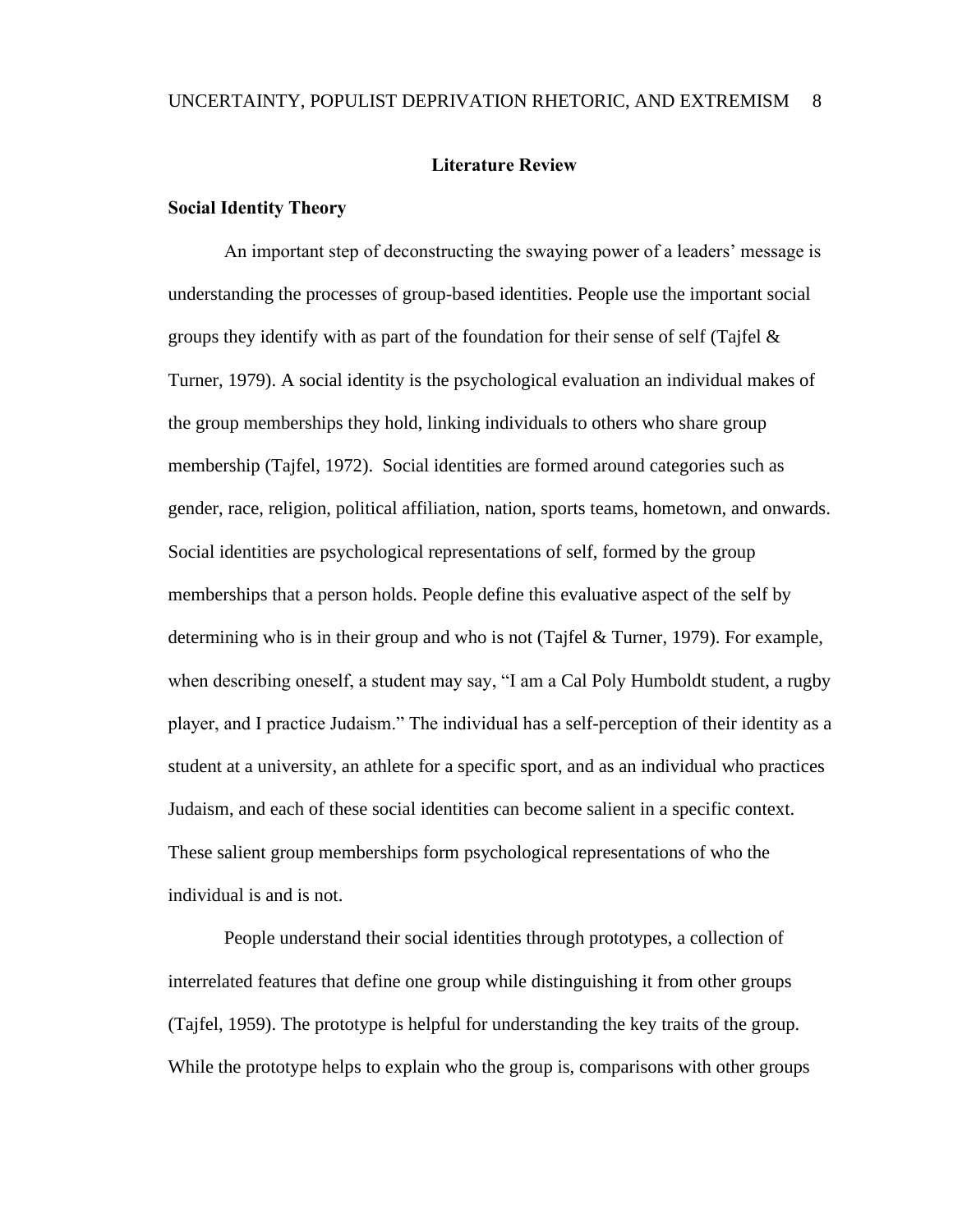can also help to define the group. The group that an individual belongs to is that individual's ingroup. Ingroups exists within the context of a relevant outgroup (Turner, Hogg, Oakes, Reicher & Wetherell, 1987).

#### <span id="page-18-0"></span>**Self-Categorization Theory**

Social identification occurs through processes of self and social categorization (Turner et al., 1987). Self-categorization theory posits that groups shape individuals. Whereas groups can be positive or negative, each group member tends to seek a positive identity (Tajfel & Turner, 1979). When a specific social identity or group membership is salient, the individual sees the world through the lens of that group membership. Prototypes are the features that best define a group in a social context, allowing members to describe who they are as a group and who they are not with respect to outgroups. When a meaningful social identity is salient, people conform to their group's prototype (Abrams & Hogg, 1990; Hogg & Turner, 1987). Outgroup members are often viewed in terms of the outgroup prototype. Essentially, salient social identities influence how individuals process information and how they perceive the world (Maitner, Mackie, Claypool & Crisp, 2009). For the Cal Poly student who plays rugby and practices Judaism, each of these social identities holds a prototype (for example, think of the attributes most prototypical to a rugby player - physically fit, disciplined, dedicated to the team). Group members who closely represent the prototype can become an important source of information for how to think, feel, and behave (Hogg & Gaffney, 2014) because they provide information about the ingroup (Hogg, 2012).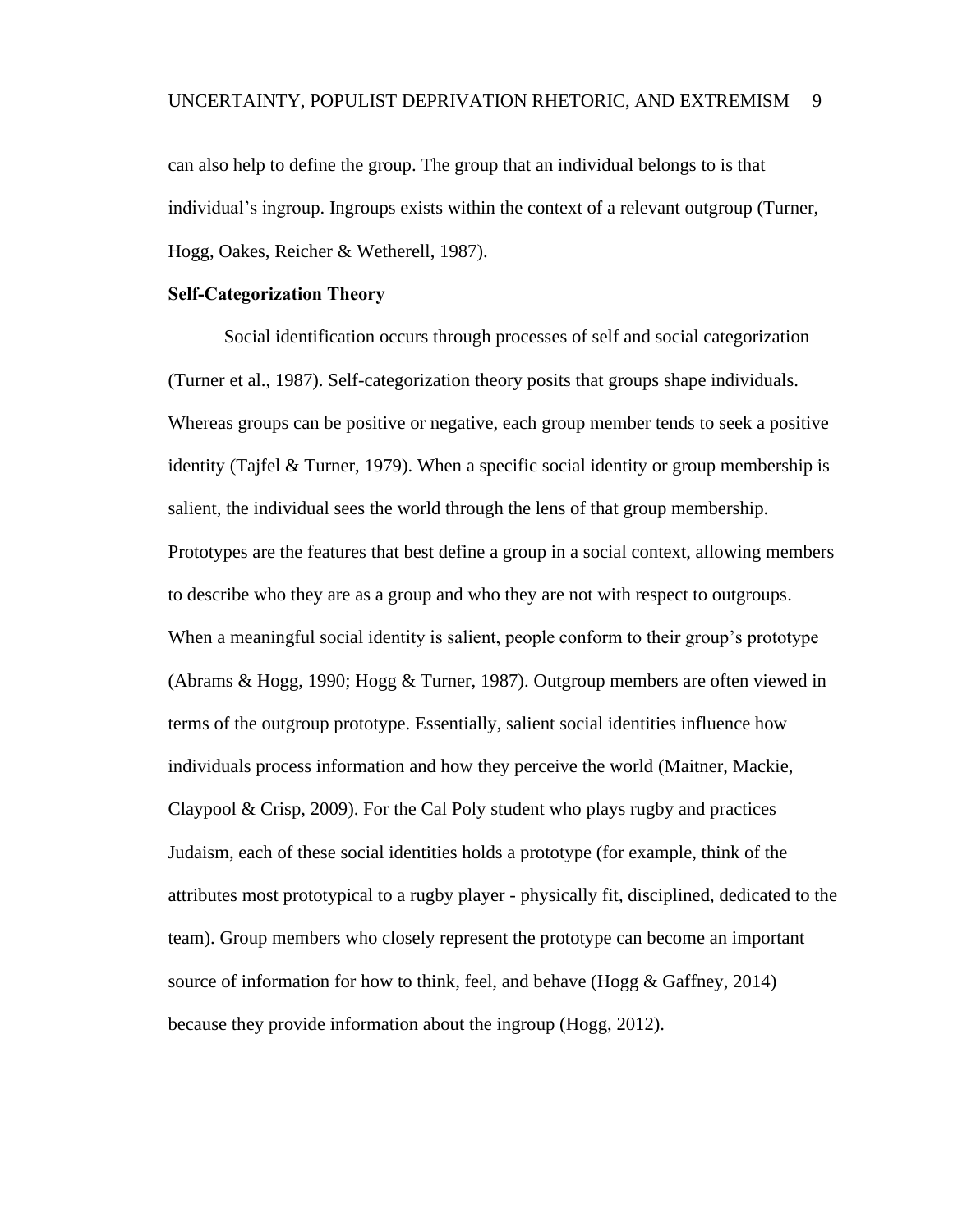Referent informational influence occurs when group members conform to the norms of their ingroup, through a process of internalizing the group prototype (Hogg  $\&$ Reid, 2006; Hogg & Turner, 1987). Group members look to similar others to help determine how to think, act, feel, and behave. Individuals use group norms to define themselves, and converge on the group prototype because this determines the groupiness, or entitativity, of the group (Hogg  $\&$  van Knippenberg, 2003). An entitative group has members who are similar to one another, close in proximity, and share common goals (Campbell, 1958). Entitative groups have clear cut norms. The more entitative a group, the more groupy it is, with members able to clearly interpret how group members should engage with the world (Hogg, 2001).

One way a group maintains a positive identity is through metacontrast, where individuals emphasize ingroup similarities and the differences between the ingroup and the outgroup. Group attributes become prototypical and maximize the distinctiveness of the group in comparison to other groups, while also minimizing the variation within the group (Turner et al, 1987). Group members establish their identities around these ideas of who their ingroup is and is not. As an individual's group identity becomes more central to them, they become more trusting of other ingroup members (Foddy, Platow  $\&$ Yamagishi, 2009) and become more standoffish towards relevant outgroups (Wagner, Becker, Christ, Pettigrew & Schmidt, 2012). This process is essential in understanding the roots of "us" and "them" dynamics.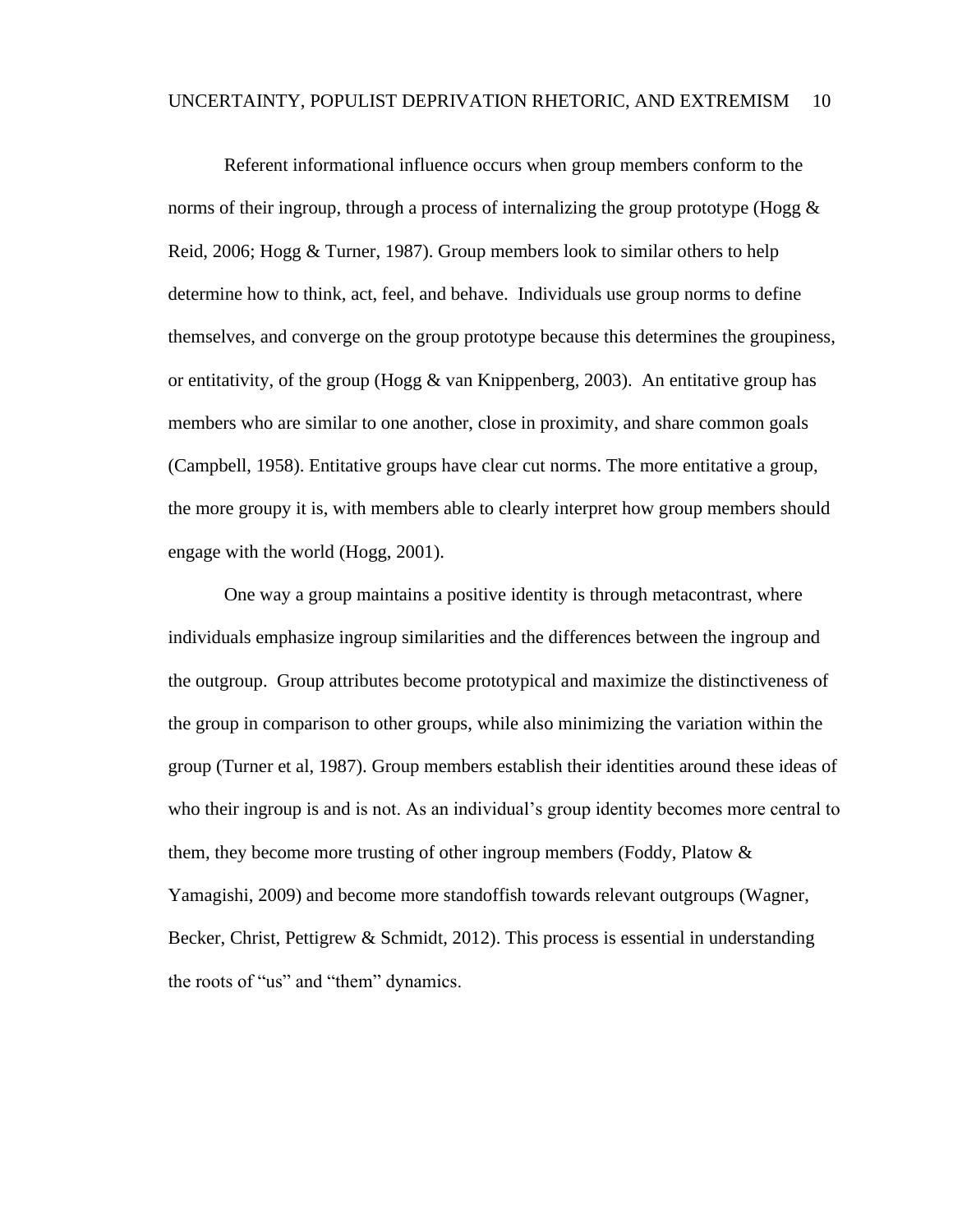#### <span id="page-20-0"></span>**Leadership**

The social identity theory of leadership posits that group members support groupprototypical leaders more than non-prototypical leaders. Leaders are generally the most prototypical members of the group (Hogg & van Knippenberg, 2003). Most leaders gain a significant amount of influence within their group, especially when group membership is made salient (Hogg, 2010). Because appearing prototypical is associated with legitimacy (Platow, Reid & Andrew, 1998), group members find prototypical leaders especially deserving of their position as a leader. Leaders can create, alter, and instill a shared sense of social identity for group members (Haslam et al., 2011, Hogg, 2001, Reicher et al., 2005, Turner & Haslam, 2001, van Knippenberg & Hogg, 2003, van Knippenberg et al., 2004). When leaders create and strengthen the shared sense of "us" that group members maintain, they are able to motivate group members to act on behalf of group interests (Ellemers et al., 2004, Reicher et al., 2005, Turner 2005). Leaders often use rhetoric to communicate social identity, control, and motivate their ingroup (Reicher et al., 2005). Reicher and Hopkins refer to leaders as *entrepreneurs of identity* who use rhetoric as a tool to create and enact social identity (Reicher & Hopkins, 2003).

Support for leaders may be influenced by feelings of uncertainty. Researchers examining political preferences and support for political leadership found that under situational circumstances that induce uncertainty, support for dominant leaders characterized as aggressive and overbearing in their narrative increased, compared to support for prestigious leaders characterized as well respected and well liked. This relationship was mediated by self-uncertainty (Kakkar & Sivanathan, 2017).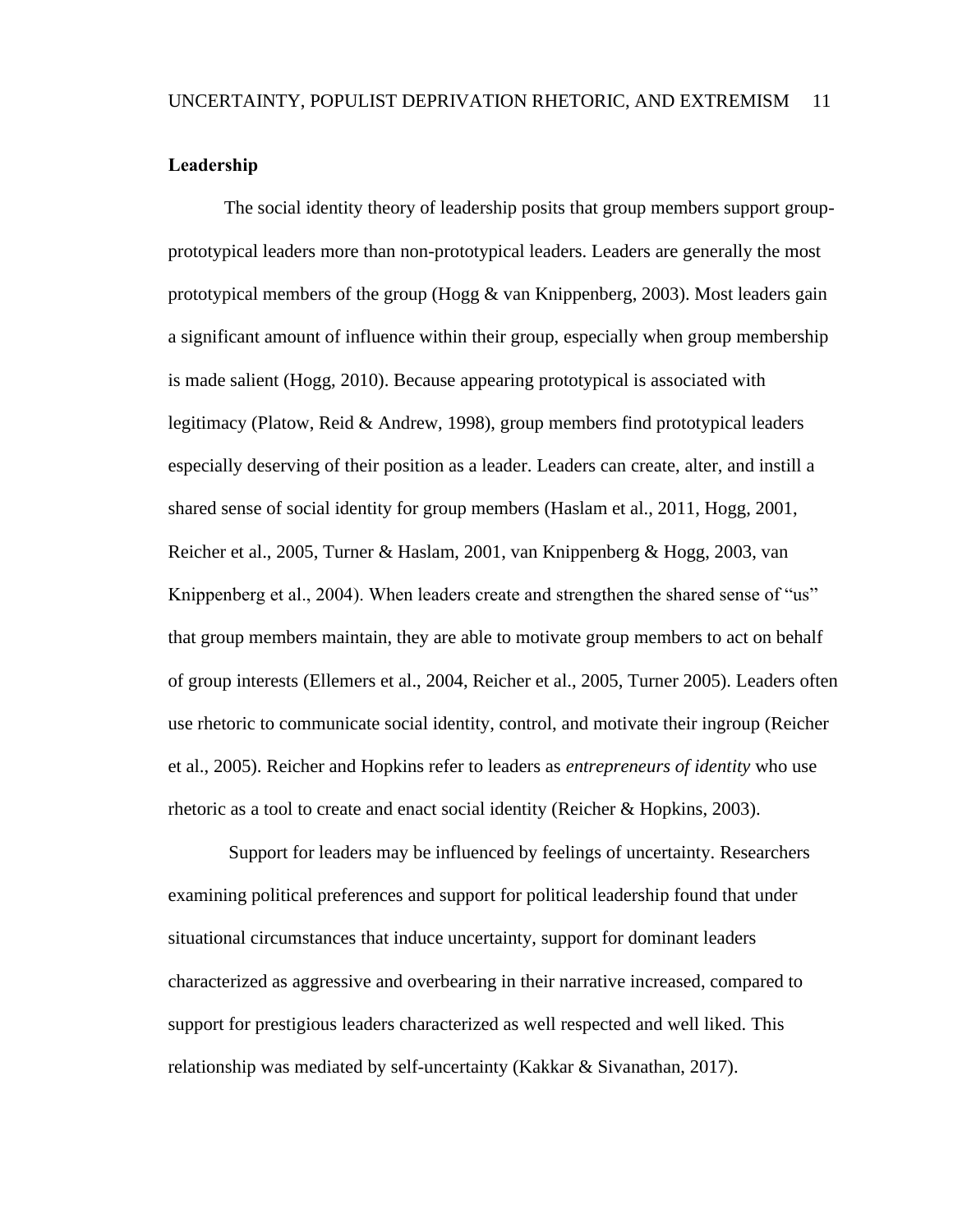Additionally, while prototypical group members tend to hold leadership positions, there are circumstances under which non-prototypical group members can become leaders. Group members who experience self-uncertainty may look to non-prototypical group members who provide distinct identities and elevate them to leadership roles. In these conditions, non-prototypical leaders emerge and can create change (e.g.,Gaffney, Rast, Hogg, 2018). When Donald Trump emerged in the political sphere, he did not embody the norms of the GOP or politicians, however, he was quickly elevated to a leadership position and changed the characteristics of the GOP (Gaffney et al., 2019). This process highlights the importance of studying the potential influence of identity uncertainty in support for leadership, partisanship, and policy.

#### <span id="page-21-0"></span>**Uncertainty-identity Theory**

Uncertainty-identity theory (Hogg, 2000, 2007, 2010, 2013, 2016) establishes a motivation for social identity. According to uncertainty-identity theory, feelings of uncertainty about one's sense of self and identity motivate the individual to reduce uncertainty about how to think feel and behave, and to make better sense of the world. The process of self-categorization serves as an effective tool to reduce self-uncertainty. Group identification helps individuals reduce uncertainty because groups provide effective tools and a lens for understanding the world. People identify with groups more strongly when experiencing uncertainty, and this relationship is potentiated when the uncertainty is self-centered (Grieve & Hogg, 1999; Mullin & Hogg, 1999). Entitative groups (highly cohesive groups with strong unity and clear-cut norms) are especially attractive when people experience uncertainty because of those group's enhanced abilities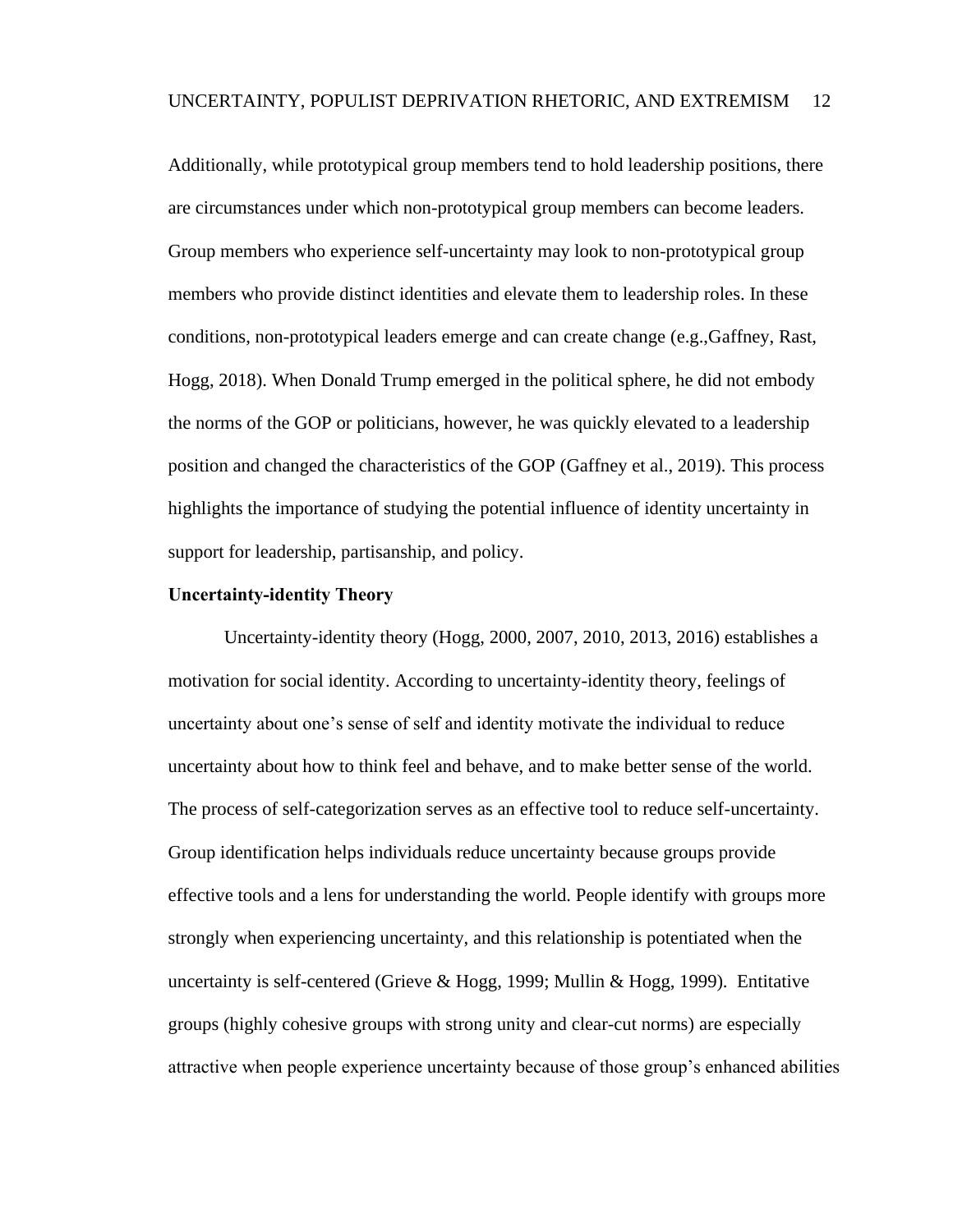to prescribe how to think, feel, and behave (Hogg, Sherman, Dierselhuis, Maitner  $\&$ Moffitt, 2007). The clear, simple nature of highly entitative groups provide clean prototypes that increase those group's effectiveness at reducing uncertainty. Cohesive groups communicate clear cut norms effectively, allowing members to easily adapt those norms as a guide for thinking and behavior. Although not all entitative groups have extreme norms, most scholars argue that all extremist groups are high in entitativity (e.g., Gaffney & Hogg, IP)

#### <span id="page-22-0"></span>**Extremism**

Some political extremism may be driven by a motivation to reduce uncertainty (Hogg, Kruglanski & van den Bos, 2013). When someone needs to be certain, they are more open to social influence, and more likely to adapt the views or attitudes suggested by others (Kruglanski, Webster & Klem, 1993). Researchers examining the role of the Tea Party on American politics primed participants for self-uncertainty. They found that American conservatives primed with uncertainty supported extreme messages, going even further to the right with their views than those who felt less uncertain (Gaffney et al., 2014). In Europe, the 2012 elections showed growing support for the once obscure far-right National Front (Rassemblement National) campaign of Marine Le Pen. Uncertainty around these results were found to shift perceptions of social norms to the political right (Portelinha & Elcheroth, 2016). The push from the far-right into the mainstream has continued. Despite losing to Emanuel Macron, Le Pen received widespread support in the 2022 French presidential election. Another study found that high uncertainty was correlated with support for autocratic leaders. The effect was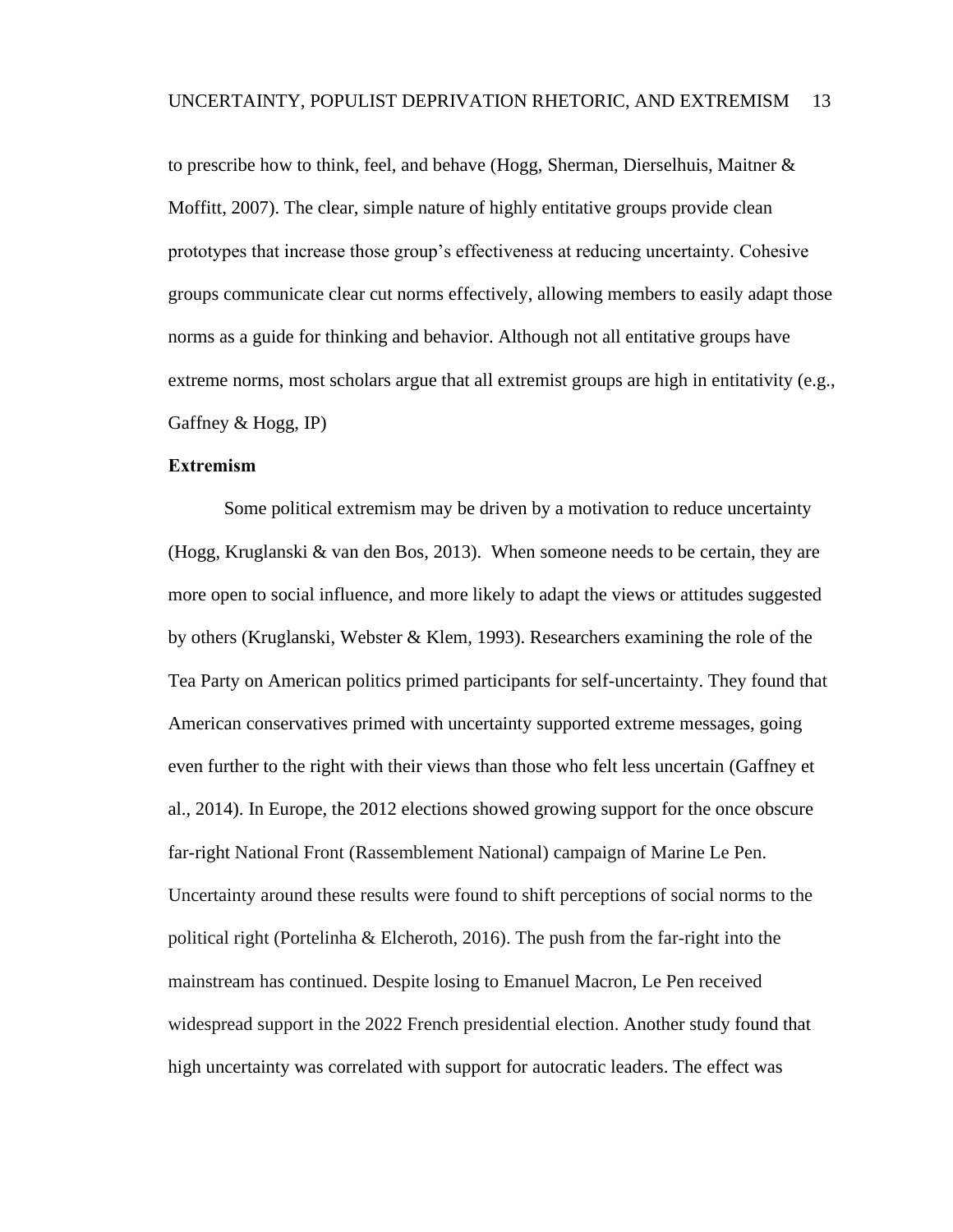mediated by perceptions of leader prototypicality (Rast, Hogg & Giessner, 2012). Essentially, when someone needs to be certain, they are more open to social influence and more likely to adapt the views or attitudes suggested by their group and particularly prototypical group members. Feelings of relative deprivation fuel collective action to alleviate the perceived inequality (Kawakami & Dion 1995). Social identity framing and feelings of deprivation are linked to increased persuasion and mobilization in followers of populist leaders (Bos et al., 2020). Feelings of deprivation elicit feelings of uncertainty, with followers looking to identify with populist leaders as a means to reduce uncertainty. Perceptions of relative deprivation are fundamental to populist movements and extreme beliefs, and this relationship is enhanced by social media, which contributes to perceptions of consensus around group members' concerns (Crano & Gaffney, 2021).

#### <span id="page-23-0"></span>**Relative Deprivation**

The main thesis of relative deprivation theory determines that relative deprivation is not the same as actual deprivation, because relative deprivation is an individual's *perception* and feeling of being deprived. In his book investigating why people engage in political violence, Gurr examined the mechanisms that drive social movements, finding that the potential for collective violence to occur is significantly related to the scope and degree to which members of a group experience relative deprivation (Gurr, 1970).

Relative deprivation results from a social comparison in which a person believes another individual or group is denying them something to which they feel entitled. Social comparison is at the core of relative deprivation. Runciman sought to determine how social order persists in the face of broad social inequalities. People use social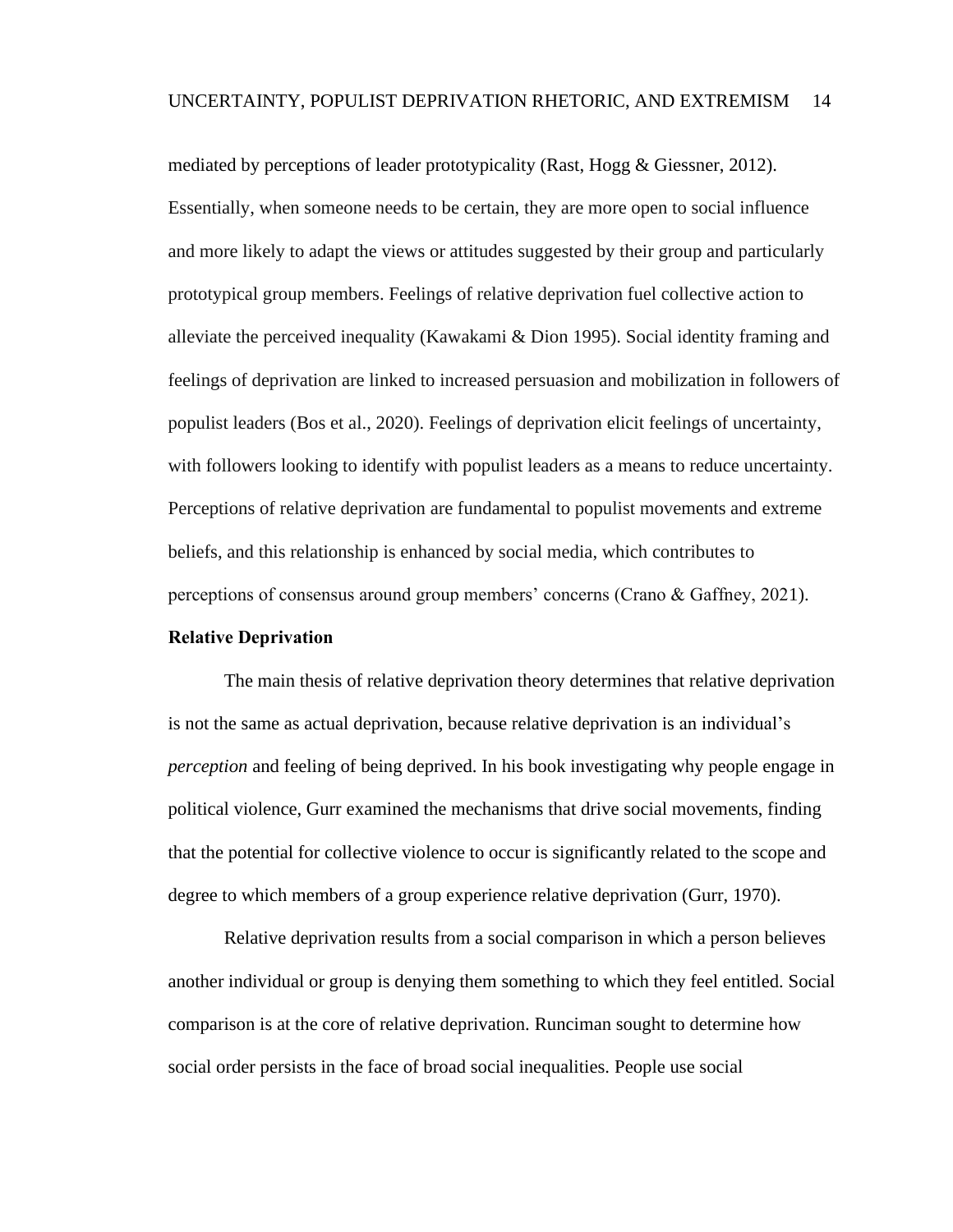comparisons to compare themselves with others in similar situations. Runciman noted that all societies are inegalitarian, but questioned the relationship between inequalities in societies and the feelings of resentment they create. Egoistic deprivation results from comparisons with another individual, and fraternalistic deprivation refers to negative feelings from comparisons with other groups (Runciman, 1966). For the purpose of this study, I will focus solely on fraternalistic (group deprivation).

Relative deprivation research shows a strong connection between group relative deprivation and prejudice. A basic aspect of relative deprivation is the sense of entitlement individuals have to that which they perceive they are being denied. Group relative deprivation, not individual relative deprivation, is positively correlated with prejudice (Pettigrew et al, 2008).

In 2015, Osborne and Sibley investigated the political beliefs of Maoris in New Zealand and highlighted the emotions that influence relative deprivation. They found that relative deprivation predicts warmth toward the ingroup and decreased warmth towards the outgroup - in this case, New Zealand's Europeans (Osborne & Sibley, 2015). A study of the Quebec Nationalist movement found that relative deprivation was positively correlated with nationalist attitudes. The study shows the connection between fraternalistic deprivation and protest movements (Guimond & Dube, 1983). When group versus personal identities were made salient, stronger feelings of relative deprivation were reported as well as a greater willingness to take collective action (Kawakami & Dion 1993). Relative deprivation and relative gratification, the inverse of relative deprivation, were connected to prejudice in a subsequent study (Guimond & Dambrum,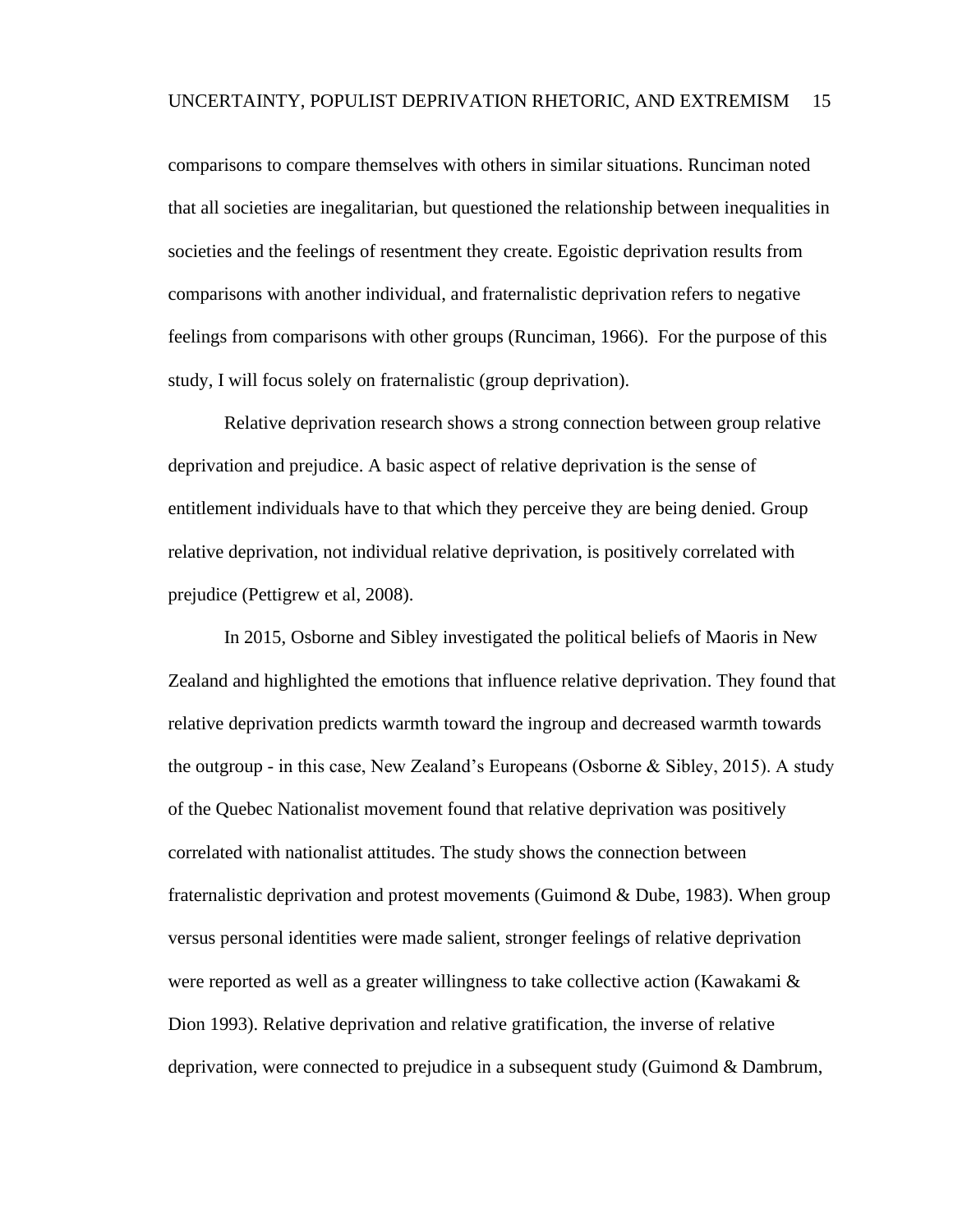2002). Studies expanding Guimond and Dambrum's work found that opposition to immigration was highest among groups that are relatively deprived and impoverished. In addition, they established the v-curve of relative deprivation and relative gratification, finding that groups that are relatively wealthy also showed the same effect. The researchers posit that the gratification end of the curve is actually a form of fear of future deprivation, therefore further supporting that feelings of deprivation can drive prejudice against immigrants (Jetten, Mols & Postmes 2015).

In a series of studies reviewing the role of identity in populism, researchers focused on movements in Poland, the UK, and the US. They investigated perceptions of in group disadvantage or relative deprivation, collective narcissism, and support for populism. In regards to the United States, their findings suggest that relative deprivation predicted support for Donald Trump, and explained this with national collective nationalism (Marchlewska et al., 2018).

Survey research from the 2016 Republican National Convention and the 2016 Democratic National Convention assessed the role of relative deprivation and anger in support for populism. Specifically, the researchers found that relative deprivation mediated a relationship between collective anger and populist attitudes. The findings underscore the role of relative deprivation in support for populism (Gaffney et al., 2018). **Populism** 

<span id="page-25-0"></span>Political scientists studying populism have not established a clear, concrete definition for the concept. Populist movements shift in character depending on context, location, and time. One constant at the core of populist movements is that they emerge as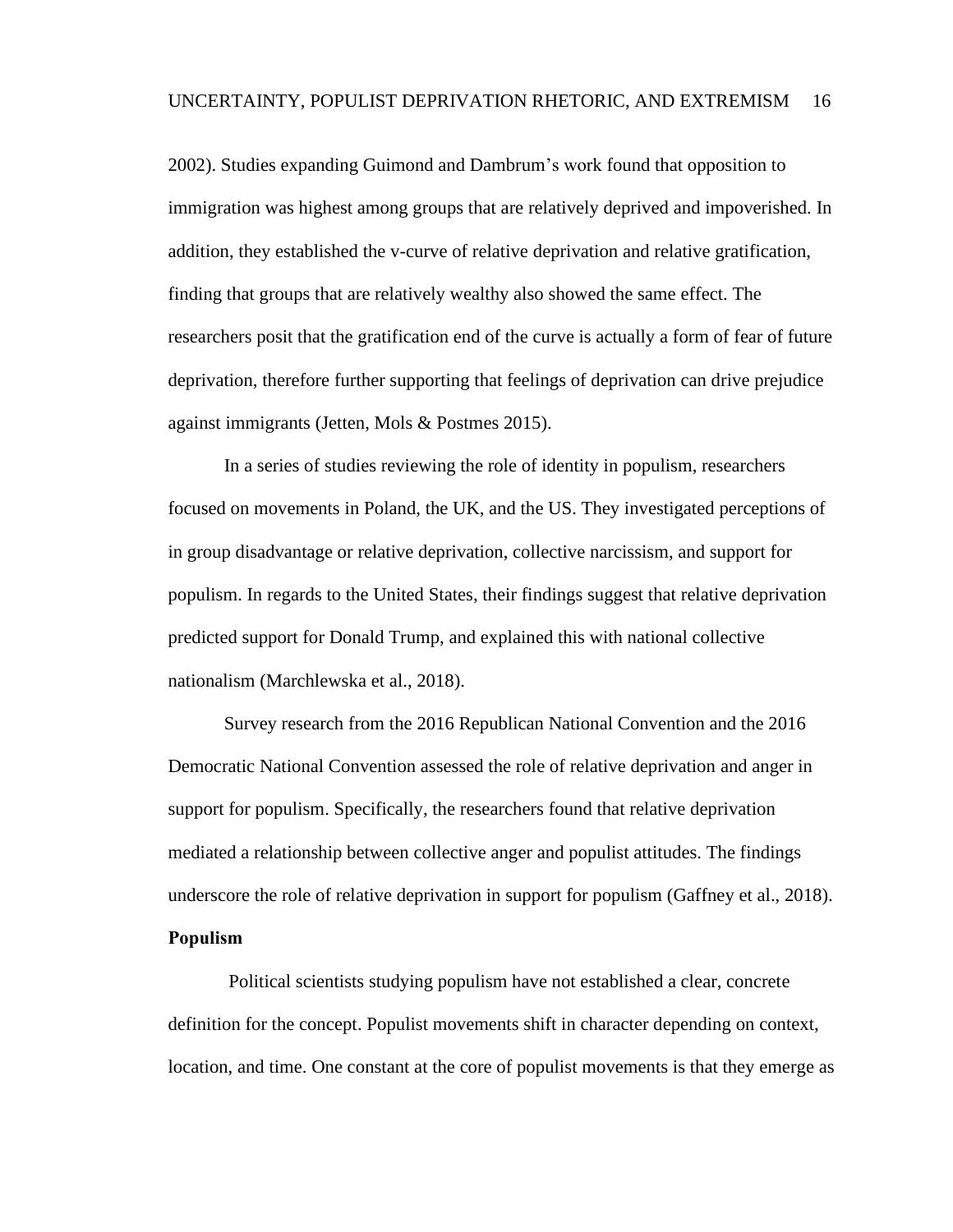movements of *the people* however, who *the people* are changes depending on who is talking (Alvarez & Dahlgren, 2016). The features of Occupy Wall Street, a leftist populist movement, may not be identical to the features of Alt - Right populist movements. Populism is an ideology that pits the *the people* against an opposing elite, and is antiindividualist and collectivist in nature (Forgas & Crano, 2021). As a movement rooted in the identity of *the people*, populism can therefore be approached as a group process and studied through social psychological frameworks. It is important to note that while populism has taken many shades in different countries and contexts, this work will focus primarily on modern American political populism, and also draw from research on comparable (yet still, distinctively different) examples of populism research in Europe. Literature on the growing use of social media as a mode of political communication and a trend of growing populist support in European politics suggests that both left and rightwing parties elected populist leaders, with the trend stronger in right-wing elections such as the Danish People's Party and Marine Le Pens' French National Front, and even the EU's recognition of the Neo Fascist North League and the National Democratic Party of Germany (Alvarez & Dahlgren, 2016).

In a longitudinal study reviewing 20 years of pre-election campaign rhetoric, researchers dug into publicly expressed assumptions that the media was giving rise to populist politics in the Netherlands. Citing the killing of Trump-esque populist leader Pim Fortuyn as a catalyst for a subsequent rise in anti-immigrant, xenophobic, crude populist parties in the Netherlands, they investigated the decades prior to Fortuyn, reviewing both mainstream media coverage and party propaganda in pre-election periods,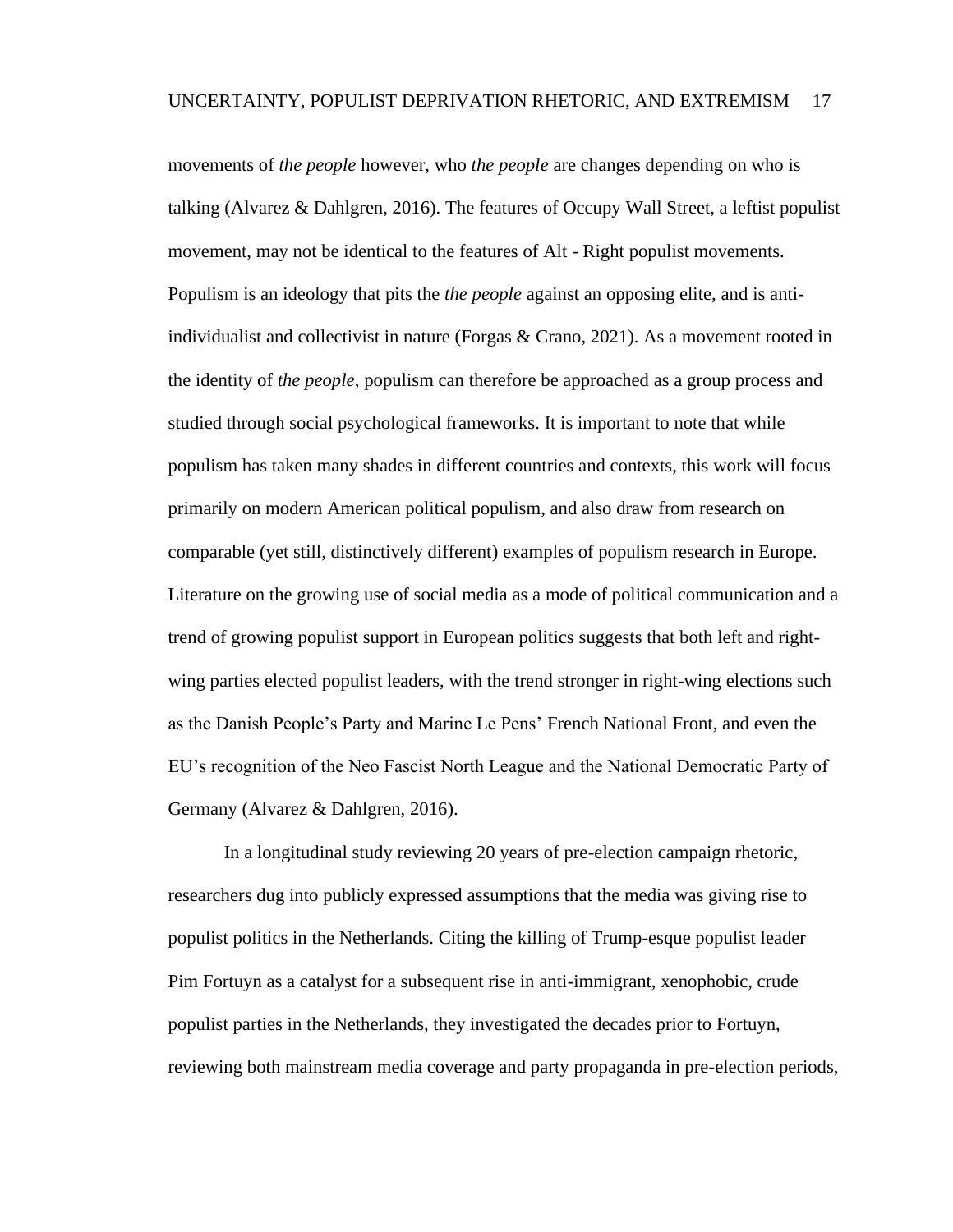analyzing the style of rhetoric used to cover the campaigns of politicians (Bos & Brants, 2014). The analysis consisted of newspaper, television programs, news, and talk shows, as well as party propaganda of 1338 party leaders over the span of 20 years of campaigns. The findings were mixed, with rises and drops in populist rhetoric in regards to the style of populist rhetoric, the types of populist ideas, and the presence of populist policy discussed in these campaigns. They found that right-wing populism made more references to populist policies (specifically anti-immigrant) than other types. They also found that right-wing parties used more populist style. Mainstream parties appeared to show an increase in populist style that eventually dropped again. Anti-immigrant populist policies, the obsession of the right-wing, were seen in media coverage. Publicity that came straight from parties had considerably high rates of populist features, especially when compared to other sources of coverage.

This research did not find a clear rise in populism in official party propaganda or the media's portrayal of them. While the media occasionally saw trends covering these leaders with populist framing, this trend ebbed over time. They suggest that this is because that populist parties win on anti-establishment ideas but electoral success means they have joined the establishment (Bos & Brants, 2014). While Bos & Brants explored the realms of mass media and traditional party propaganda campaigns in their impressive analysis, perhaps it did not get the full picture of how populism spreads, especially on social media.

A review of German political communication through social networking platforms more deeply focuses on the potential role of social media as a hub for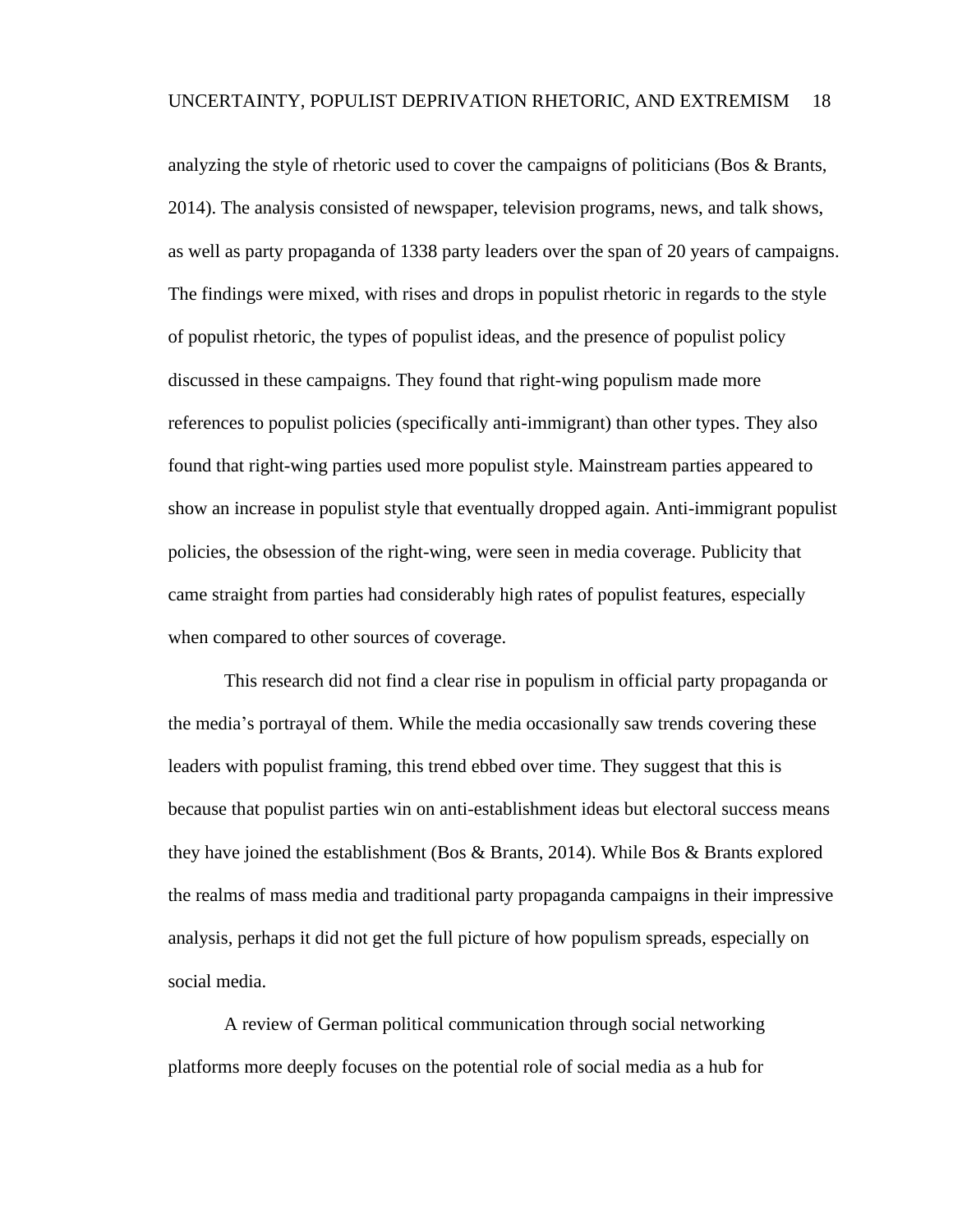populism, with some distinct mobilization amongst far-right nationalists. Analysis of Facebook pages, right-wing populist parties, mainstream parties, and the group Pegida (Patriotic Europeans against the Islamization of the West) revealed an overlap between Pegida and the far-right party Alternative f*ü*r Deutschland, Alternatives for Germany (AfD). The researchers found similarity in users as well as content – users on Pegida pages and AfD pages talk about unique and similar topics. The top issues included media bias, immigration, and political extremism. This contrasts well with the Dutch analysis that focused on party manifestos and news coverage. Further, the study highlights the role of direct communication and the ways populist leaders are able to portray themselves differently on social media than through traditional forms of media (Stier, Posch, Bleier, Strohmaier, 2017). The rhetoric found in this study expressing attitudes on political extremism indicates that it serves a purpose to define outgroups at the other end of the political spectrum as violent, like Antifa, followers of Islam, immigrants, etc. Meanwhile, leftist parties focused on a fear of social decline and poverty among elders (similar to the focus of American Bernie Sanders). Pegida, an online group with a strong presence, appear to have influenced the formation of the real-world political party AfD, and contributed in the rise of mainstream nationalist parties in Germany. Populist actors in Germany have a considerable audience that, through analysis of social media, appear to be in a constant state of mobilization against other parties and those deemed as outgroups (Stier et al, 2017).

Another review of social media and populism in Europe, focusing on Austria, Switzerland, Italy, and the United Kingdom, establishes five key elements of populism.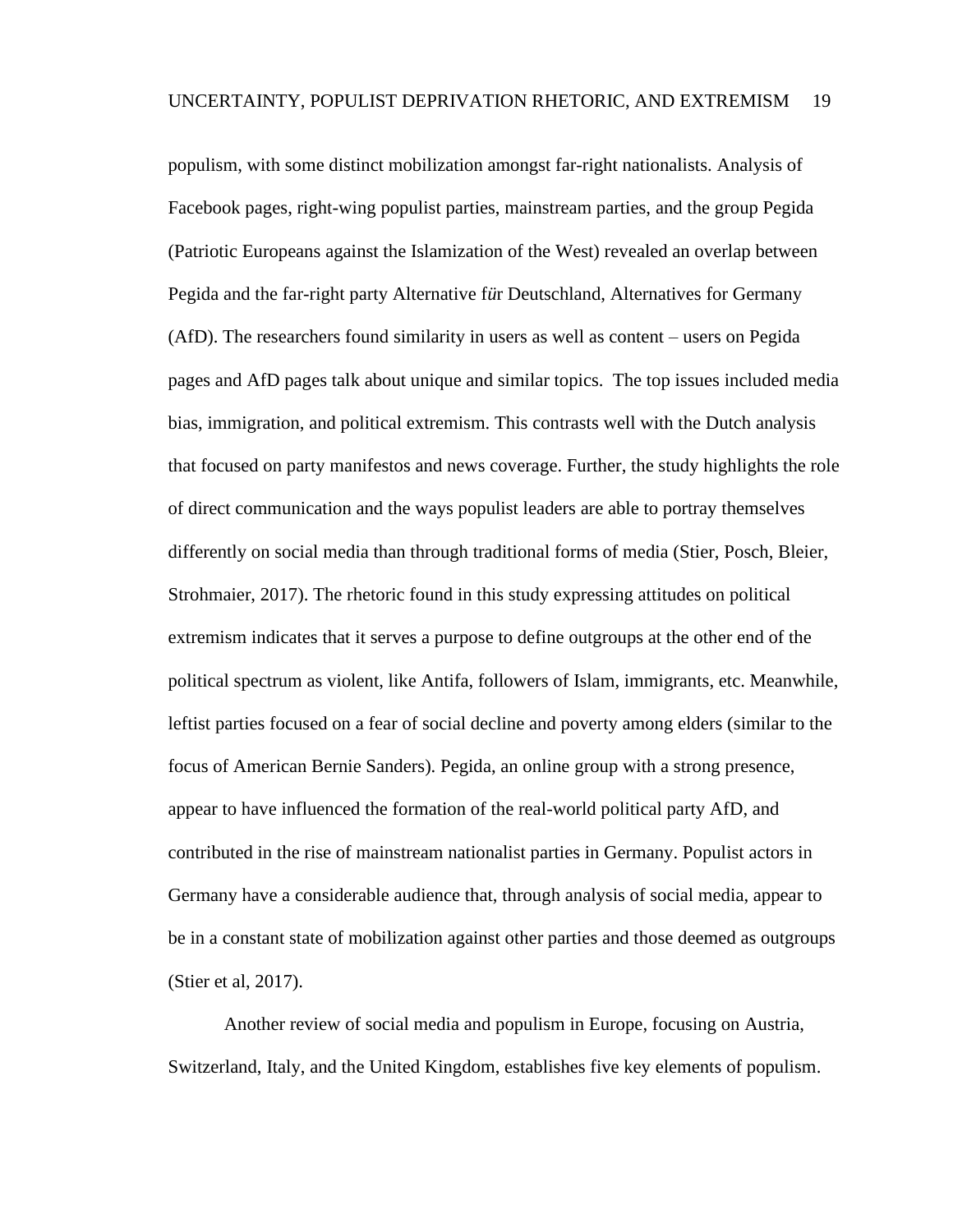These five key features include emphasizing *the people's* sovereignty, advocating on behalf of the sovereign people, attacking those perceived as elite, ostracizing others, and centering the so-called *heartland* (Engesser et al., 2017). These scholars reviewed Facebook, Twitter, party and election manifestos as well as mainstream press, TV, Radio, and political talk shows. They highlight that social media provides a direct connection to the people that allows populists to avoid censure or gatekeeping of traditional journalism. Deprivation rhetoric messages, then, should elicit these feelings, either directly or through connected attitude networks. Populist leaders are potent to the extent that they are perceived as the embodiment of anti-elite. Successful deprivation rhetoric messages ostracize others, invoke the heartland, work for *the people* and demonize others.

#### <span id="page-29-0"></span>**Populist Deprivation Rhetoric**

Deprivation rhetoric is a form of populist rhetoric that frames situations to induce sentiments of relative deprivation in order to fuel political support. Leaders who use deprivation rhetoric are able to engage followers through the language of victimhood: victim, victimizer, and the savior - assigned to different people or groups depending the context. The former President of the United States of America, Donald Trump, as well as former Democratic candidate and current Senator Bernie Sanders are both excellent examples of modern leaders who employ this style of rhetorical framing to energize their base. Donald Trump, specifically, is known for his anti-immigrant, "America First" rhetorical style.

Political scientists measuring the effects of populist rhetoric on a large sample of Dutch voters found that lower educated, politically cynical voters were more highly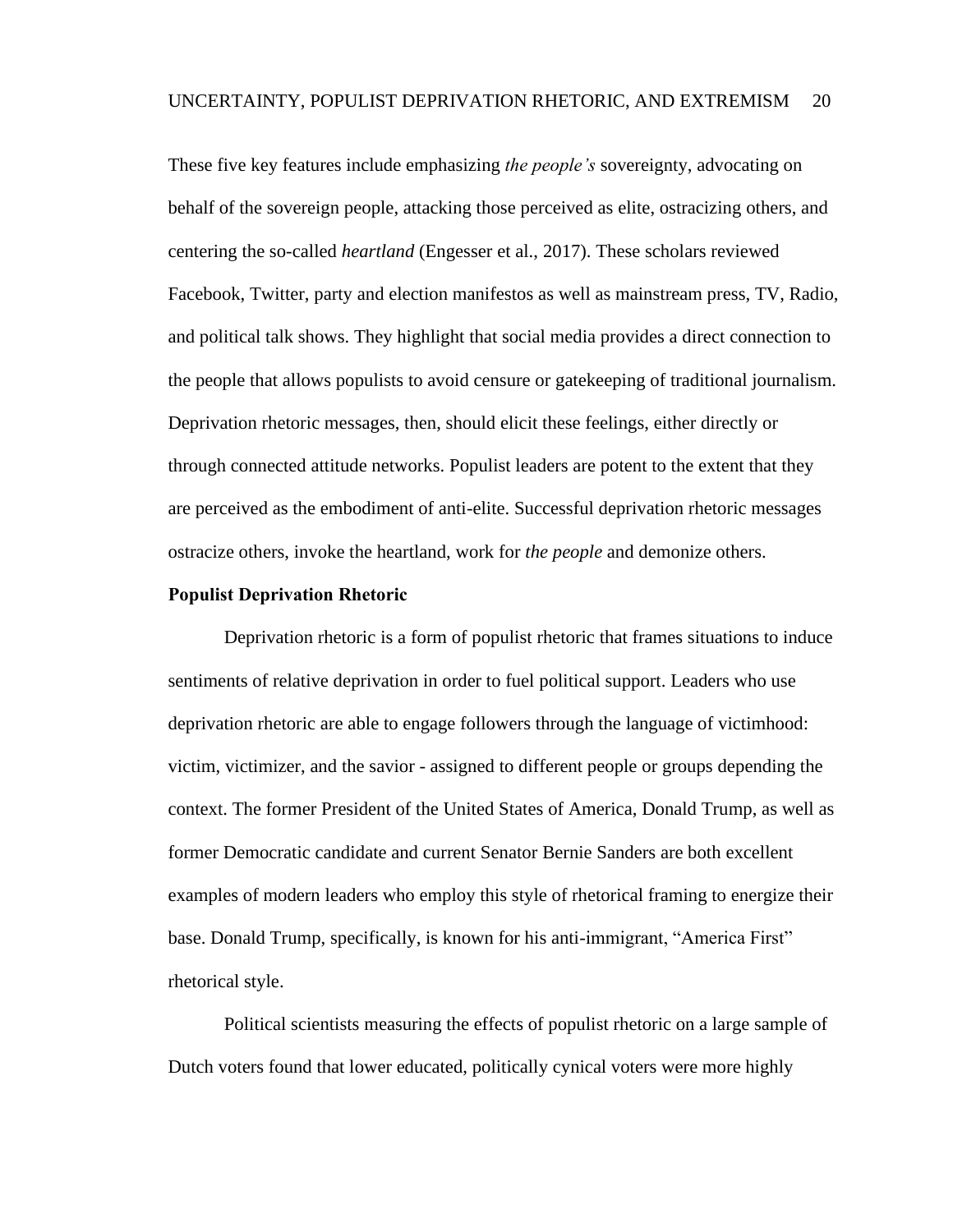influenced by populist rhetoric (Bos, van der Brug & deVreese, 2012). Researchers investigating the role of populist social identity framing on persuasion and mobilization found that sentiments of relative deprivation made participants more susceptible to the motivational roles of these identity frames (Bos et al., 2020). This suggests that leaders who employ deprivation rhetoric may enhance the persuasiveness of their message, and further mobilize followers by stressing grievances and ultimately demonstrating conflict with an outgroup and solidifying group identification.

The Trump administration asserted that immigrants are taking away jobs from United States - born Americans. The political and strategic use of stereotypical traits about immigrants directs followers towards leader's positions (Sindic & Barreto, 2018). One important element to deprivation rhetoric is that the speaker manifests the concept of "us," so that listeners recognize the speaker as an ingroup member. An analysis of Australian Prime Minister campaign speeches from 1901 to present day found that electoral endorsement is associated with leaders' capacity to engage with and speak on behalf of a collective identity that is shared with followers whose support and energies they seek to mobilize (Steffens & Haslam, 2013).

An analysis of the campaign speeches of Trump showed that he employs rhetoric that is distinctive in its simplicity, anti-elitism, and collectivism, focusing on the group rather than the individual in simple, easy to understand words. The largest differences were found between supporters of Hilary Clinton and supporters of Donald Trump. Trump supporters saw conspiracies where Clinton supporters did not. When the so-called *Trumpenvolk* feared immigrants, Clinton supporters were the opposite (Oliver & Rahn,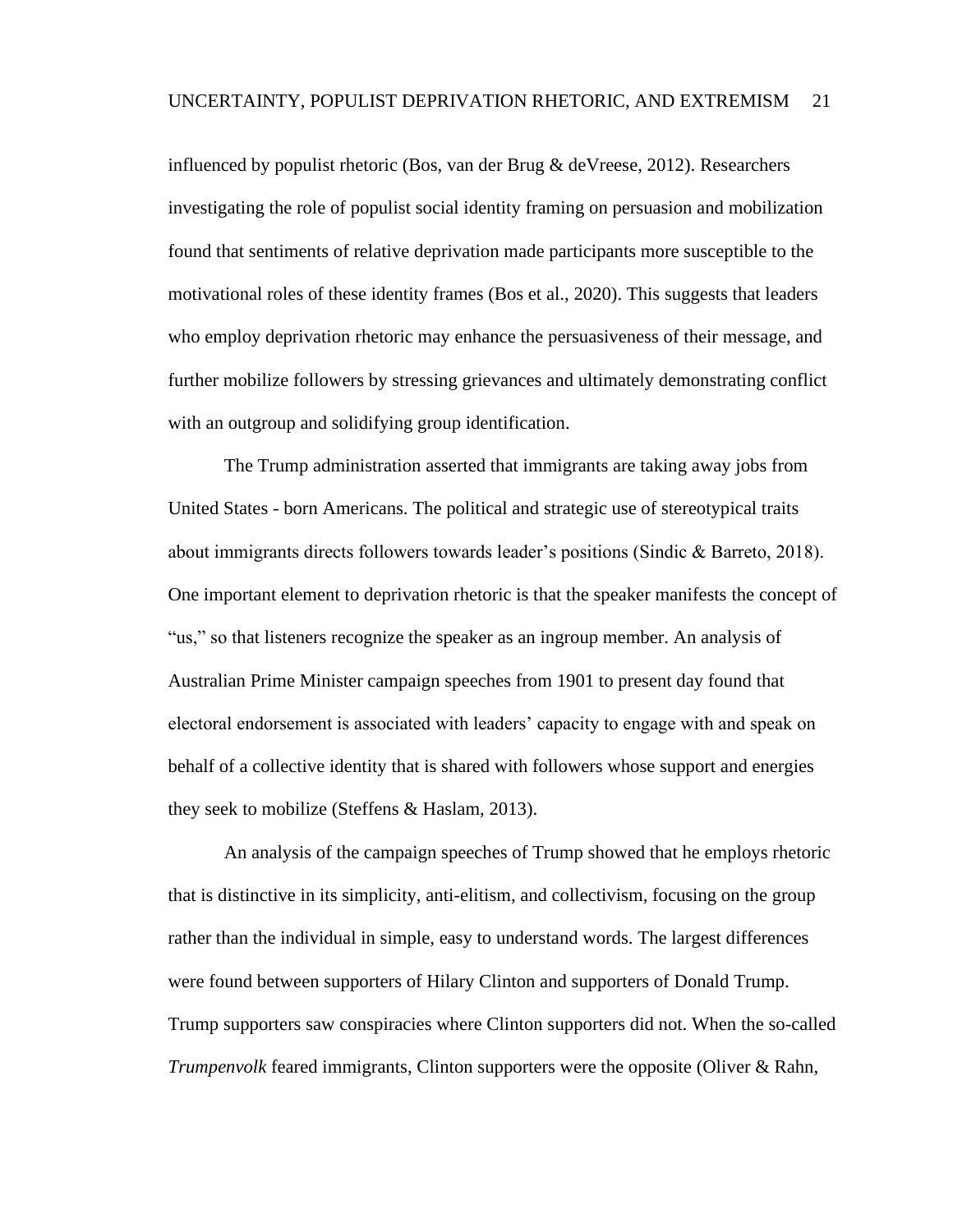2016. The study highlights the distinctiveness of populist rhetoric and the power of Trump's message style in creating a prototype for the modern GOP. Altogether, there is strong evidence to suggest that feelings of relative deprivation prompted by a leader's message thus may be a strong motivator in support for extremism on behalf of a person's group identity.

#### <span id="page-31-0"></span>**Overview of the Current Research**

The current study used the social identity perspective on leadership, uncertaintyidentity theory, and relative deprivation work to investigate the influence of deprivation rhetoric as a process of populism. This rhetoric taps into deep disdain for outgroups and is especially effective as the language of "us" vs. "them." Specifically, we tested whether participants exposed to deprivation rhetoric on social media would show greater support for a leader, and whether self-uncertainty enhanced this effect. We sought to reveal factors contributing to the rise of extremism, specifically support for the leadership of Donald Trump, and his counterparts around the world. Populism is the focus of a growing body of social psychological research, and this work aimed to bolster a definition of populism and that leans on processes of social identity and social influence from a social psychological perspective (see Crano & Gaffney, 2021).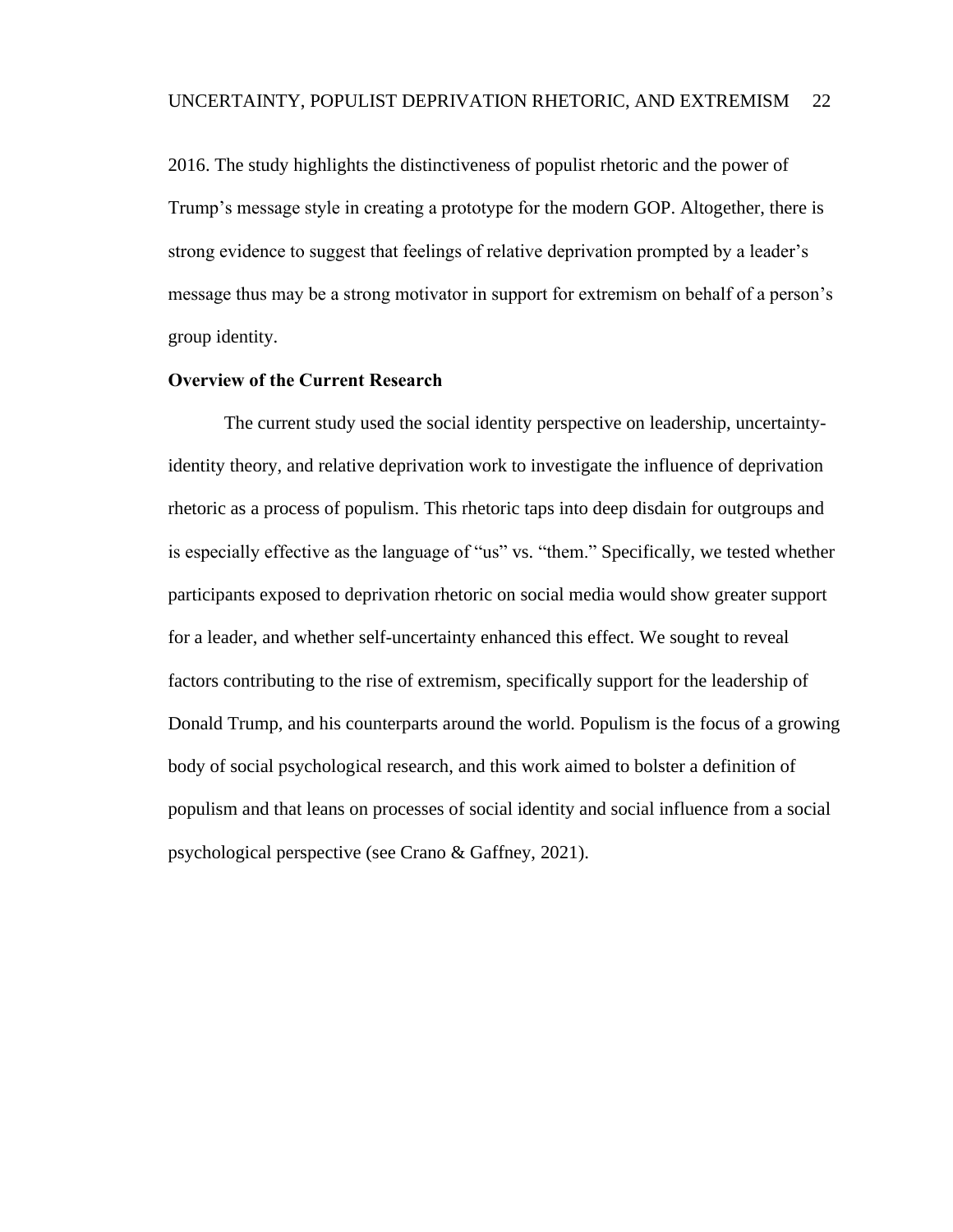#### UNCERTAINTY, POPULIST DEPRIVATION RHETORIC, AND EXTREMISM 23

#### **Hypotheses**

#### <span id="page-32-1"></span><span id="page-32-0"></span>**Hypothesis 1a**

Participants from America exposed to a leader's message that includes deprivation rhetoric will support the leader more than participants exposed to a leader's message that does not include deprivation rhetoric.

#### <span id="page-32-2"></span>**Hypothesis 1b**

Participants from America experiencing high self-uncertainty that are exposed to a leader using deprivation rhetoric will more strongly support the leader compared to participants who experience low self-uncertainty exposed to the same message.

#### <span id="page-32-3"></span>**Hypothesis 2a**

Participants from America exposed to a leader's message that includes deprivation rhetoric will identify with their group more than participants exposed to a leader's message without deprivation rhetoric.

#### <span id="page-32-4"></span>**Hypothesis 2b**

Participants from America experiencing high self-uncertainty that are exposed to a leader's message that includes deprivation rhetoric will show the most pronounced identification with their group compared to participants experiencing low self-uncertainty exposed to a leader message without deprivation rhetoric.

#### <span id="page-32-5"></span>**Hypothesis 3a**

Participants from America exposed to a leader's message that includes deprivation rhetoric will endorse extreme action more than participants exposed to a leader's message without deprivation rhetoric.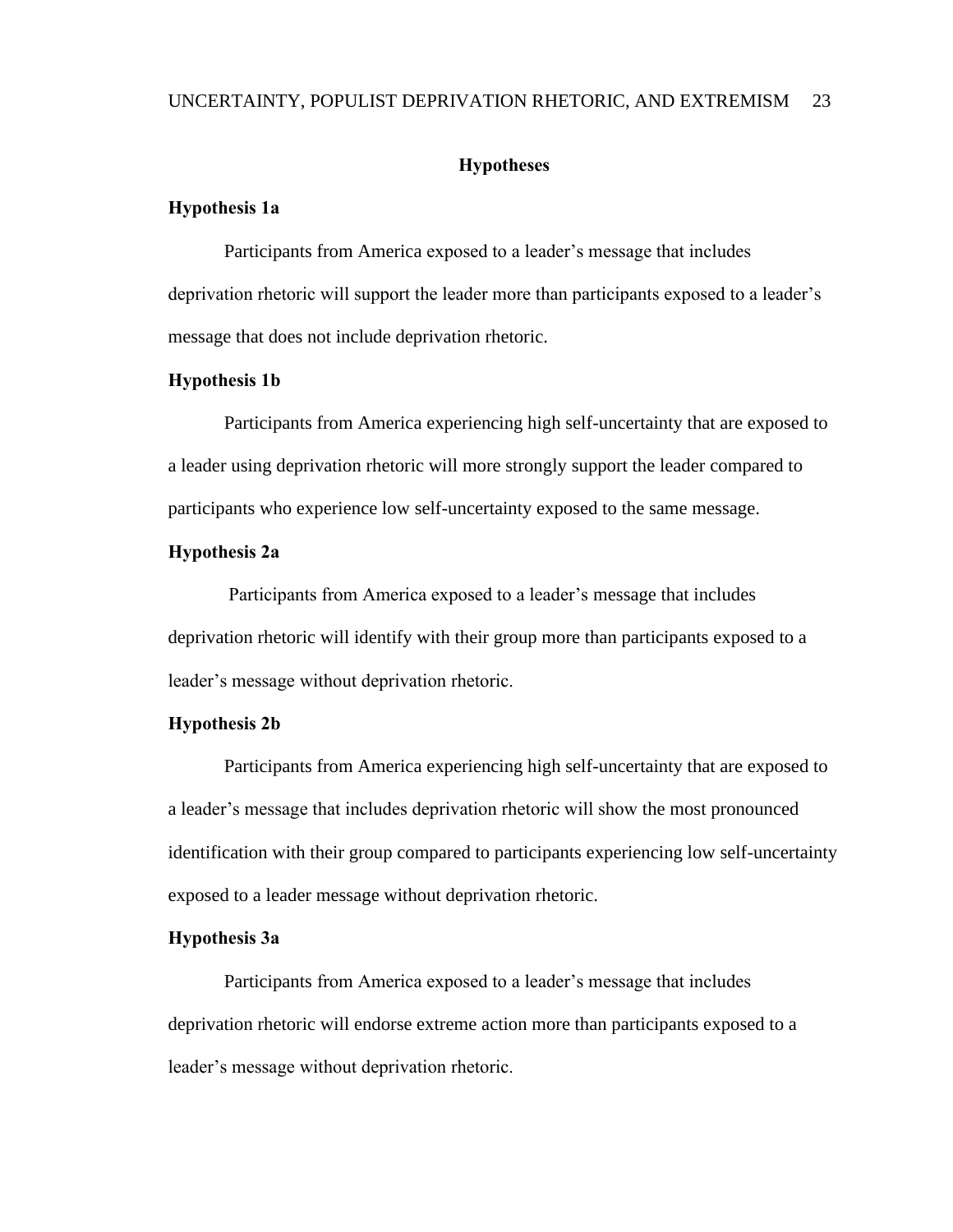### <span id="page-33-0"></span>**Hypothesis 3b**

Participants from America experiencing high self-uncertainty that are exposed to a leader's message that includes deprivation rhetoric will show the most pronounced endorsement of extreme action compared to participants experiencing low selfuncertainty exposed to a leader message without deprivation rhetoric.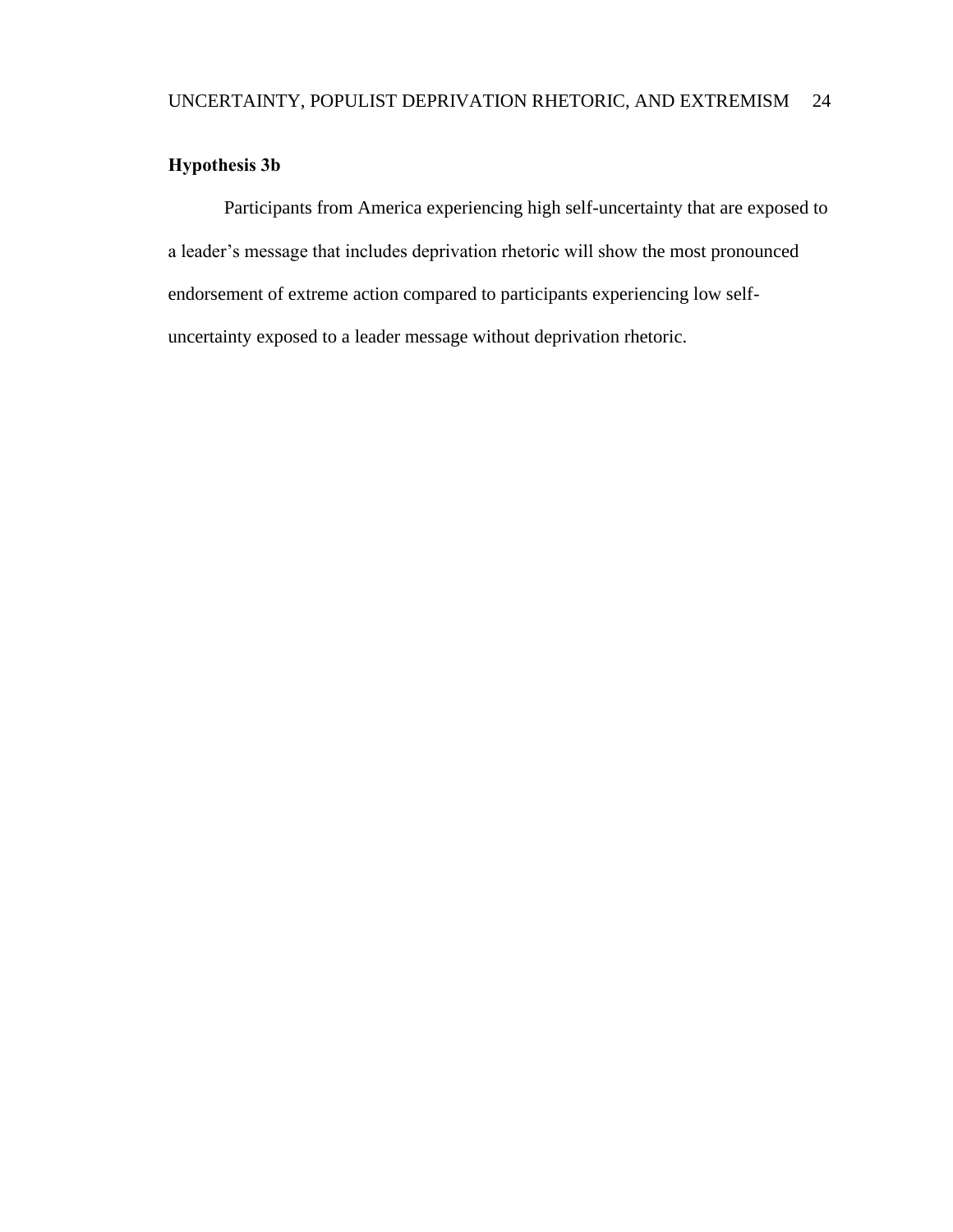#### **Method**

#### <span id="page-34-1"></span><span id="page-34-0"></span>**Participants and design**

<span id="page-34-2"></span>**Sample.** A sample of Democrats ( $N = 215$ ) and Republicans ( $N = 87$ ) was recruited through Amazon's Cloud Research, an online program used for survey research. This method allowed for a broad sample that could surpass the scope available to an individual college campus. The mean age in the sample was  $36.2$ , and the range was  $23 -$ 70. The participants were compensated 0.45 cents for their role. An apriori approach to power, relying on similar previously conducted studies, suggested that a sample of approximately 250 total participants was needed to obtain adequate power. We expected a small effect size based on previous studies. For the primary hypothesis, we obtained observed power of .66.

<span id="page-34-3"></span>**Survey.** Qualtrics, an online survey platform and experimental design website, will be used to conduct the experiment as well as to store the data.

<span id="page-34-4"></span>**Design.** A 2 (rhetoric: deprivation rhetoric vs no deprivation rhetoric) x 2 (uncertainty: high uncertainty vs. low uncertainty) between-subjects design used random assignment to all conditions to examine the hypotheses. Political party (Democrats vs. Republicans) served as a third variable. The primary dependent variables included leader support, group identification, as well as willingness to support extreme measures in support of the leader's message.

#### <span id="page-34-5"></span>**Procedure**

<span id="page-34-6"></span>**Informed consent.** Participants were provided informed consent which stated that upon indicating their consent, they would take part in a study examining Americans'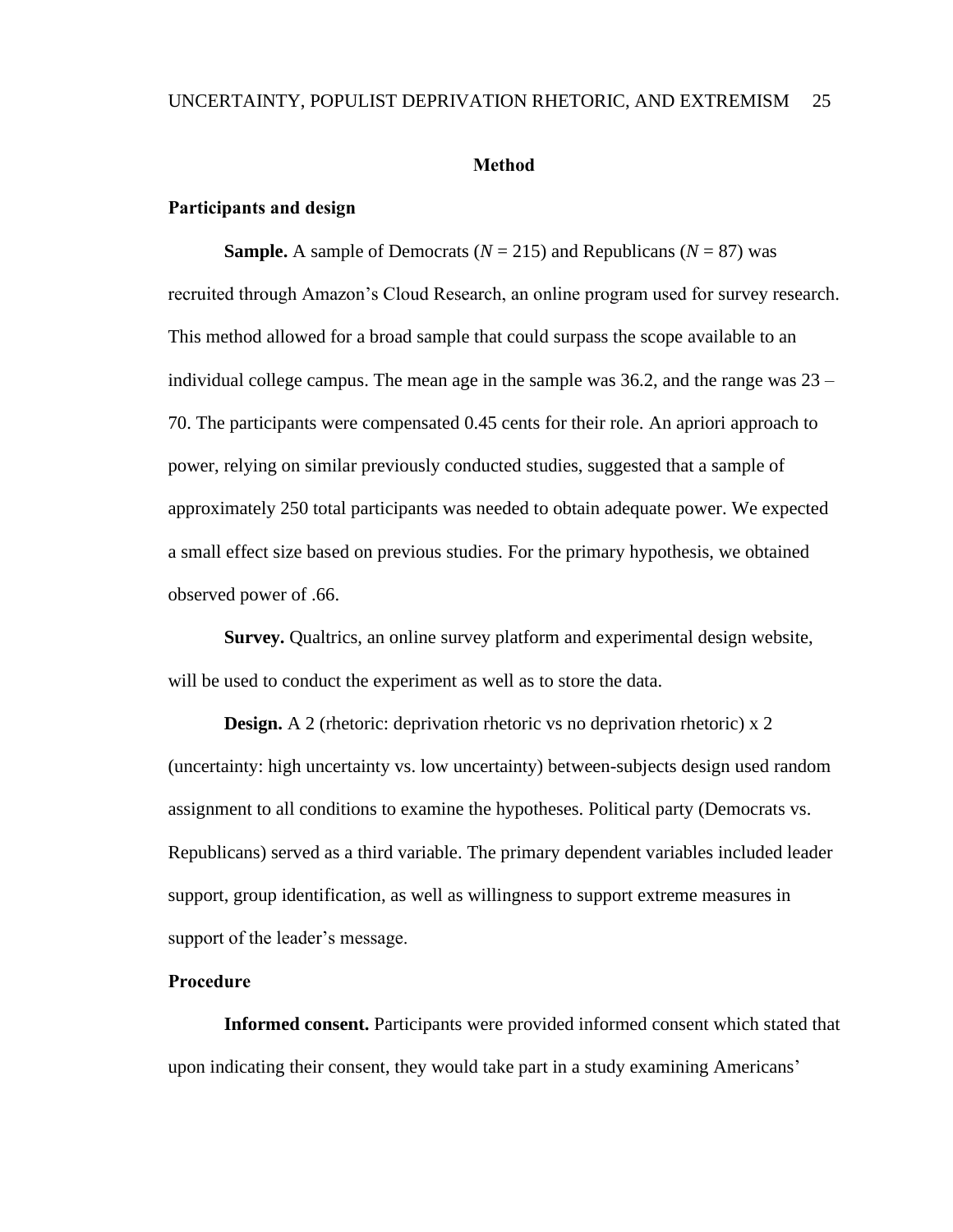opinions, attitudes, and agreement with United States leadership about voting rights. Democrat and Republican participants from America were randomly assigned to one of two conditions: uncertainty (high vs. low) and message style (deprivation rhetoric message vs. no deprivation rhetoric message). Following random assignment to these conditions, Democrat and Republican participants completed a survey that pertained to their attitudes and opinions toward a variety of issues. After completing the survey, participants were debriefed to the true nature of the study, which sought to determine if uncertainty and rhetoric style related to the support Americans give to their leaders, group identification, and support for extremist measures. Following this, participants entered a unique key to collect their compensation through Cloud Research.

<span id="page-35-0"></span>**Uncertainty-prime.** Participants were randomly assigned to either a high or low uncertainty condition. Uncertainty identity literature provides a background and the prime for uncertainty (Gaffney et al., 2014; Hogg et al., 2007).

*"Please take a few moments and think about those aspects in your life that make you feel the MOST UNCERTAIN (CERTAIN) about yourself, your future or your place in the world. Then please list/write three of those below".*

<span id="page-35-1"></span>**Deprivation Rhetoric manipulation.** Random assignment exposed participants to either a leader that used a message that included deprivation rhetoric, or a leader who used a message that did not include deprivation rhetoric. Participants received messages from an in-party leader, depending on their response to a question regarding their party leanings. The message source aligned with the participants party, and the outgroup within the message was the opposing party. Participants who identified as Democrats or stated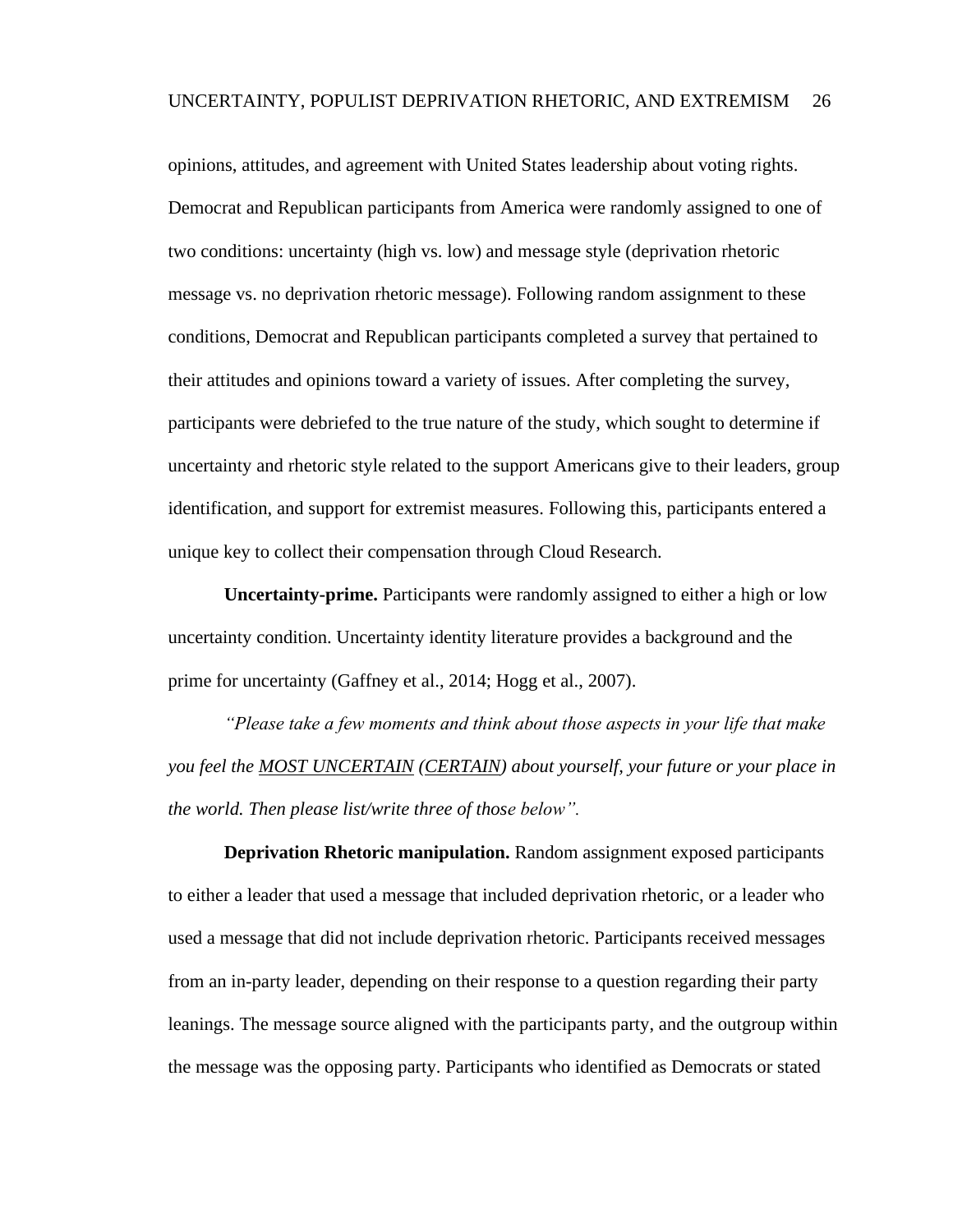that they align with the Democratic party received a message from a Democratic leader, with the Republicans as the message outgroup, and participants who identified as Republicans will get a message from a Republican leader, with the Democrats as the message outgroup. The message was displayed in the form of a Twitter style post. The post was attributed to a verified account, with the Twitter name redacted, and the profile image was that of the party mascot – for Democrats, the Twitter profile image was the Democratic donkey symbol, and for Republicans, the Twitter profile image was the Republican elephant symbol. All of the Twitter messages displayed an identical value of "Retweets", "Quote Tweets", and "Likes," indicated below the message content. The survey instructions indicated that we removed the Twitter account's identifying information for the purpose of the study. The messages in the Twitter posts appeared as follows:

The deprivation rhetoric message asserted:

Democrat participant*: "Because of the Republican establishment, we are being denied voting rights. Republican elites are stealing our votes! We the people, Democrats, are real Americans, and Republicans are depriving us our right to vote in fair elections!"*

Republican participant*: "Because of the Democratic establishment, we are being denied voting rights. Democrat elites are stealing our votes! We the people, Republicans, are real Americans, and Democrats are depriving us our right to vote in fair elections!"*

The non-deprivation rhetoric message asserted:

Democrat participant*: "Republicans handle elections differently than Democrats, and we disagree with their approach."*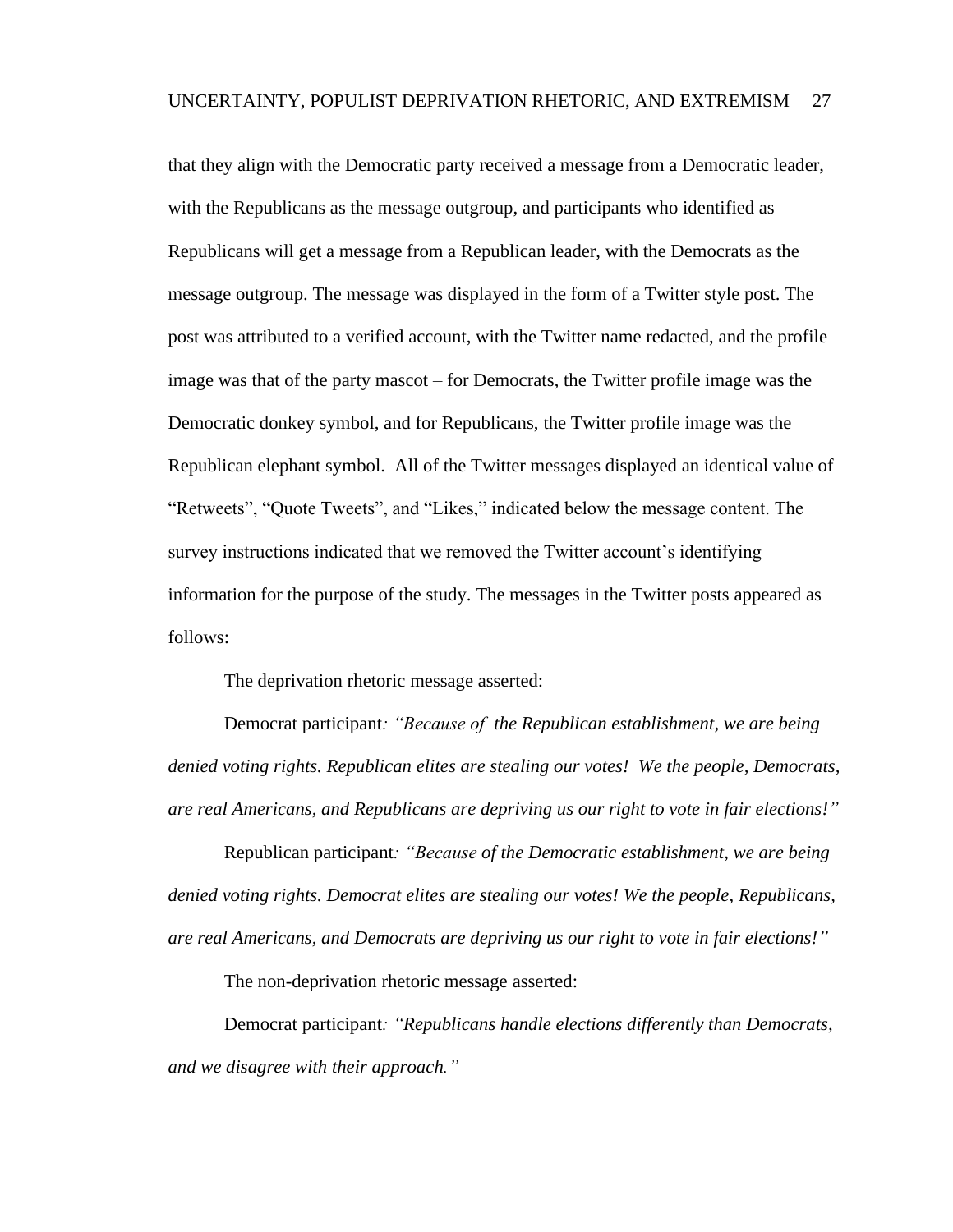Republican participant*: "Democrats handle elections differently than Republicans, and we disagree with their approach."*

### **Measured Variables**

**Leader Support.** A 6-item Leader Support scale ( $\alpha = .91$ ) adapted from Rast et al. (2012) measured the degree to which participants supported the anonymous in party leader, and appeared as follows: Please indicate the extent to which you disagree or agree with each of the following statements about **(Democratic/Republican leader)**: (1) (leader) effectively advocates for Americans like me. (2) I am a strong supporter of (leader). (3) (leader) represents the best interests of Americans like me. (4) I trust (leader) to advocate for Americans like me. (5) I think that (leader) is trustworthy. (6) (leader) wants what is best for Americans like me. (1=*Strongly Disagree,* 7=*Strongly Agree*).

**Group Identification.** Participants completed a 9-item measure of groupidentification ( $\alpha$  = .95) adapted from Hogg and Hains (1996) and Hogg, Hains, and Mason (1998). (1) My overall impression of the (Democratic, Republican Party) is favorable. (2) I would stand up for the (Democratic, Republican Party) if it was criticized. (3) I identify with being a (Democrat/Republican). (4) I feel that I belong as a (Democrat/Republican). (5) Being a (Democrat / Republican) is important to me. (6) In general, I feel like a (Democrat / Republican). (7) I fit in well as a (Democrat / Republican). (8) I am similar to other (Democrats/Republicans). (9) I identify strongly with the (Democratic/Republican) party. (1 = *Strongly Disagree*, 7 = *Strongly Agree*).

**Support for Extremism.** A 7-item Fight or Die scale ( $\alpha$  = .96) adapted from Swann (2009) measured participants' willingness to engage in extreme action, or fight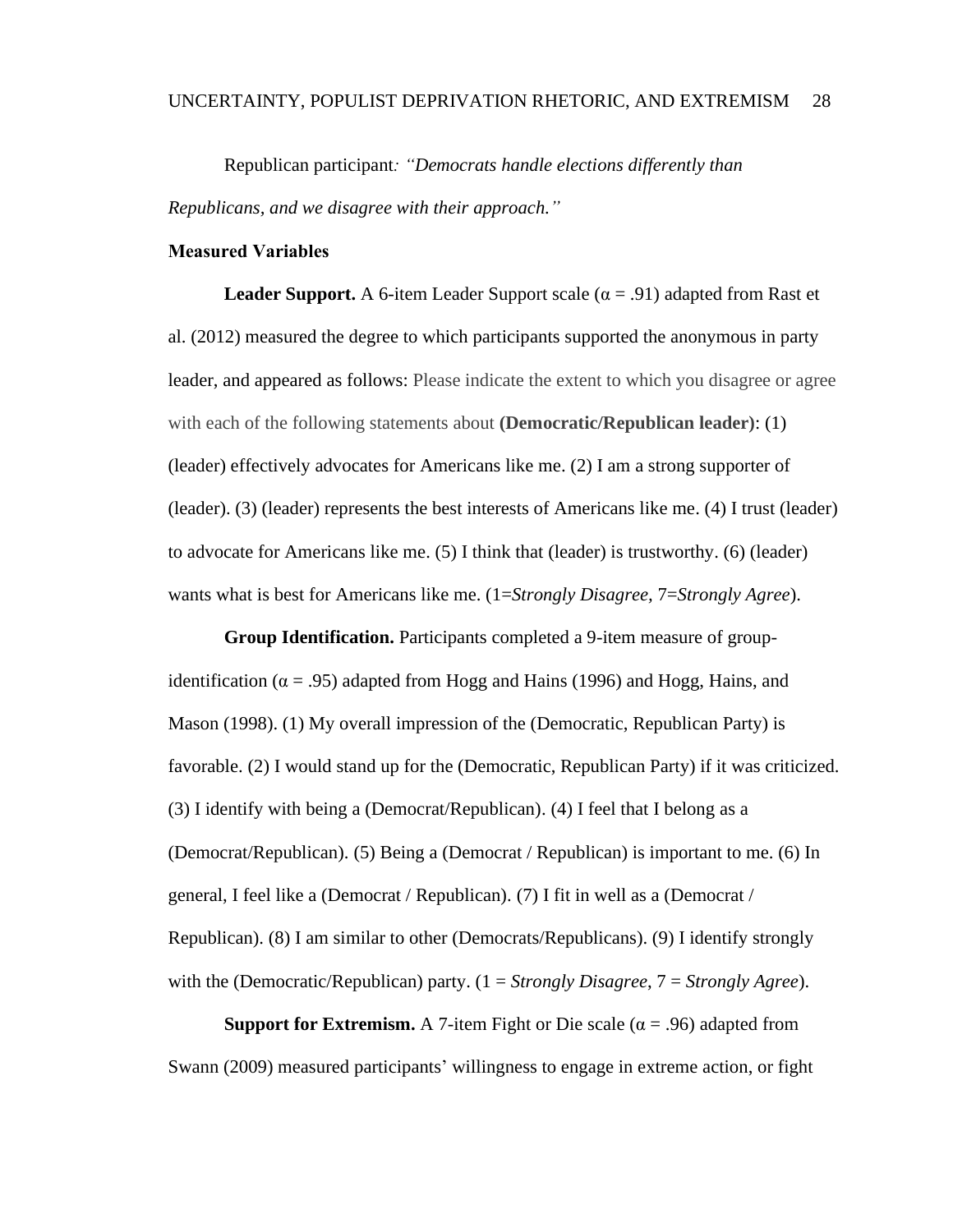and die on behalf of the ingroup and appeared as follows: Indicate the extent to which you disagree or agree with the following statements about your political party: (1) I would fight someone physically threatening another (Democrat / Republican). (2) I would fight someone insulting or making fun of the (Democrat / Republican) party as a whole. (3) I would help others get revenge on someone who insulted the (Democrat / Republican) party. (4) Hurting other people is acceptable if it means protecting the (Democrat / Republican) party. (5) I'd do anything to protect the (Democrat / Republican) party. (6) I would sacrifice my life if it saved another (Democrat / Republican)'s life. (7) I would sacrifice my life if it gave the (Democrat / Republican) great status or monetary reward (1=*Totally Disagree,* 7= *Totally Agree)*.

**Conservatism Scale.** A 3-item, 8-point semantic differential scale ( $\alpha$  = .93) measured participants' level of conservatism and appeared as follows: How liberal or conservative are you? Please indicate your conservatism or liberalism below. (1) Socially Conservative / Socially Liberal. (2) Fiscally Conservative / Fiscally Liberal. (3) Conservative / Liberal.

**Self-Uncertainty Scale.** A 12-item self-uncertainty scale ( $\alpha$  = .95) measured the effect of the manipulation and appeared as follows: (1) My beliefs about myself often conflict with one another. (2) On one day I might have one opinion of myself and on another day I might have a different opinion. (3) I wonder about what kind of person I really am. (4) I feel that I am not really the person that I appear to be. (5) When I think about the kind of person I have been in the past, I'm not sure what I was really like. (6) I seldom experience conflict between the different aspects of my personality. (7) I think I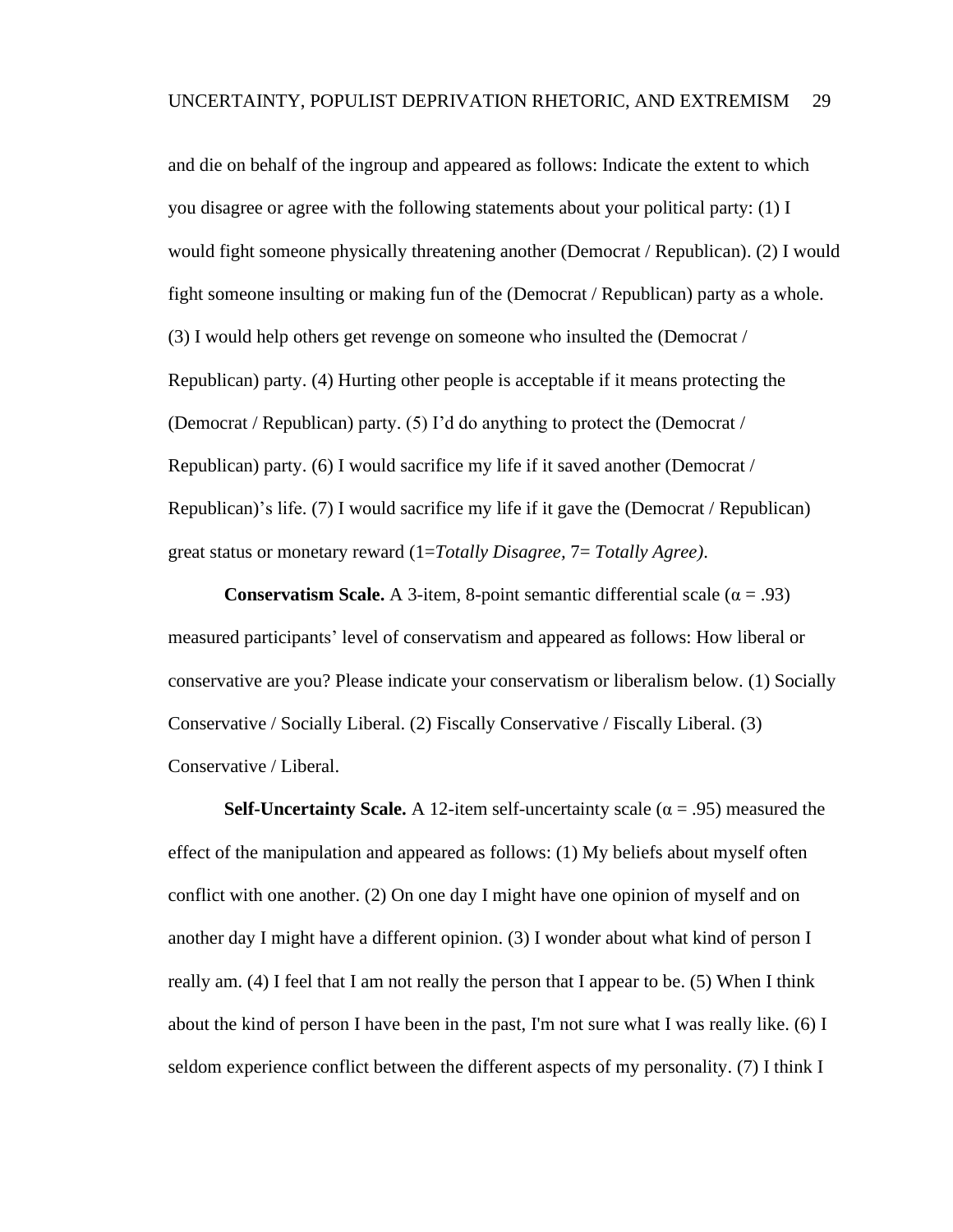know other people better than I know myself. (8) My beliefs about myself seem to change very frequently. (9) If I were asked to describe my personality, my description might end up being different from one day to another. (10) Even if I wanted to, I don't think I would tell someone what I'm really like. (11) In general, I have a clear sense of who I am and what I am.  $(12)$  It is often hard for me to make up my mind about things because I don't really know what I want (1= *Strongly Agree*, 7 = *Strongly Disagree*). Questions 6 and 11 were reverse recoded so that higher numbers indicate greater selfuncertainty. This measure of self-uncertainty was adapted from the self-concept clarity scale (Campbell, 1990, Campbell et al. 1996) to measure state self-uncertainty and has been successfully used to measure of self-uncertainty in the literature (Hohman & Hogg, 2015).

**Deprivation Rhetoric Comprehension Check.** In the deprivation rhetoric condition, a single item scale measuring comprehension of the manipulation appeared as follows: Please indicate the extent to which you agree or disagree with the following statement. (1) (Democrats / Republicans) are depriving Americans of voting rights and fair elections (1=*Strongly Disagree* 7=*Strongly Agree*). In the no deprivation rhetoric condition, a single item scale appeared as follows: Please indicate how much you agree or disagree with the following statement. (Democrats /Republicans) in pose concerns for Americans elections. (*1= Strongly Disagree, 7 = Strongly Agree*).

**Demographic variables.** Participants were asked a series of questions about their demographics (see Table 1), which included questions regarding their self – identified gender, self-identified race / ethnicity, age, and the state in which they reside.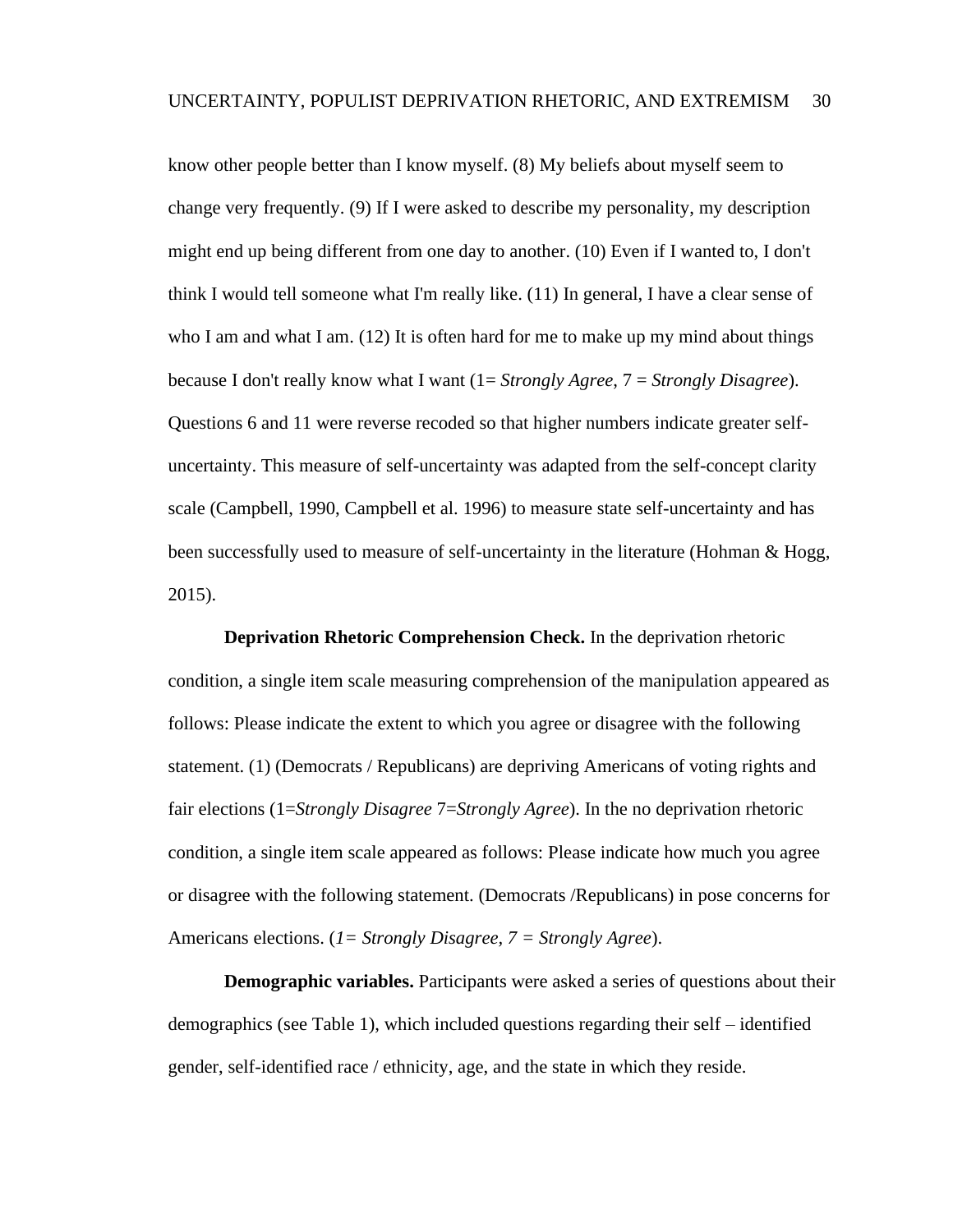| <b>Table 1</b>                                                               |
|------------------------------------------------------------------------------|
| Descriptive statistics, Cronbach's alphas, and correlations among variables. |

|    |                       | Mean | <b>SD</b> | $\alpha$ | 1.      | 2.       | 3.     | 4.        | 5.       | 6.       | 7.       | 8.  |
|----|-----------------------|------|-----------|----------|---------|----------|--------|-----------|----------|----------|----------|-----|
| 1. | Age                   | 36.3 | 10.49     |          |         |          |        |           |          |          |          |     |
| 2. | Party                 | 1.29 | .45       |          | $-.08$  |          |        |           |          |          |          |     |
| 3. | Uncertainty***        | 1.56 | .50       |          | $-.01$  | $-.01$   |        |           |          |          |          |     |
| 4. | Rhetoric***           | 1.53 | .50       |          | $-.10$  | .01      | $.12*$ |           |          |          |          |     |
| 5. | <b>Extremism</b>      | 4.56 | 1.64      | .96      | $-.15*$ | $-.08$   | $-.02$ | $-.09$    |          |          |          |     |
| 6. | <b>Leader Support</b> | 4.92 | 1.24      | .91      | .03     | $-.13*$  | $-.04$ | $-.10$    | $.55***$ |          |          |     |
| 7. | <b>Group ID</b>       | 5.07 | 1.21      | .95      | .03     | $-.11$   | $-.04$ | $-.16***$ | $.59***$ | $.76***$ |          |     |
| 8. | Conservatism          | 5.62 | 2.04      | .93      | $-.11$  | $-.20**$ | $-.05$ | $-.06$    | $.22***$ | $.15***$ | $.12*$   |     |
| 9. | Uncertainty           | 4.90 | 1.37      | .95      | $-.09$  | $-.12*$  | .02    | .03       | $.57***$ | $.36***$ | $.25***$ | .10 |

*Note.* \*\*\*: manipulated variables. Party: 1 = Democratic, 2= Republican. Uncertainty\*\*\*:1 = High Uncertainty, 2 = Low Uncertainty. Rhetoric\*\*\*: 1  $=$  Deprivation,  $2 =$  No Deprivation.

*N* = 302. \**p* <.05; \*\**p* <*.01*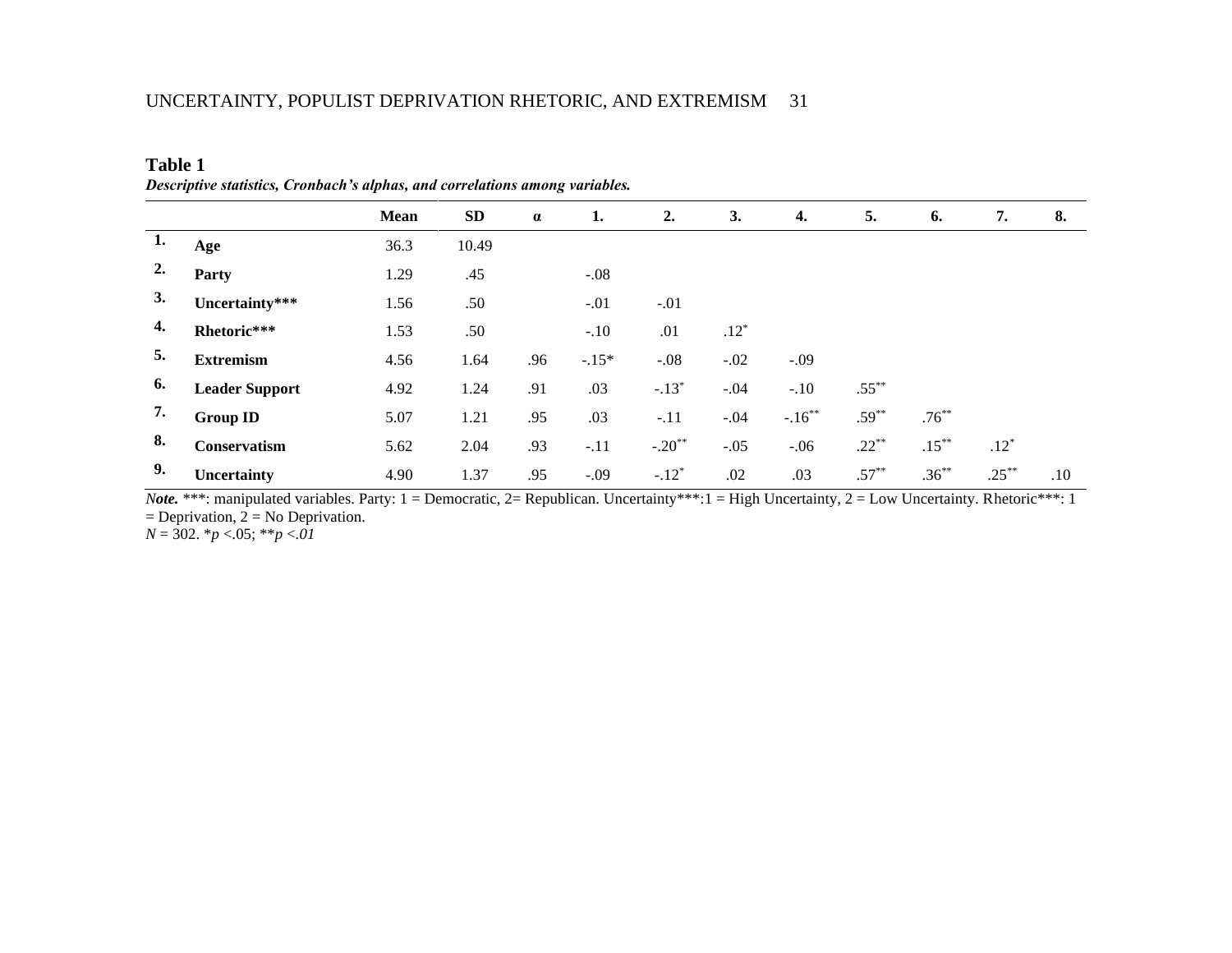|    |                             | Mean | SD    | $\alpha$ | 1.      | 2.       | 3.     | 4.       | 5.       | 6.       | 7.       | 8.  |
|----|-----------------------------|------|-------|----------|---------|----------|--------|----------|----------|----------|----------|-----|
| 1. | Age                         | 36.3 | 10.49 |          |         |          |        |          |          |          |          |     |
| 2. | Party                       | 1.29 | .45   |          | $-.08$  |          |        |          |          |          |          |     |
| 3. | Uncertainty***              | 1.56 | .50   |          | $-.01$  | $-.01$   |        |          |          |          |          |     |
| 4. | Rhetoric***                 | 1.53 | .50   |          | $-.10$  | .01      | $.12*$ |          |          |          |          |     |
| 5. | Extremism                   | 4.56 | 1.64  | .96      | $-.15*$ | $-.08$   | $-.02$ | $-.09$   |          |          |          |     |
| 6. | <b>Leader Support</b>       | 4.92 | 1.24  | .91      | .03     | $-.13*$  | $-.04$ | $-.10$   | $.55***$ |          |          |     |
| 7. | <b>Group Identification</b> | 5.07 | 1.21  | .95      | .03     | $-.11$   | $-.04$ | $-.16**$ | $.59**$  | $.76***$ |          |     |
| 8. | Conservatism                | 5.62 | 2.04  | .93      | $-.11$  | $-.20**$ | $-.05$ | $-.06$   | $.22**$  | $.15***$ | $.12*$   |     |
| 9. | Uncertainty                 | 4.9  | 1.37  | .95      | -.09    | $-.12*$  | .02    | .03      | $.57**$  | $.36***$ | $.25***$ | .10 |

Table 1. Descriptive statistics, Cronbach's alphas, and correlations among variables.

Note. \*\*\*: manipulated variables. Party:  $1 =$  Democratic,  $2 =$  Republican. Uncertainty\*\*\*:  $1 =$  High Uncertainty,  $2 =$  Low Uncertainty. Rhetoric\*\*\*: 1 = Deprivation, 2 = No Deprivation.  $N = 302$ . \*p < .05; \*\*p < .01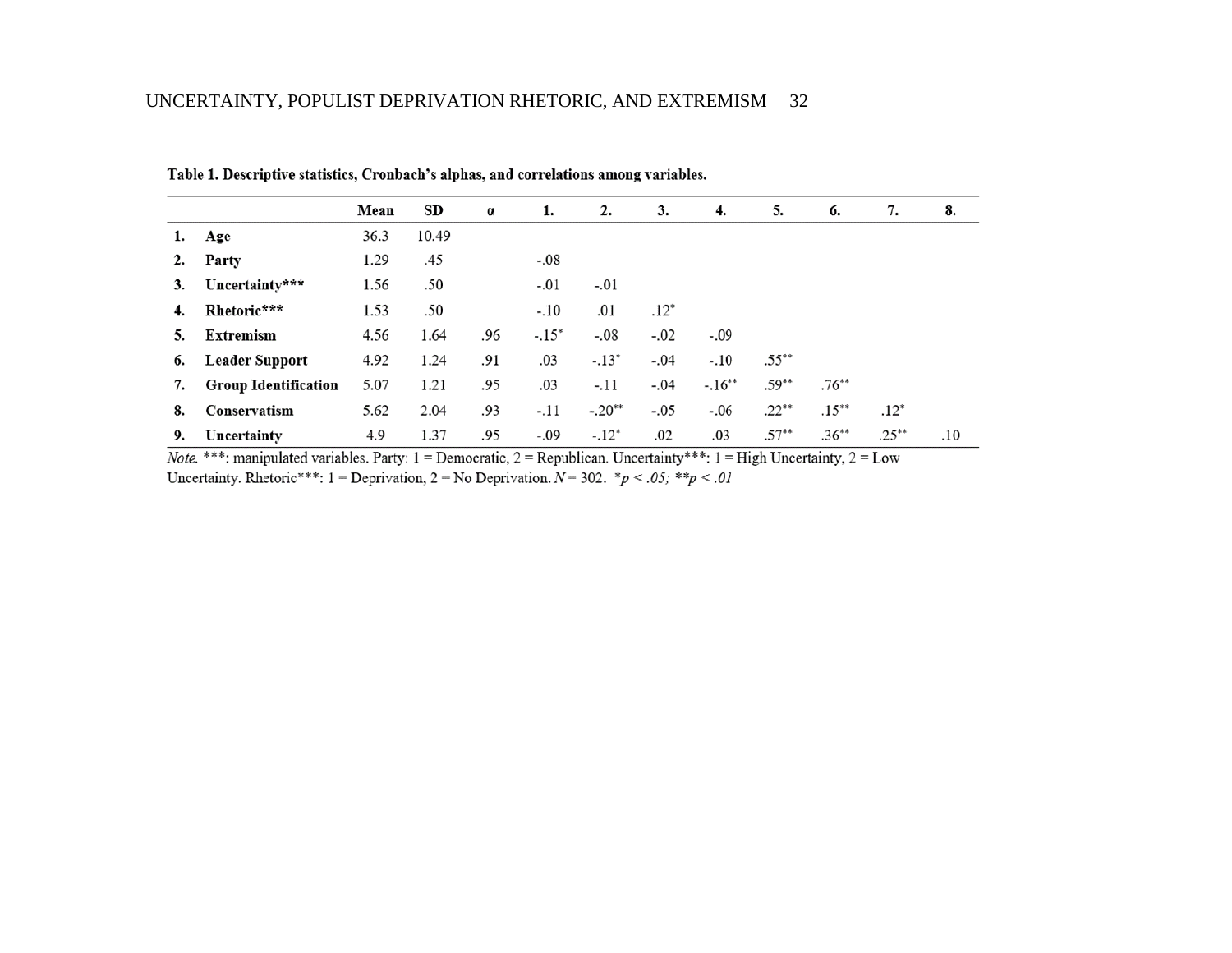#### **Results**

### **Data Screening**

An initial sample of 336 MTurk workers consented to participate in the online Cloud Research survey. Following their completion of the survey, the participants were debriefed to the true nature of the study and were provided the option to re-consent to their data being used in the study. Completion of the survey and indication of re-consent resulted in an overall sample of 215 Democrats and 87 Republicans (total *N* = 302).

**Rhetoric message comprehension check.** Democrats participants in the deprivation condition perceived the leader of their group felt deprived regarding elections  $(M = 5.50, SD = 1.29, SE = .13, N = 101)$ . Democrat participants in the non-deprivation condition perceived the leader of the group felt that their party handled elections differently than the outgroup ( $M = 5.20$ ,  $SD = 1.39$ ,  $SE = .13$ ,  $N = 114$ ). Due to an error in the randomization of the survey, Republican respondents were not presented with the comprehension check item, for further information refer to the limitations section.

**Data screening and checks.** A 2 x 2 ANOVA investigated the relationship, if any, of leader rhetoric and party affiliation on conservatism and of leader rhetoric and party affiliation on age. The results of these analyses were not significant, indicating that neither age nor conservatism were related to the independent variables and random assignment was achieved (*ps* > .05). A chi-square model indicated there was no significant association between the gender of the participants and their party affiliation,  $x^2(3,302) = .42, p = .94.$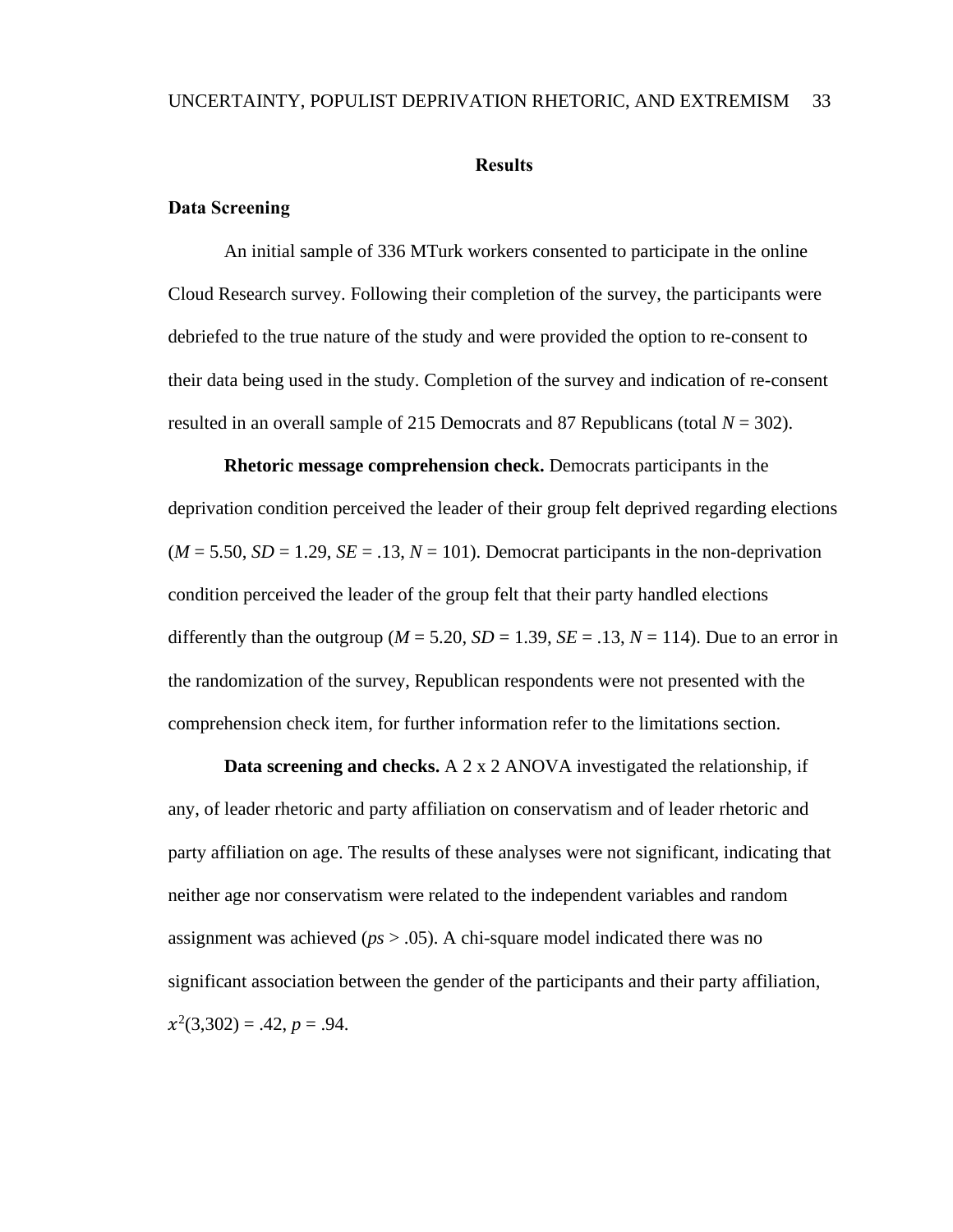**Manipulation checks.** An independent samples t-test was conducted to assess differences in measured self-uncertainty between the manipulated high and low uncertainty conditions. Results indicated that the uncertainty prime was ineffective,  $t(300) = -.27, p = .79, 95\% CI [-.36, .27], d = -03.$  Participants in the high uncertainty condition ( $M = 4.87$ ,  $SD = 1.40$ ) did not significantly differ in reported self-uncertainty from participants in the low uncertainty condition  $(M = 4.91, SD = 1.34)$ .

### **Data Assumptions**

**Support for extremism***.* Visual inspection of the histogram for the extremism measure data indicates that the measure for support for extremism was slightly negatively skewed. The skewness the extremism variable was found to be  $-.56$  (SE = .14), indicating that the distribution was negatively, or left-skewed (See Figure 1).

**Leader support.** Visual inspection of the histogram indicates that the measure for support for leader support was slightly negatively skewed (See Figure 2), further analysis revealed a slight negative skew of  $-.21$  (SE = .28).

**Group identification.** Visual inspection of the histogram for the group identification measure indicated a slight negative skew. Further analysis revealed a skew of  $-.28$  (SE = .14) (see Figure 3).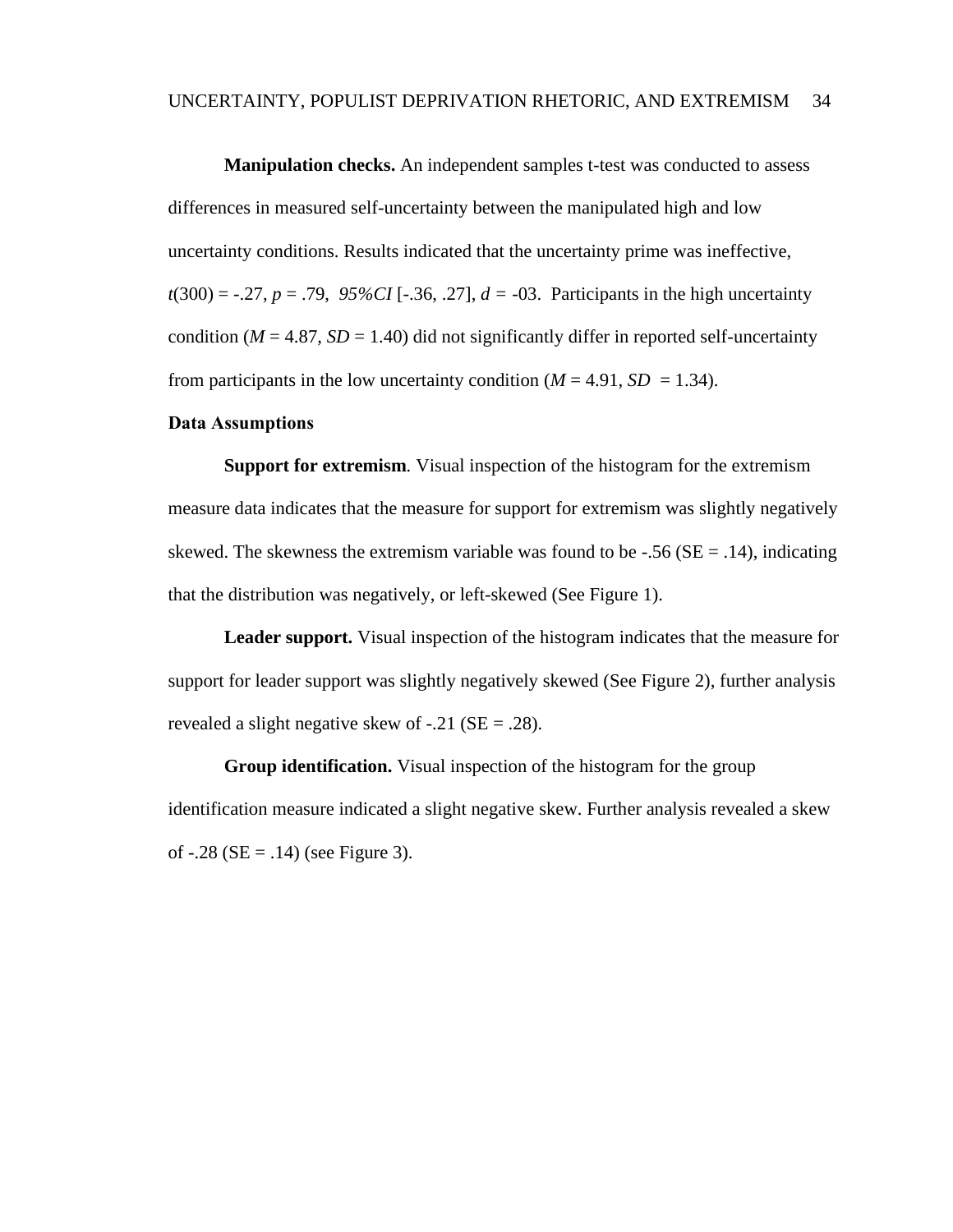

## **Figure 1**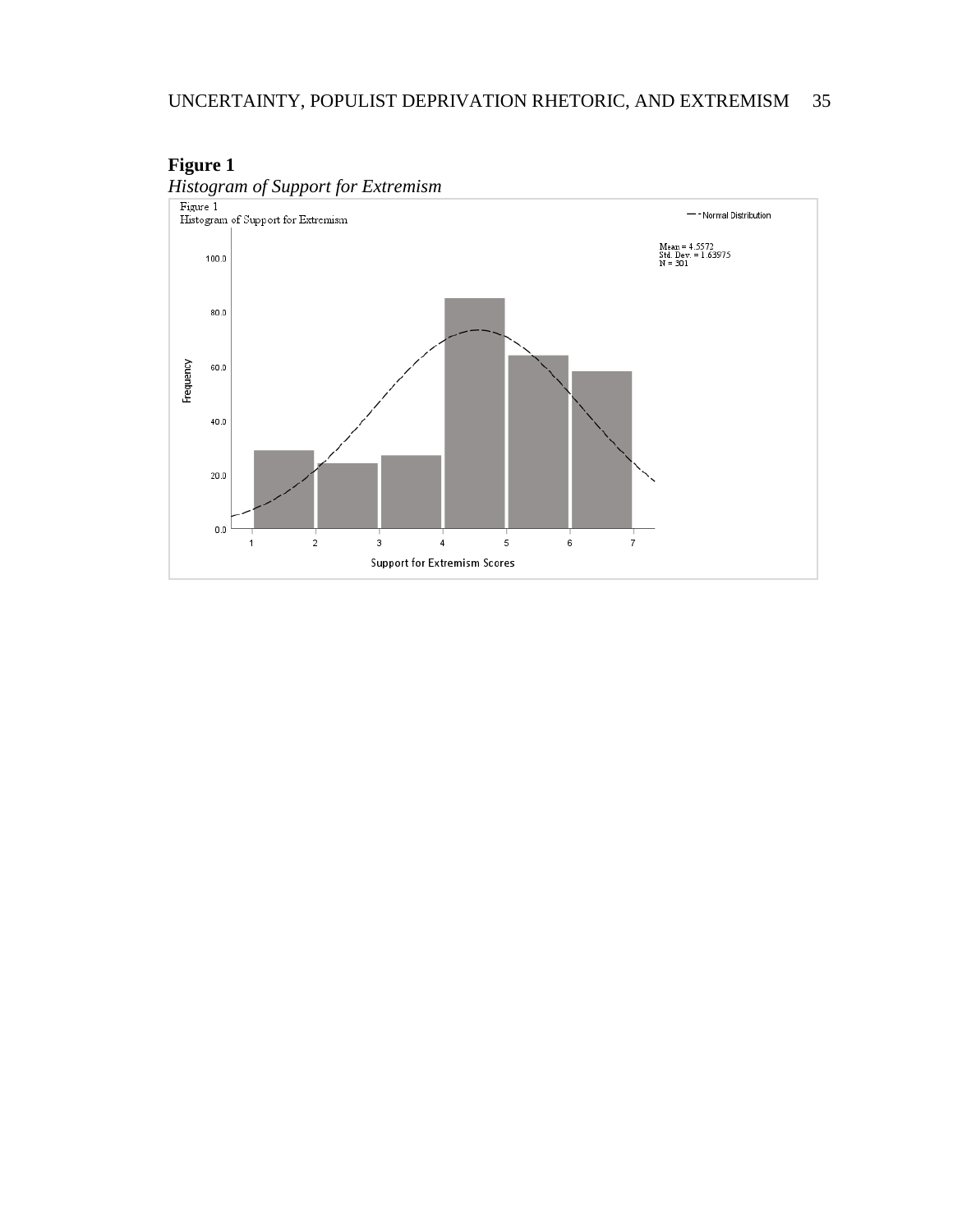

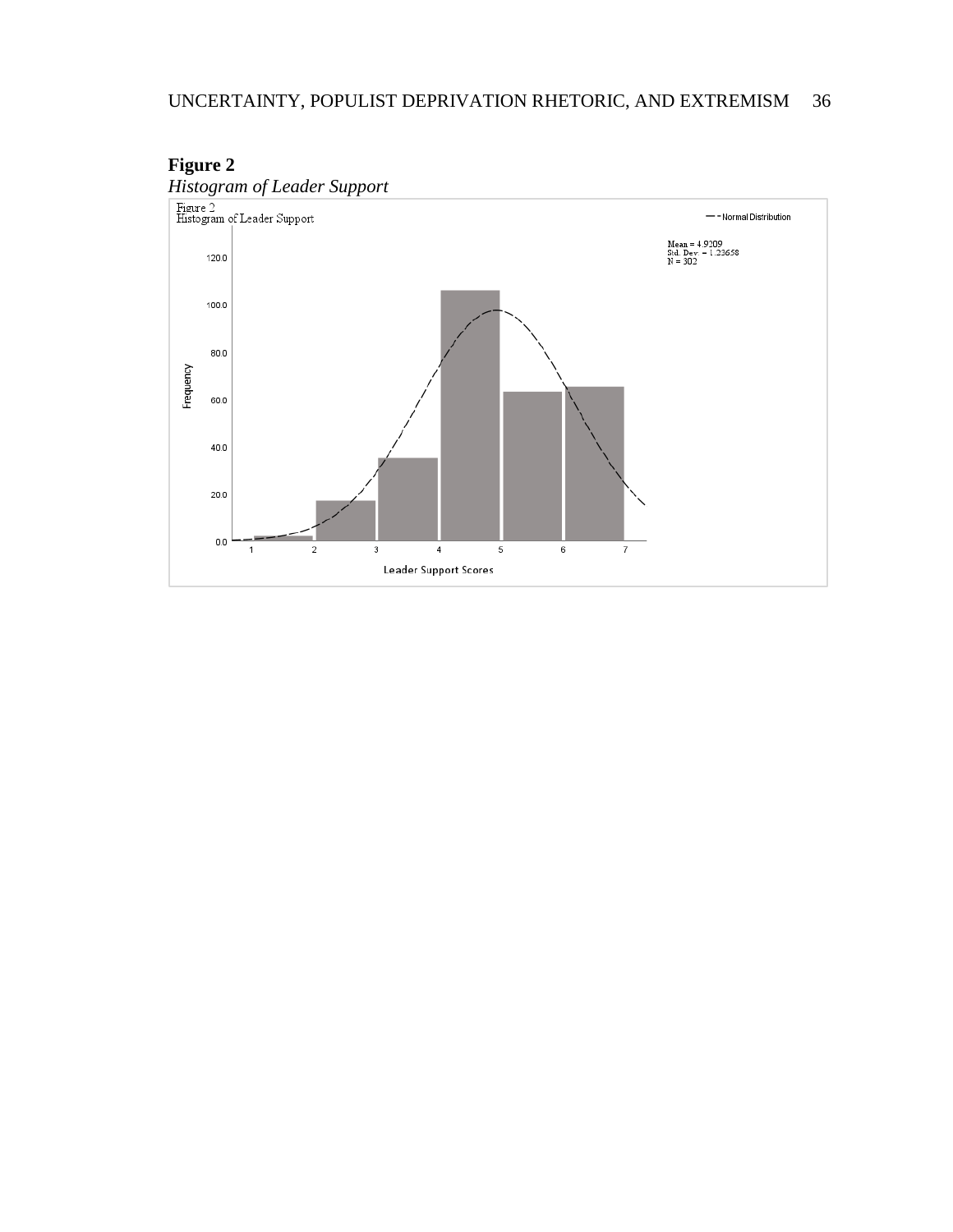

## **Figure 3**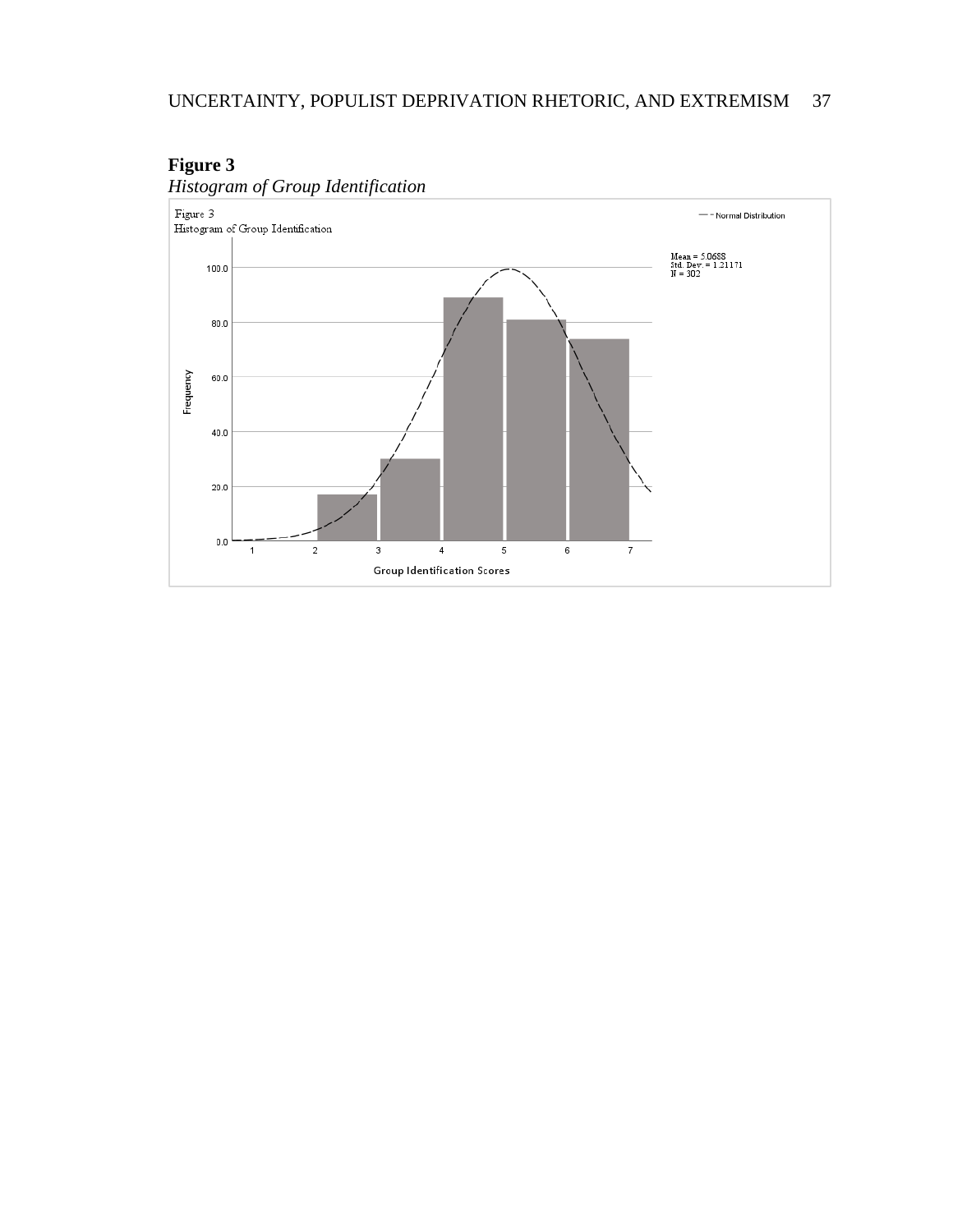### **Primary Hypothesis**

**Support for extremism.** A factorial 2 x 2 x 2 ANOVA compared the main effects of rhetoric, party, and uncertainty, and the interaction of the variables on participants' support for extremism, measured through their willingness to fight and die on behalf of their in-group political party. There was no main effect for party affiliation in regards to support for extremism. There was a main effect for type of rhetoric, *F*(1,  $292$ ) = 5.75,  $p = .02$ , indicating a significant difference between deprivation rhetoric (*M* = 4.73, *S.D.* = 1.65) and non-deprivation rhetoric ( $M = 4.41$ , *S.D.* = 1.63) on support for extremism. However, the effect for rhetoric was qualified by a significant interaction between party and rhetoric, such that Republicans in the deprivation rhetoric condition  $(M = 4.82, S.D. = 1.53, p = .02)$  expressed greater willingness to fight and die on behalf of their party than Republicans in the non-deprivation condition,  $F(1, 292) = 3.98$ ,  $p=.02$ . This effect was not significant for Democrats. Further analysis revealed that in the nondeprivation condition, Democrats were more supportive of extremism than Republicans (see Figure 4).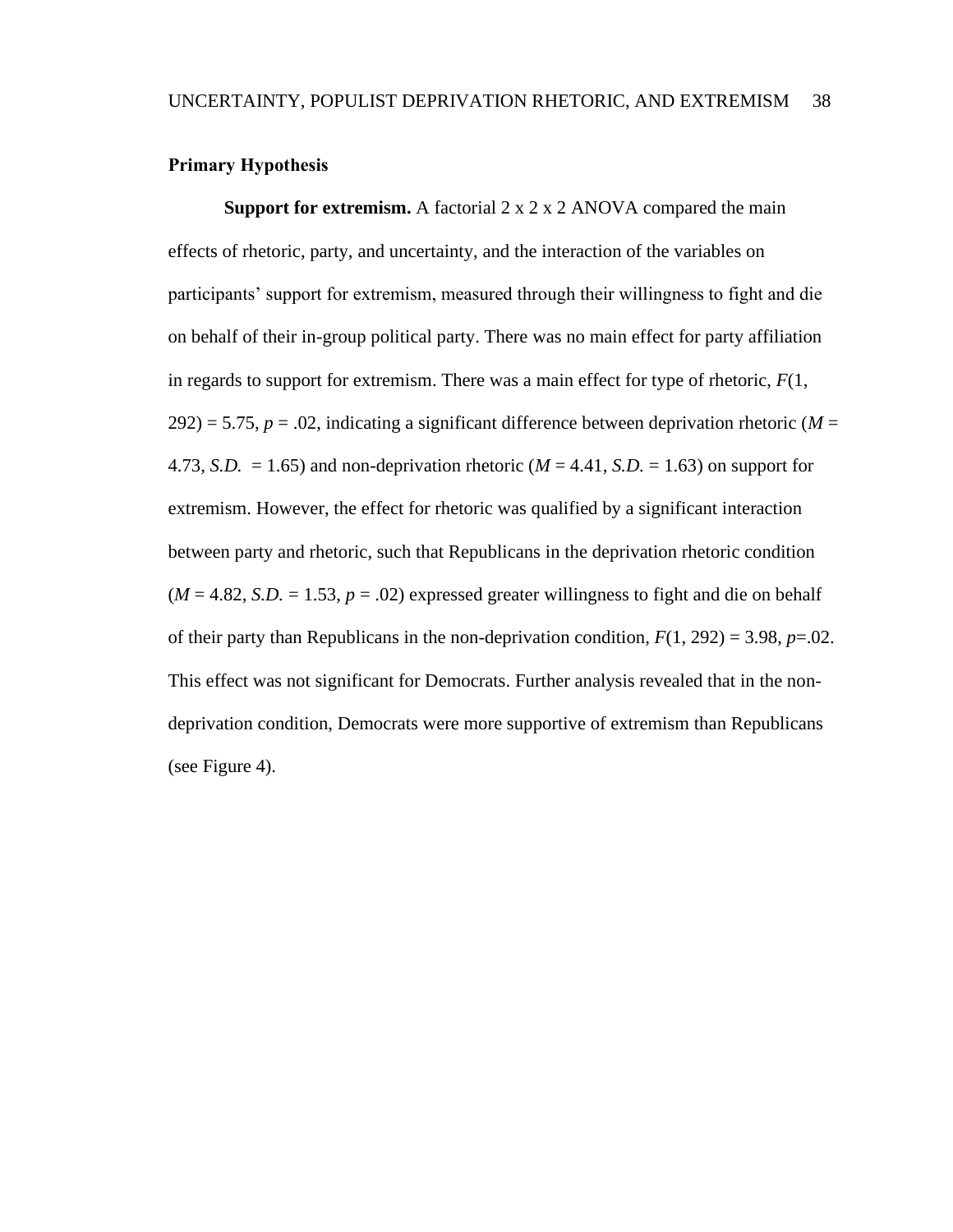## UNCERTAINTY, POPULIST DEPRIVATION RHETORIC, AND EXTREMISM 39



## **Figure 4** *Support for Extremism by Leader Rhetoric and Party Affiliation*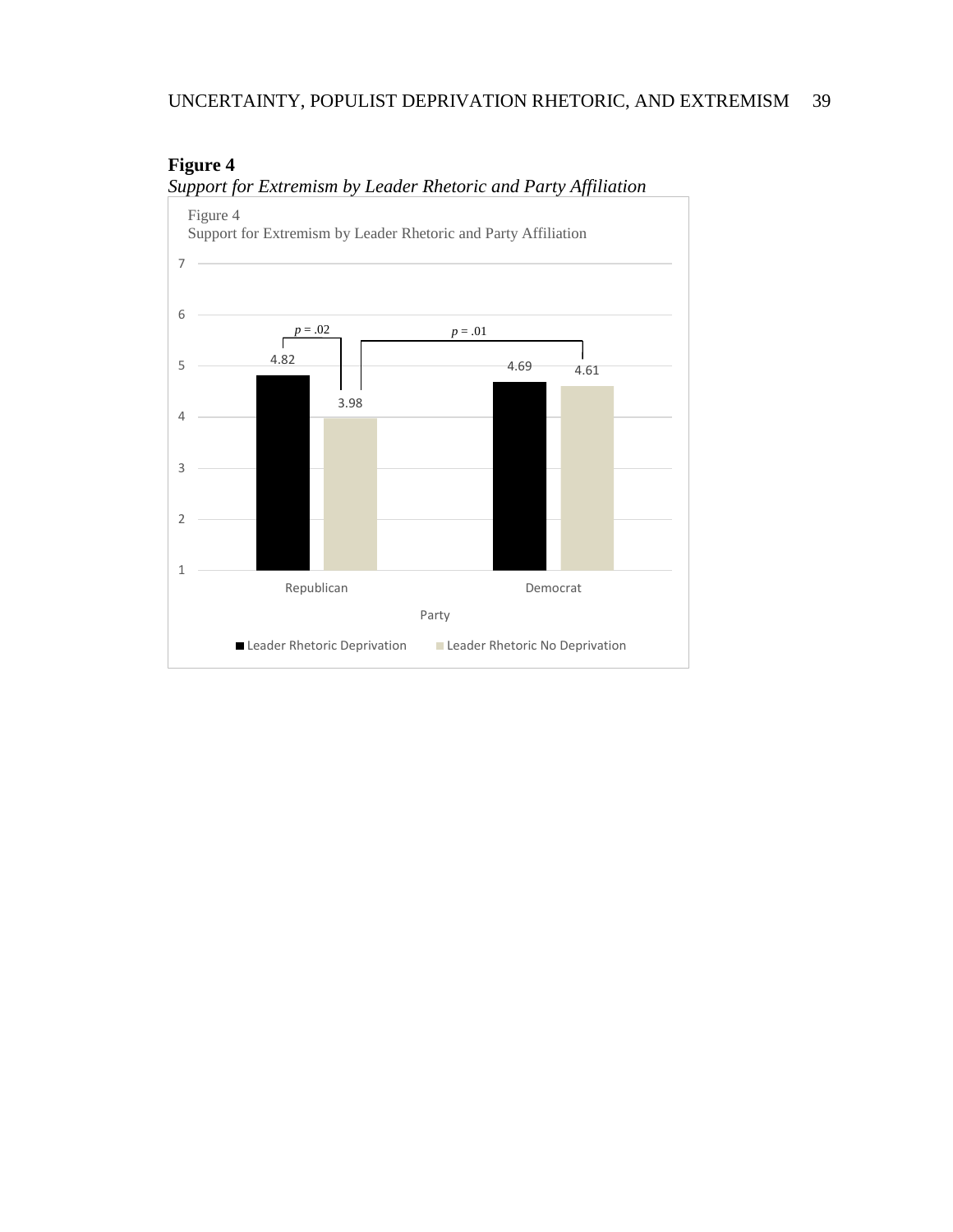**Leader Support.** ANOVA Model A factorial ANOVA compared the main effects of uncertainty, rhetoric, and party and the interaction between the variables on leader support. Democrats ( $M = 5.02$ ,  $SD = 1.22$ ) were more supportive of their leader than Republicans ( $M = 4.69$ ,  $SD = 1.24$ ,  $F(1, 293) = 4.27$ ,  $p = .04$  (see Figure 5). Participants in the deprivation message condition  $(M = 5.05, SD = 1.23)$  were more supportive of the leader than those in the non-deprivation rhetoric condition  $(M = 4.82)$ , *SD.* = 1.23),  $F(1, 293) = 3.90$ ,  $p = .049$ ,  $\eta_p^2 = .01$  (see Figure 6). There was no main effect of uncertainty and no interactions (*ps* > .05).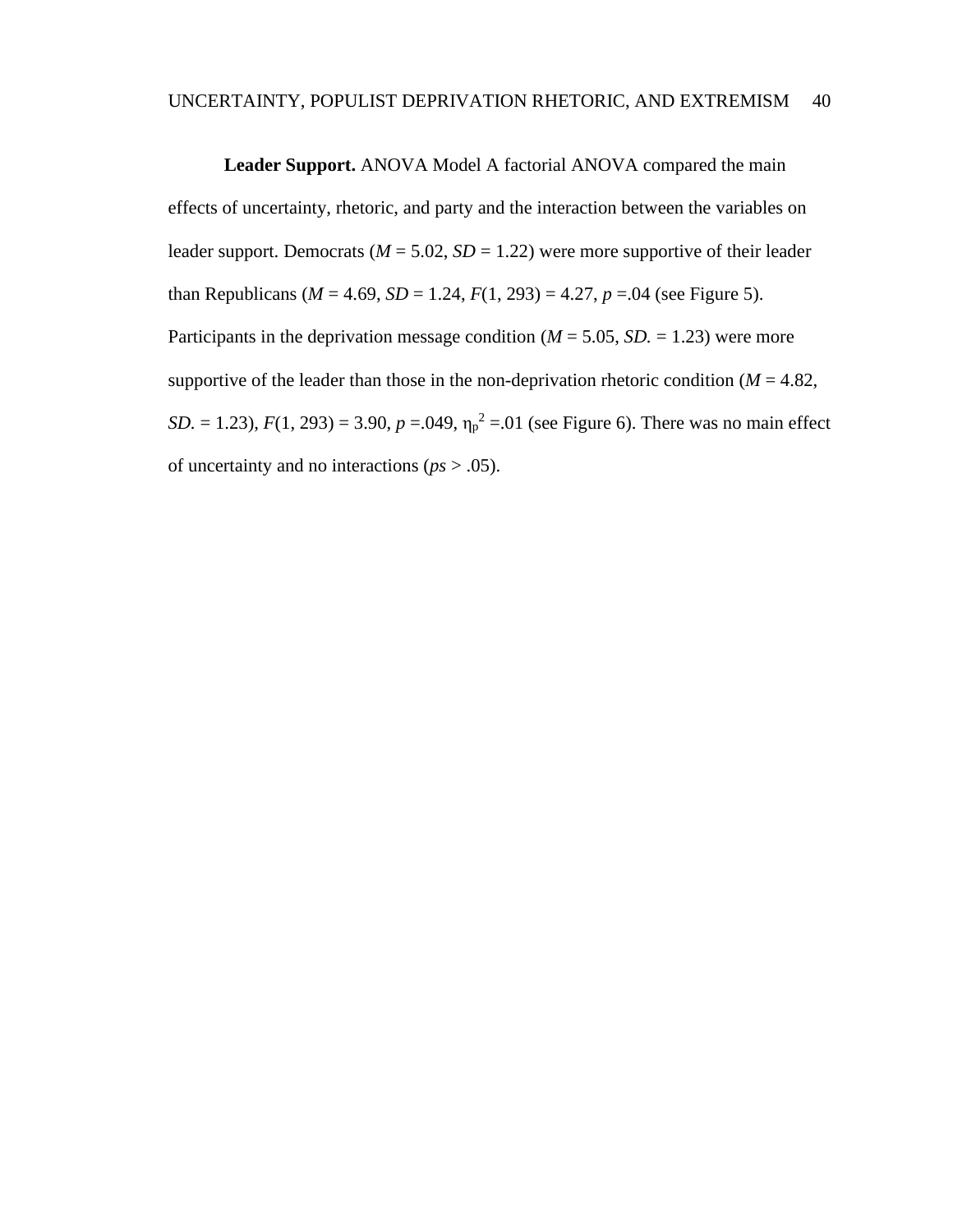

# **Figure 5**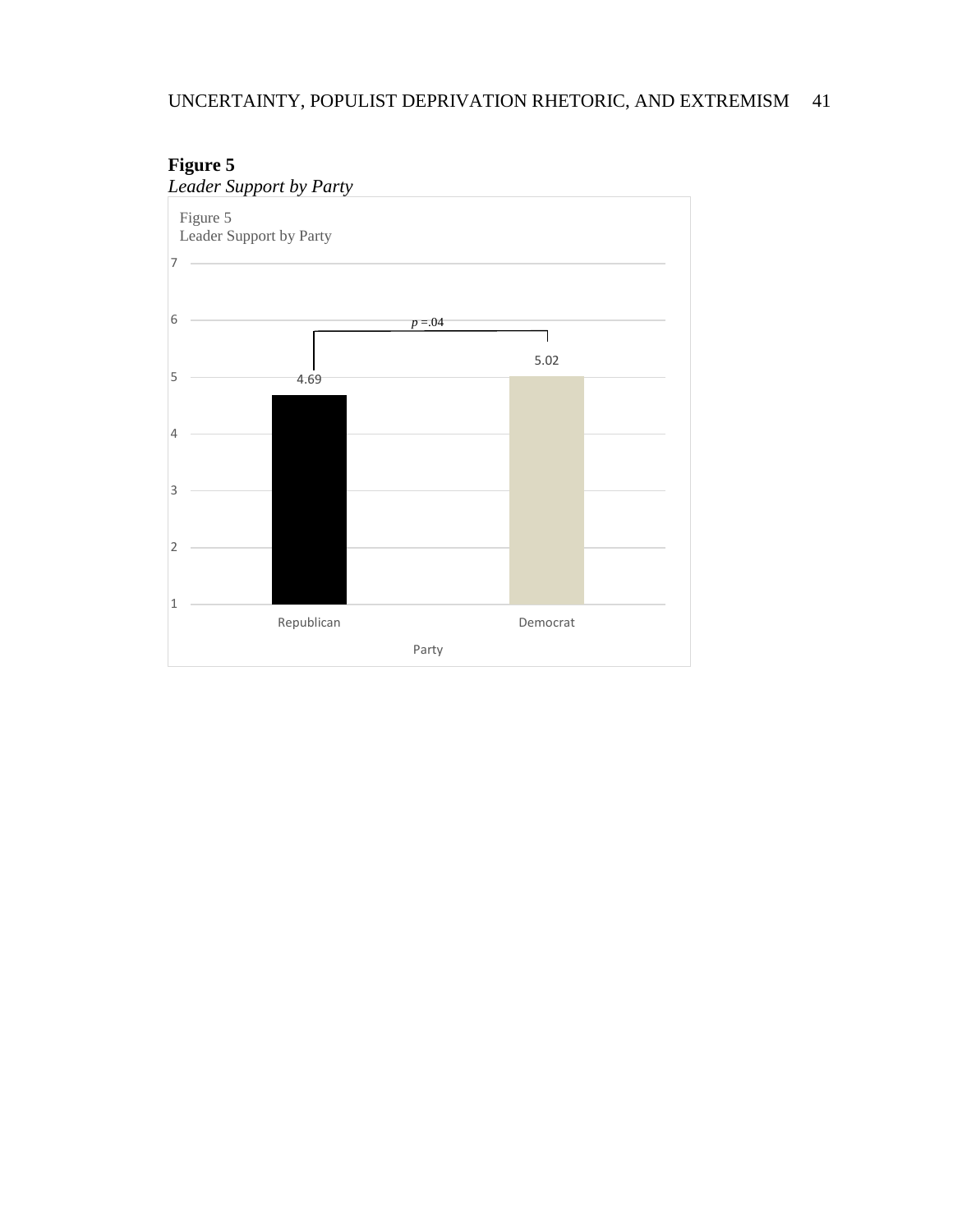## UNCERTAINTY, POPULIST DEPRIVATION RHETORIC, AND EXTREMISM 42

## **Figure 6**



*Leader Support by Leader Rhetoric*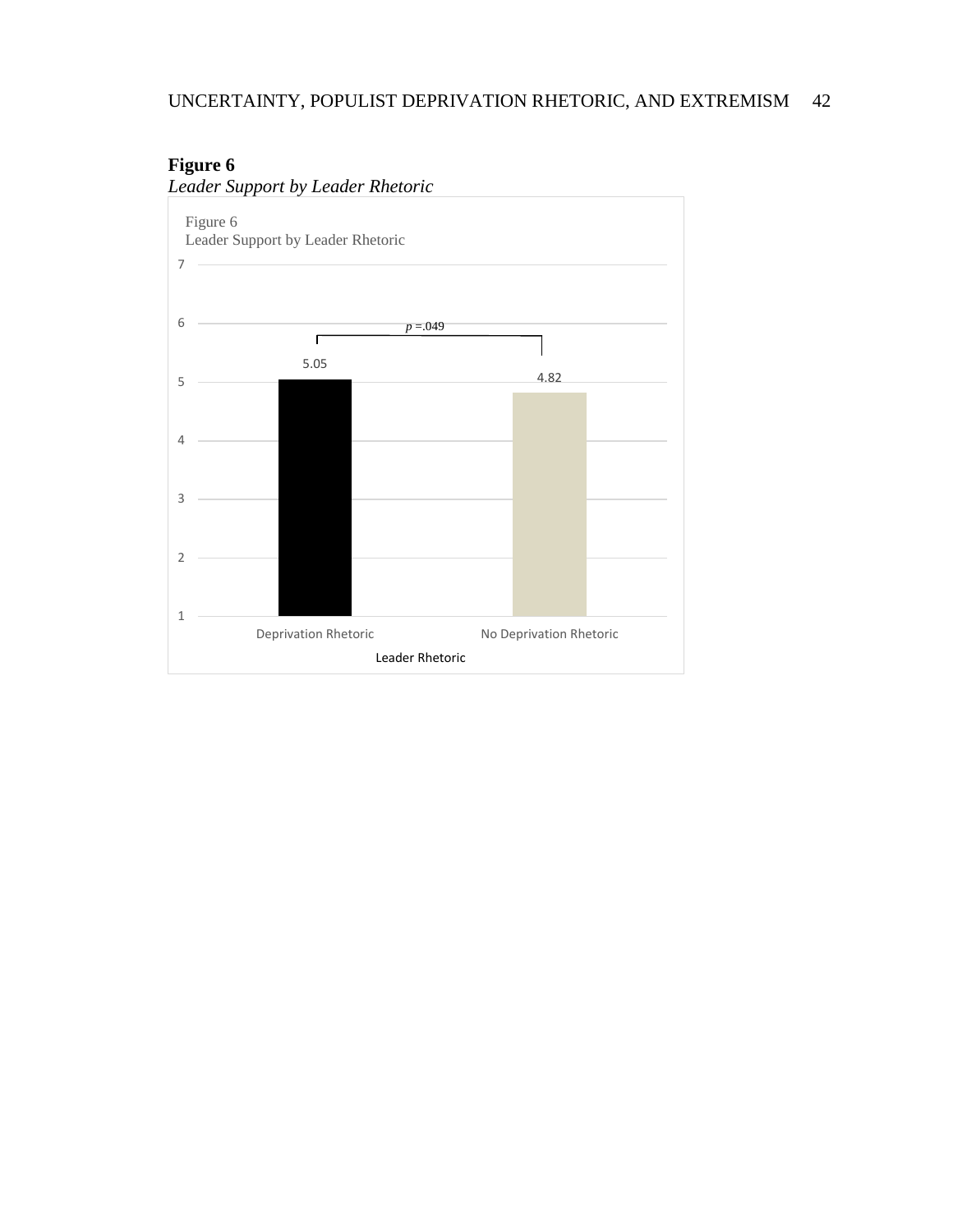**Group identification.** A factorial ANOVA compared the main effects of rhetoric and party and the interaction of the two variables on group identification. There was a main effect for deprivation,  $F(1, 293) = 8.09$ ,  $p = .005$ ,  $\eta_p^2 = .03$ , on group identification, such that participants in the deprivation condition ( $M = 5.28$ ,  $SD = 1.13$ ) expressed stronger group identification than participants in the non-deprivation condition ( $M = 4.9$ ,  $SD = 1.25$ ) regardless of uncertainty or party affiliation (see Figure 7). There was no significant interaction between the predictors on strength of group identification.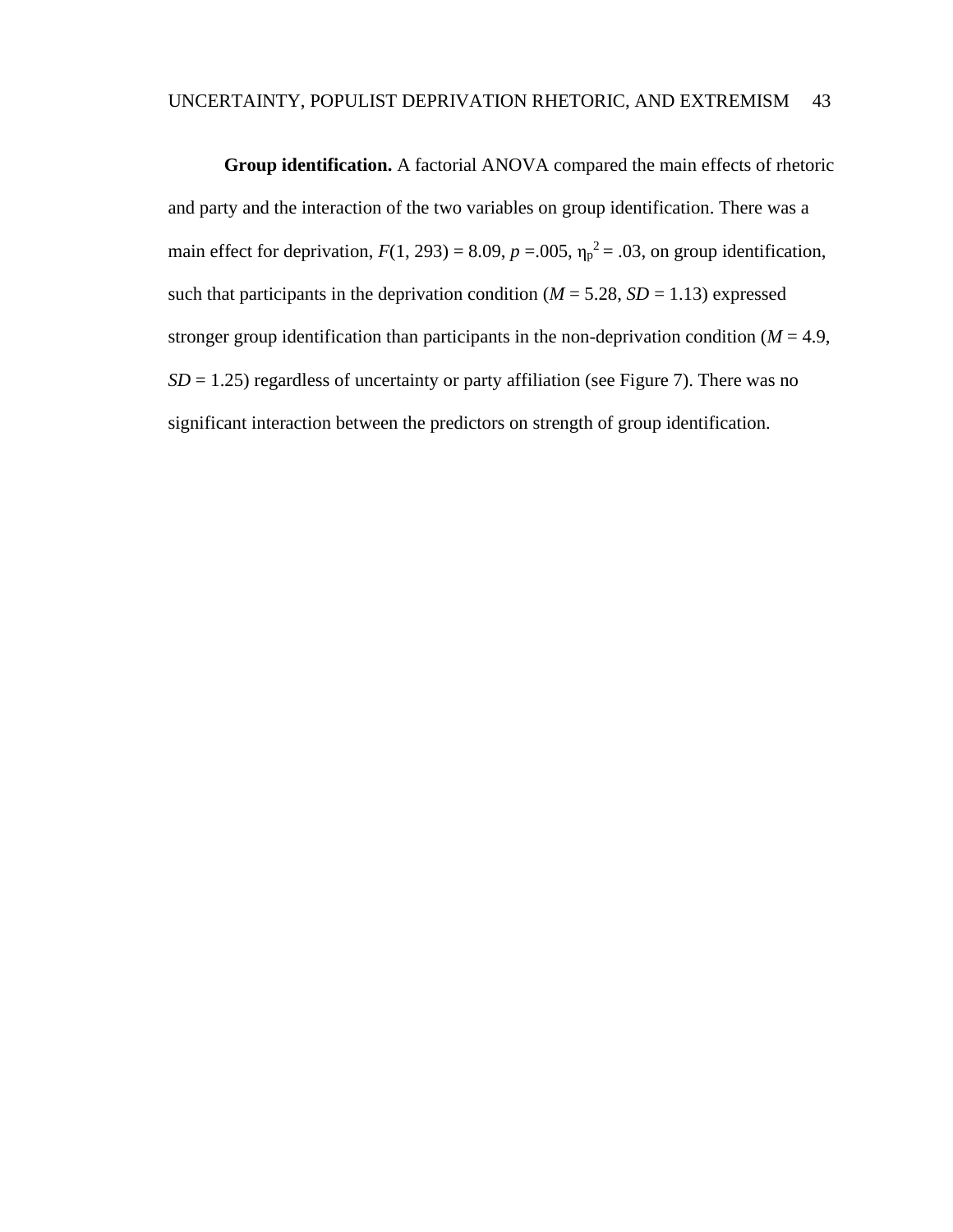# **Figure 7**



*Group Identification by Leader Rhetoric*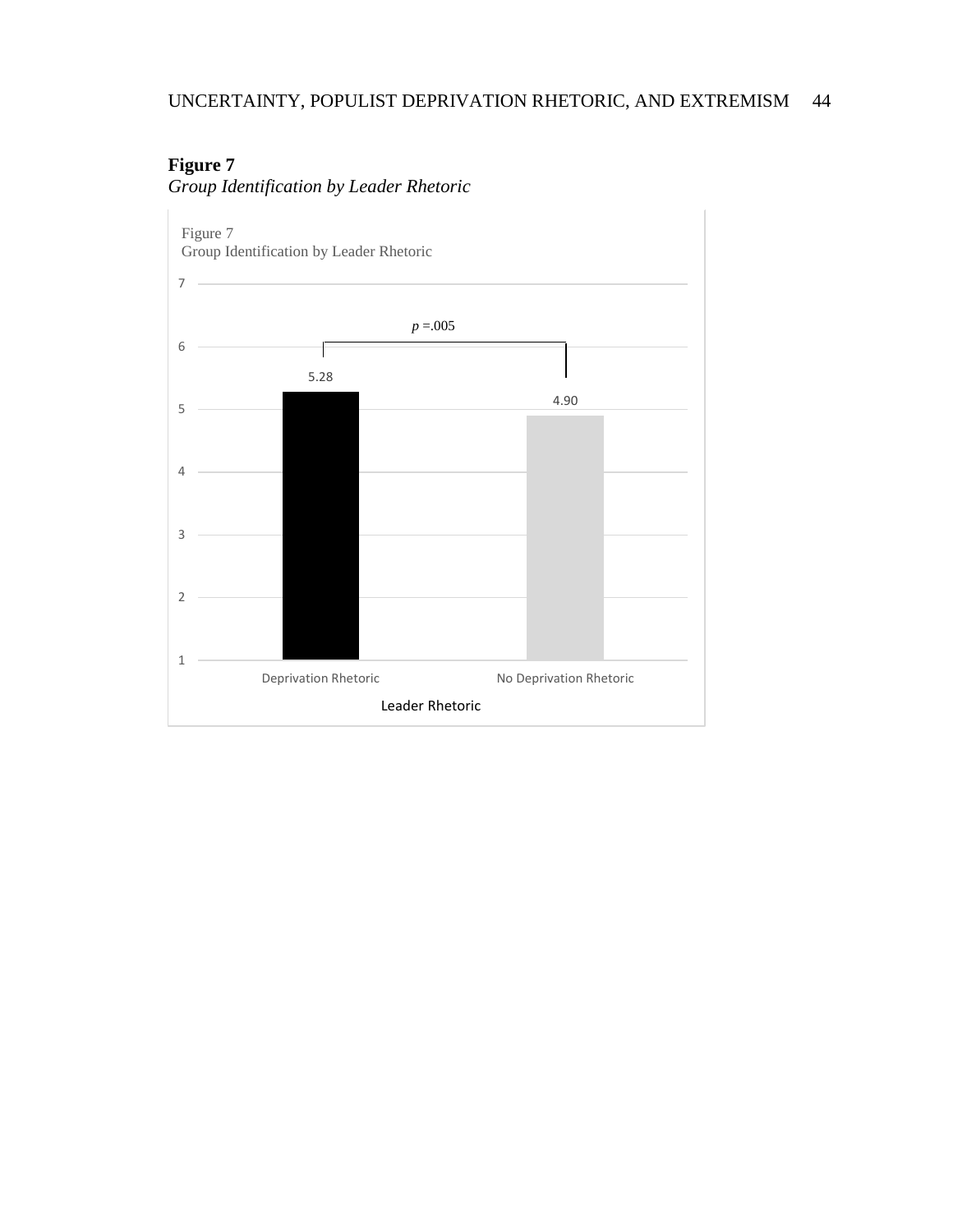### **Discussion**

The results suggest that populist deprivation rhetoric may influence support for extremism because of self and social categorization. The primary hypothesis was partially supported, such that deprivation rhetoric elicited greater support for extremism amongst group members than a message without deprivation rhetoric. This relationship was the most pronounced in Republican participants, who showed a much higher level of support for extremism in the deprivation rhetoric condition than in the non-deprivation rhetoric condition. Moreover, participants expressed stronger identification with their parties, and more support for their leader if the leader used deprivation rhetoric than if the leader used non-deprivation rhetoric. The study broadens an understanding of populism as a group process, and the potential influence of social media. These findings serve as evidence that deprivation rhetoric activate people's social identities by making salient a competitive intergroup context while highlighting group grievances, essentially capturing the key features of populism through a message. The pending 2022 midterm elections, the potentiation of "the Big Lie," concerning claims of election fraud, and increasing political tension and polarization in the United States serve as contextual factors that will no doubt be used to create collective grievances and potentially encourage violence.

The data supported the primary hypothesis that deprivation rhetoric, party, and uncertainty may influence support for extremism. The initial findings, taken together, highlight the influence of deprivation rhetoric. For the findings regarding support for extremism, the deprivation rhetoric message and the participant's party affiliation appeared to motivate support for extremism. The results for Republican participants can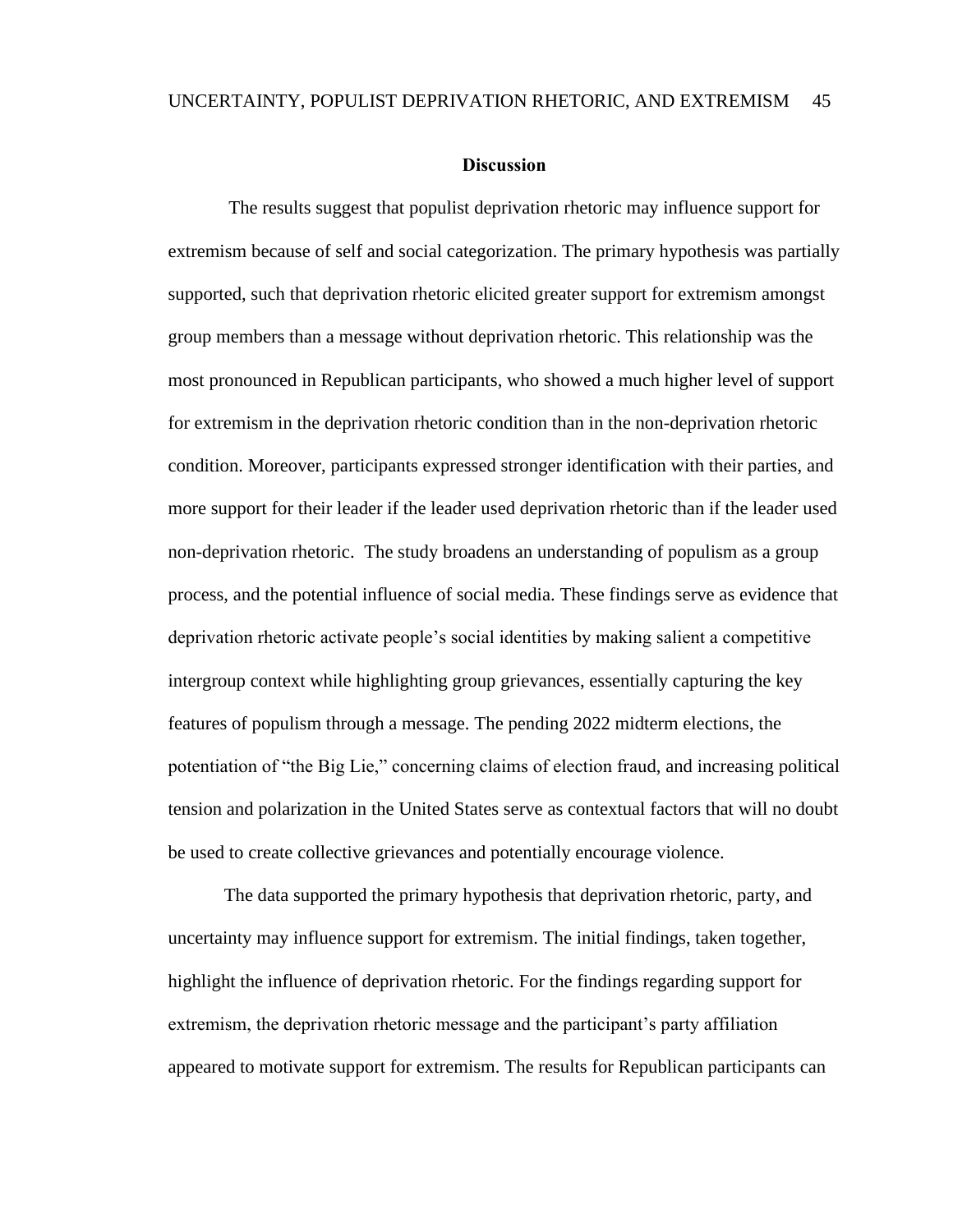be seen in two ways. From one angle, Republican participants in the deprivation rhetoric condition showed more support for violent extremism on behalf of their party than those in the non-deprivation condition. From another angle, Republican participants in the nondeprivation rhetoric condition showed less support for violent extremism on behalf of their party than those in the deprivation condition. Recall that, for both conditions, the topic matter was voting and elections. Amidst widespread coverage of "The Big Lie," these findings suggest that the accusatory nature of deprivation rhetoric and the way this language makes identity salient, may be a strong motivator for hostility and even support for violence towards the outgroup. Considering the lower support for extremism when deprivation rhetoric is not used, perhaps if leaders learned to communicate differences without blame, we could see an attenuating effect on political division and polarization on a wide range of topics. Additionally, it is important to note that levels of support for extremism were significantly higher for Democrats in general, when compared to Republicans, regardless of rhetoric condition. This can be taken a number of ways. Perhaps, given the subject of voting, Democrats feel defensively, as the election of Joe Biden has been overshadowed by widespread Republican calls about election theft, as well as nationwide moves to gerrymander and limit citizen's rights to voting. Following the January 6<sup>th</sup> insurrection, the media has certainly focused on Donald Trump's role in the capitol attack, as well as GOP buy-in of Q-Anon conspiracy beliefs, etc. The findings here suggest that Democrats are "ready to go," expressing overall support and willingness to fight and die on behalf of their party. The high means and significant findings are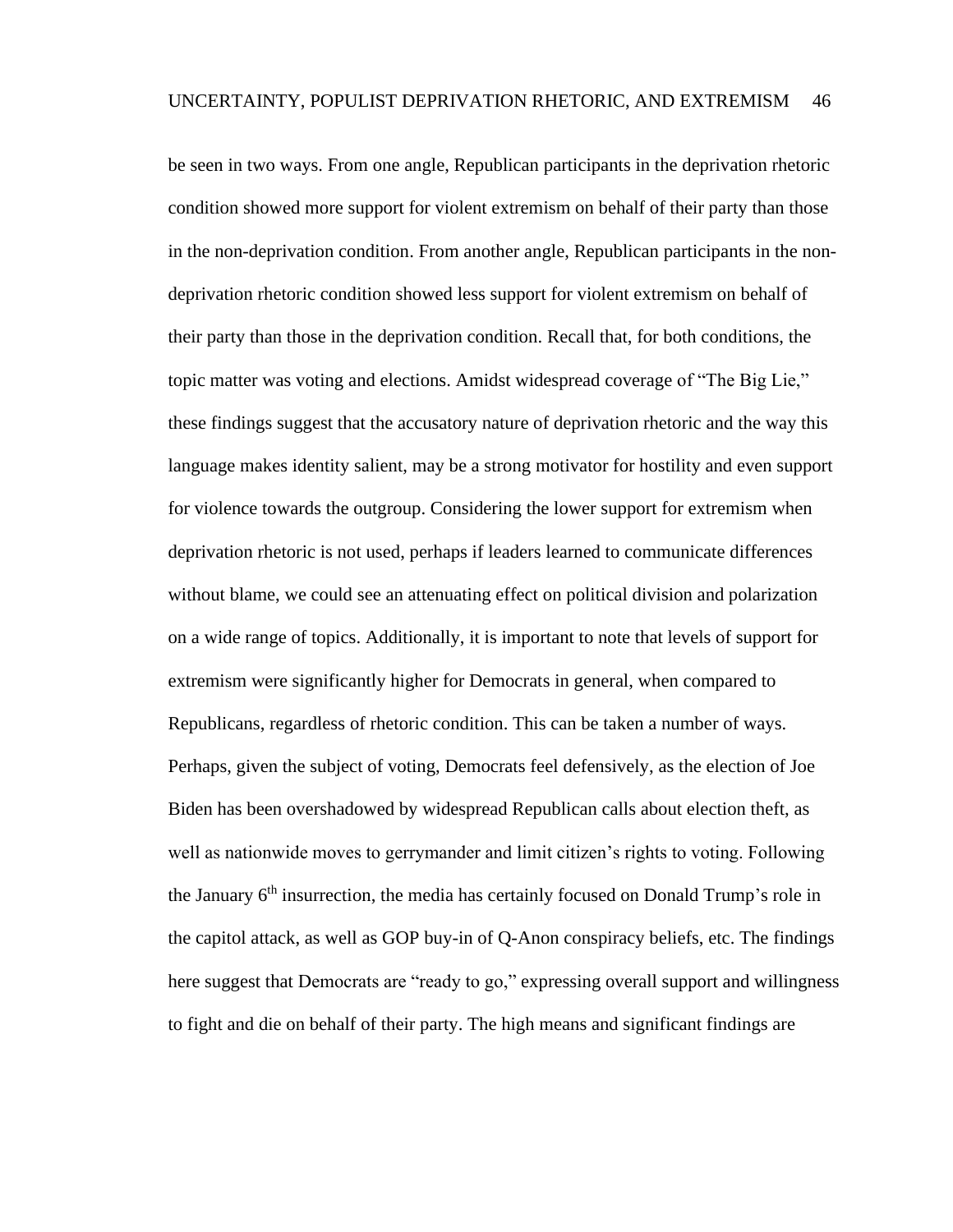surprising in a relatively moderate sample. Even this researcher was surprised at the overall expressed support for violent acts on behalf of the ingroup.

The results are not limited to the study of extremism, but also reveal that deprivation rhetoric appeared to influence leader support and group identification. Again, the data suggest that in the deprivation rhetoric condition, participants were more supportive of the anonymous party leader, than participants in the non-deprivation condition. Additionally, Democrats were overall more supportive of their anonymous leader than Republican participants. The findings played out similarly with the measures for group identification, with participants identifying more strongly with their political group in the deprivation rhetoric condition than in the non-deprivation rhetoric condition, regardless of partisan influence.

### **Limitations**

This study had several limitations. First there are limitations inherent to running an online survey, in that there will inevitably be some participants rushing through a survey in order to receive payment. These participants can theoretically be weeded out by paying attention to the duration of time taken to complete the survey and excluding any responses that are completed in an unreasonably quick nature. The benefits of using the online survey (gathering a broad national sample, getting a more diverse sample than that found on a college campus) outweigh the downfalls. Still, a future study can overcome some of the data quality issues by opting for MTurk Pro workers, though data collection may take a drastically longer time to collect. Given the nature of the global pandemic, the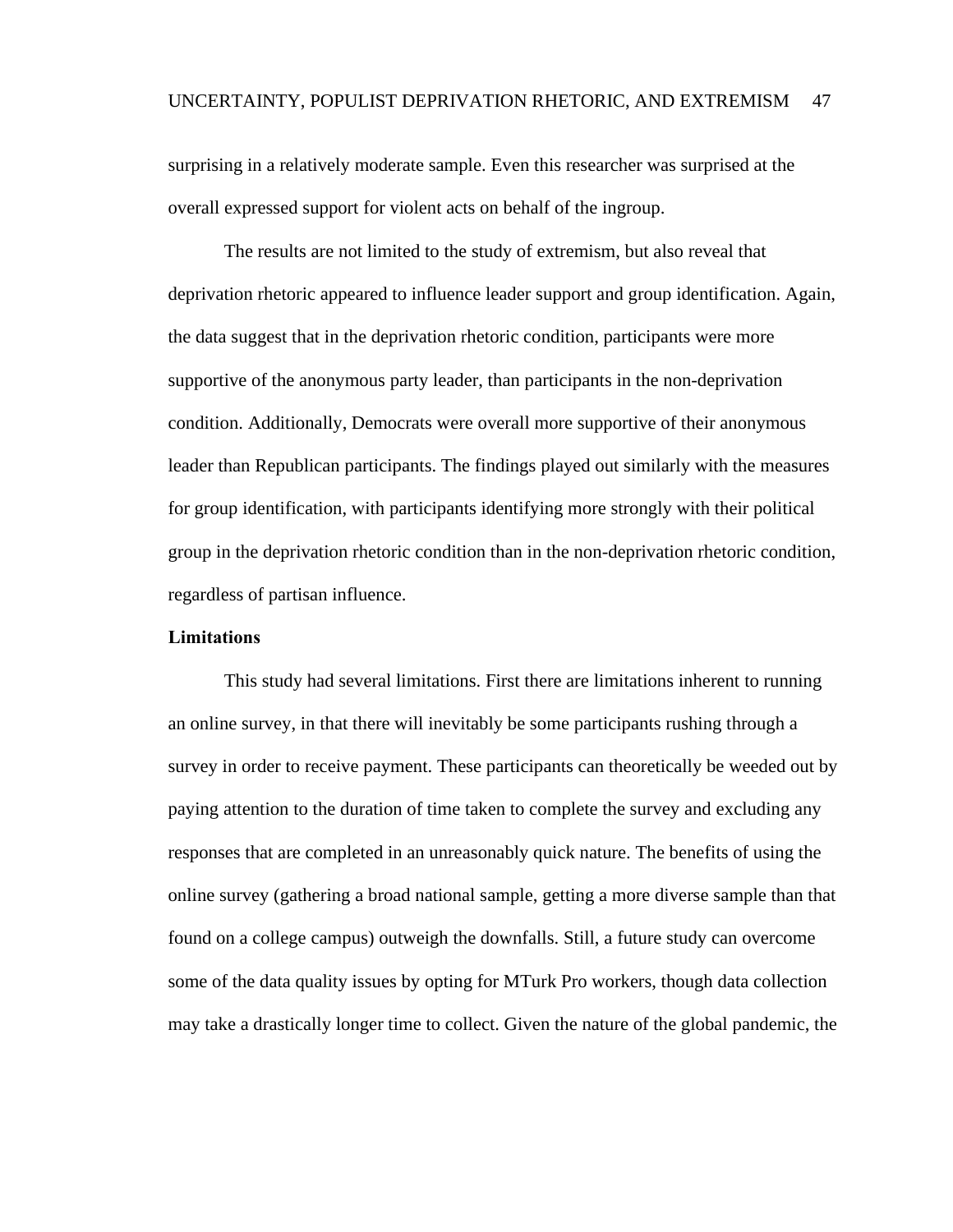online option makes sense. If COVID-19 allows, a future study may include an in-person sample for comparison.

There were two issues that took place with data collection due to some errors with Qualtrics. One issue involved the variety of the sample, and an unequal collection of Democrats and Republicans. The majority of the collected sample were Democrats or affiliated with the Democratic Party, and did not reflect the national distribution of Democrats and Republicans. We had enough of each party to analyze the data, however, a future study will make sure that an equal number of Democrats and Republicans are collected to improve the validity of the findings. We may improve statistical power and effect sizes by increasing the sample size slightly. The second issue with the data involved the failure of the manipulation check to run. While we did have an equal and randomization to both deprivation conditions, and we successfully measured whether people in the deprivation condition perceived that their leader felt their group was deprived, and whether people in the non-deprivation condition perceived their leader to feel their group handled elections differently than the outgroup, we did not measure participant's own feelings of deprivation. Therefore, we did not measure whether the perceptions of the leader's feelings translated into a correlation with the participants' own reported feelings of deprivation, per condition. Still, given the ample findings with group identification, leader support, and support for extremism, it appears the deprivation rhetoric manipulation did in fact work, a future study will be triple checked to make sure the deprivation manipulation check runs.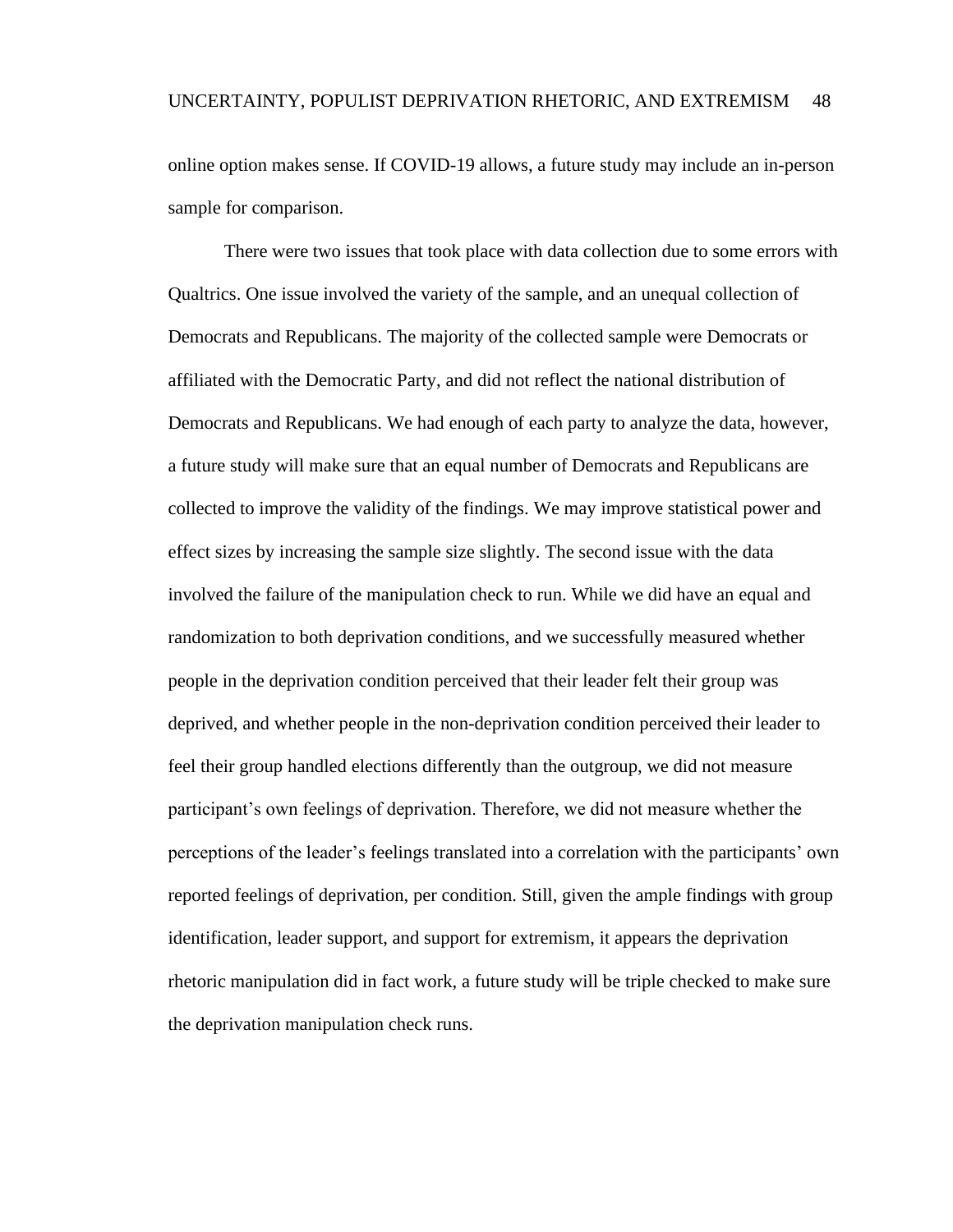Finally, this project used a message from a political leader about voting. Given widespread attention to elections in the United States, and a topic that both parties may feel strongly about, this was a fair choice for focal message. Still, it would be prudent to examine different topics, and if some topics are more heated than others. Leaders such as Donald Trump appear to use deprivation rhetoric as a moving target, and it is important to know whether the topic in this type of message framing plays any role, or whether a leader who uses deprivation rhetoric can interchange topic in this framework to generate support, or, given the findings, attenuate polarization by using a "different but not depriving" message style.

### **Future Work**

The findings of this study warrant further exploration and will be followed up by a second study. While the full design of the follow up study has not been confirmed, I hope to address some of the limitations of the first study in the subsequent study. I will make sure to get an equal sample of Democrats and Republicans, and will be sure to include a functional manipulation check and will triple quadruple check that Qualtrics runs these correctly in the preliminary test run / HIT test. Additionally, I would like to include a measure for collective action to add to the findings about support for extremism. A second study can replicate the first study, and use a social media post from an anonymous political leader. The findings can be strengthened if a variety of topics are explored, to determine whether the results of this first study were limited by the topic of voting, and whether the findings hold true for a variety of topics and contexts.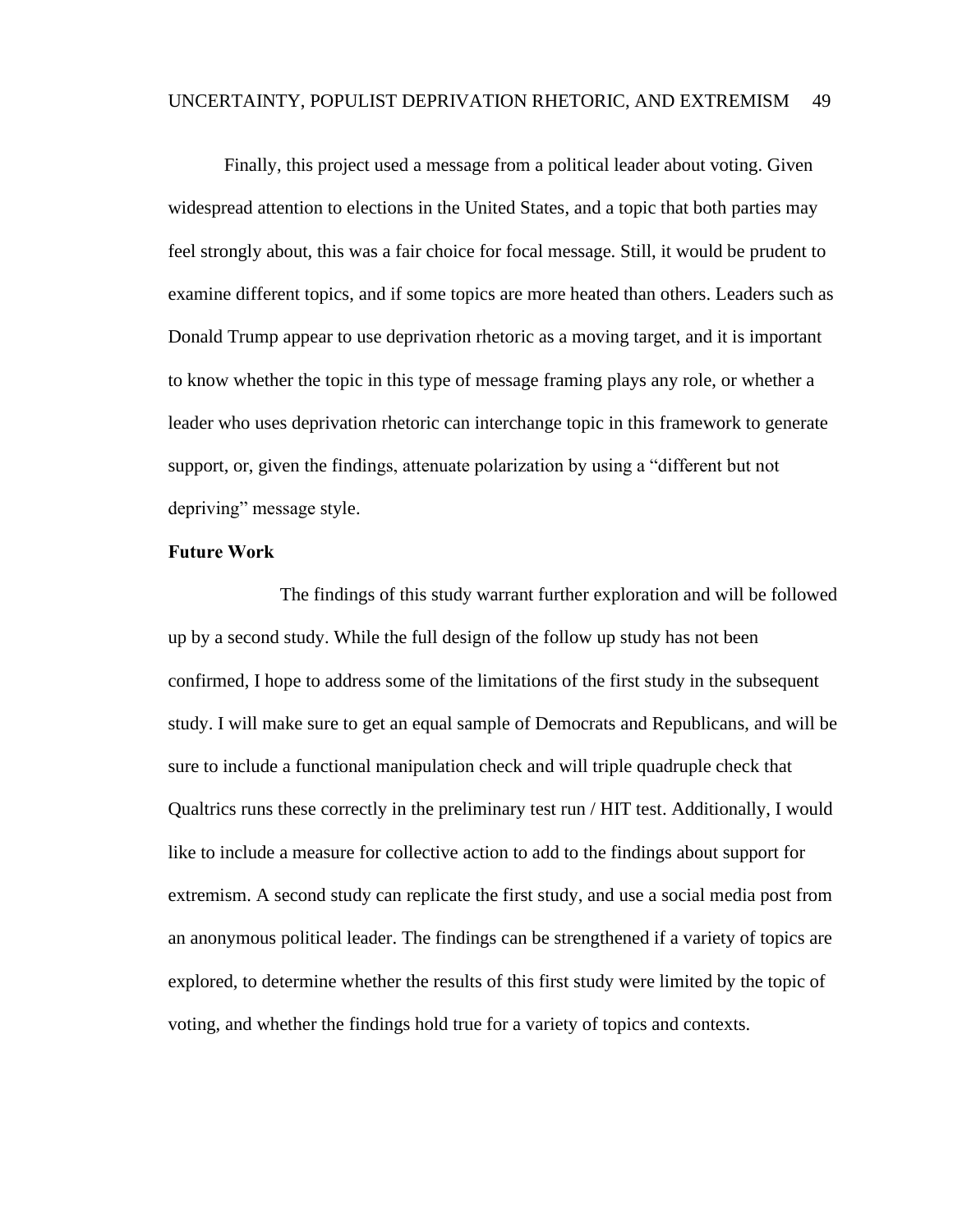While this study focused on political extremism, I am also very curious about collective action and social change. The literature suggests that relative deprivation is influential whether the feelings of deprivation are rooted in real actual deprivation or perceptions of being deprived (that may or may not be founded in reality). Feelings of deprivation may influence support for collective action (and not necessarily violent extremism) on behalf of causes such as reproductive rights (being deprived control over one's body), climate action (being deprived a healthy and sustainable future life on earth), trans rights (being deprived freedom of identity and autonomy), land back movements (being deprived rights to one's ancestral homelands), or Black Lives Matter (being deprived civil rights, safety, autonomy, etc.). This current work is not intended to deny the very real, systemic deprivation that many groups face. I am curious to investigate how populist deprivation rhetoric plays out on a variety of topics and whether leaders who use this language can motivate support for social change, and not just violent extremism, using this framework.

### **Conclusion**

Taken together, the data tell a story about the function of deprivation rhetoric in generating group identification, rallying support for political leaders, and even influencing group members towards support for violent extremism on behalf of their political party. Over 50 years ago, Gurr's foundational research on relative deprivation found the strong link between feelings of relative deprivation and the potential for collective violence (Gurr, 1970). The current study's findings elaborate on those original works and bring them to the current century, by providing experimental evidence that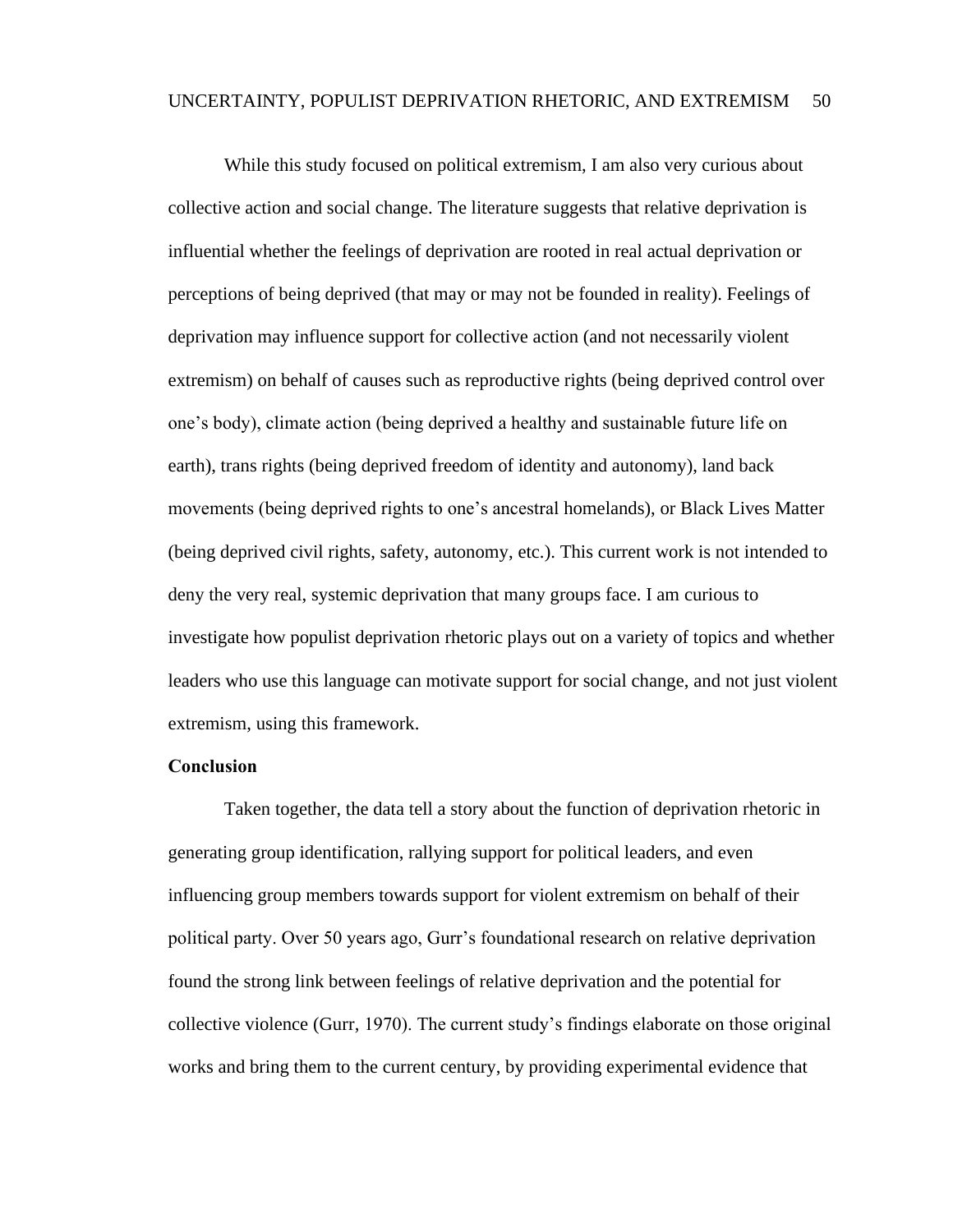leaders who use deprivation rhetoric (even in a Twitter or social media post), may engage followers and fuel support for the type of political collective violence that Gurr investigated.

Similarly, Gaffney et al.'s work (2018) conducted at the 2016 Republican and Democratic National conventions highlights the role of relative deprivation in fueling support for populist attitudes. The current work expands on that research by testing experimentally whether a leader can embody those feelings of relative deprivation and make them salient in followers by using populist deprivation rhetoric. The results suggest that leaders who use populist deprivation rhetoric can not only generate follower support and strengthen the identity of their in-group, but also potentially motivate followers to embracing extremism on behalf of the group. This experiment measured attitudes, therefore we do not know the extent of these feelings of support for extremism, whether they are limited to condoning violence on behalf of the group, or whether participants would actually engage in said violence. Importantly, the interaction between party and deprivation rhetoric suggests that there may be an attenuating effect when leaders opt for messages that do not use deprivation, but instead highlight differences without framing the message with language of blame. Instead of saying that the other group is taking something away or depriving the ingroup, a leader who employs a less blameful message that notes differences, may see that group members are less supportive of violent extremism.

Crano and Gaffney's 2021 work positions relative deprivation at the core of populist movements and extreme beliefs. The current work substantiates that notion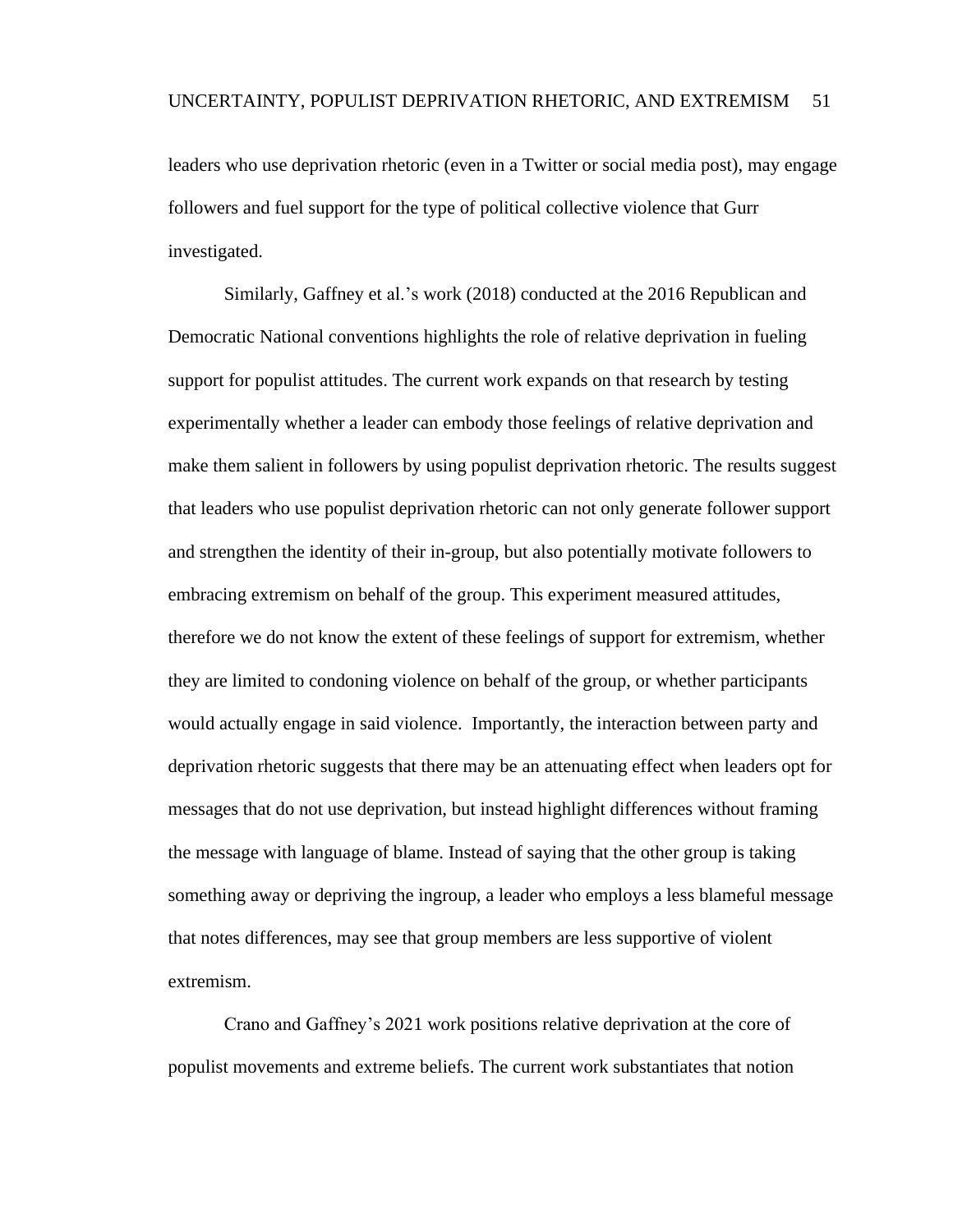experimentally, and ties together the ways in which populist deprivation rhetoric drives group identification, leader support, and ultimately, support for extremism. These pieces should not be taken separately. Together, they weave the processes of social influence, the fluid nature of leadership within a group, and the way in which people's group identities can be used for community, or for war. The study adds evidence to support the central role of social identity and deprivation rhetoric in the processes of populism. THANK YOU.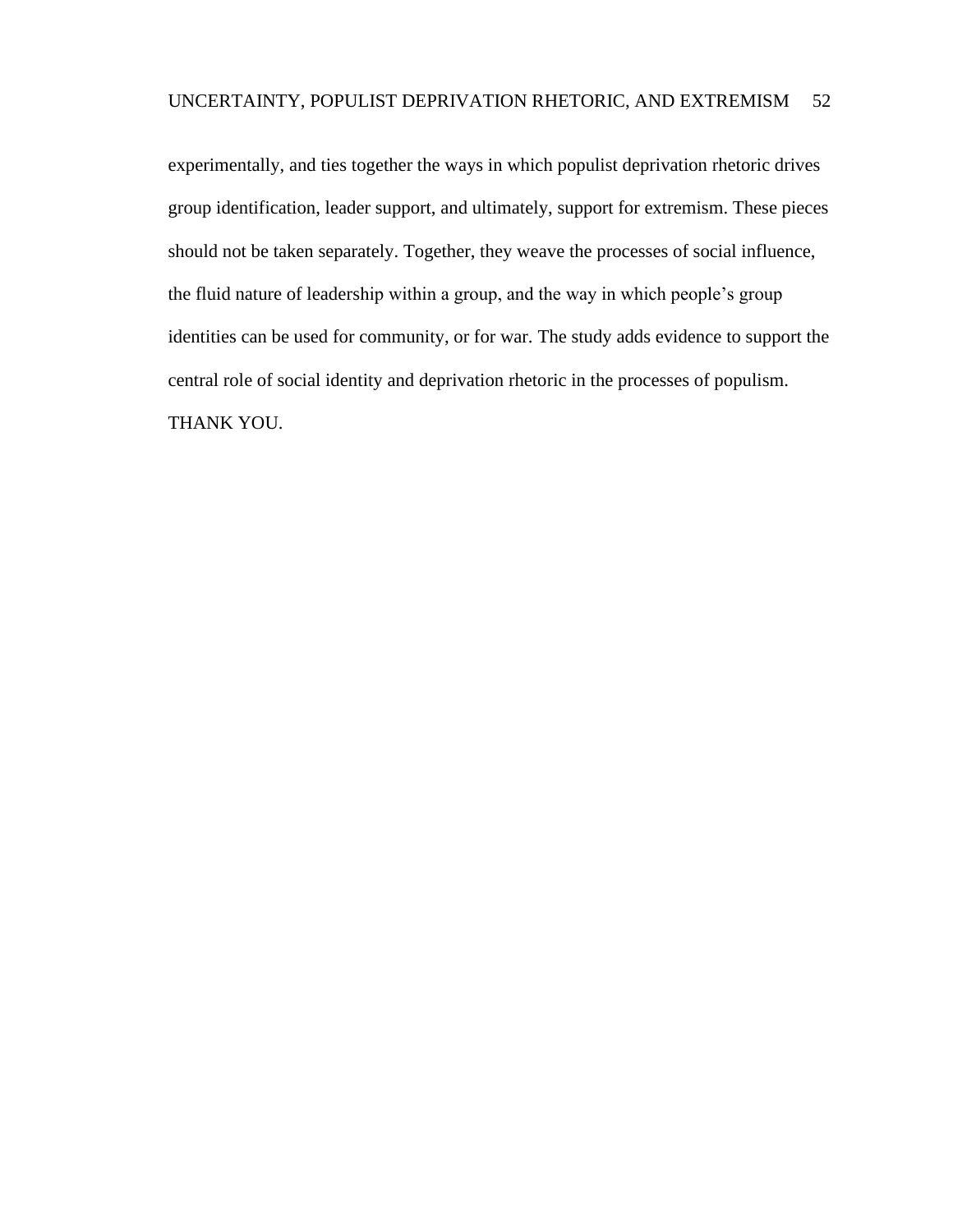### **References**

Abrams, D., & Hogg, M. A. (1990). Social Identification, Self-Categorization and Social Influence. *European Review of Social Psychology*, *1*(1), 195–228. https://doi.org/10.1080/14792779108401862

Abutaleb, Y. (2019, August 4). What's inside the hate-filled manifesto linked to the alleged El Paso shooter. *The Washington Post*. https://www.washingtonpost.com/politics/2019/08/04/whats-inside-hate-filledmanifesto-linked-el-paso-shooter/

- Alvares, C., & Dahlgren, P. (2016). Populism, extremism and media: Mapping an uncertain terrain. *European Journal of Communication*, *31*(1), 46–57. https://doi.org/10.1177/0267323115614485
- Bos, L., & Brants, K. (2014). Populist rhetoric in politics and media: A longitudinal study of the Netherlands. *European Journal of Communication*, *29*(6), 703–719. https://doi.org/10.1177/0267323114545709
- Bos, L., Schemer, C., Corbu, N., Hameleers, M., Andreadis, I., Schulz, A., Schmuck, D., Reinemann, C., & Fawzi, N. (2020). The effects of populism as a social identity frame on persuasion and mobilisation: Evidence from a 15‐country experiment. *European Journal of Political Research*, *59*(1), 3–24. https://doi.org/10.1111/1475-6765.12334
- Bos, L., van der Brug, W., & de Vreese, C. H. (2013). An experimental test of the impact of style and rhetoric on the perception of right-wing populist and mainstream party leaders. *Acta Politica*, *48*(2), 192–208. https://doi.org/10.1057/ap.2012.27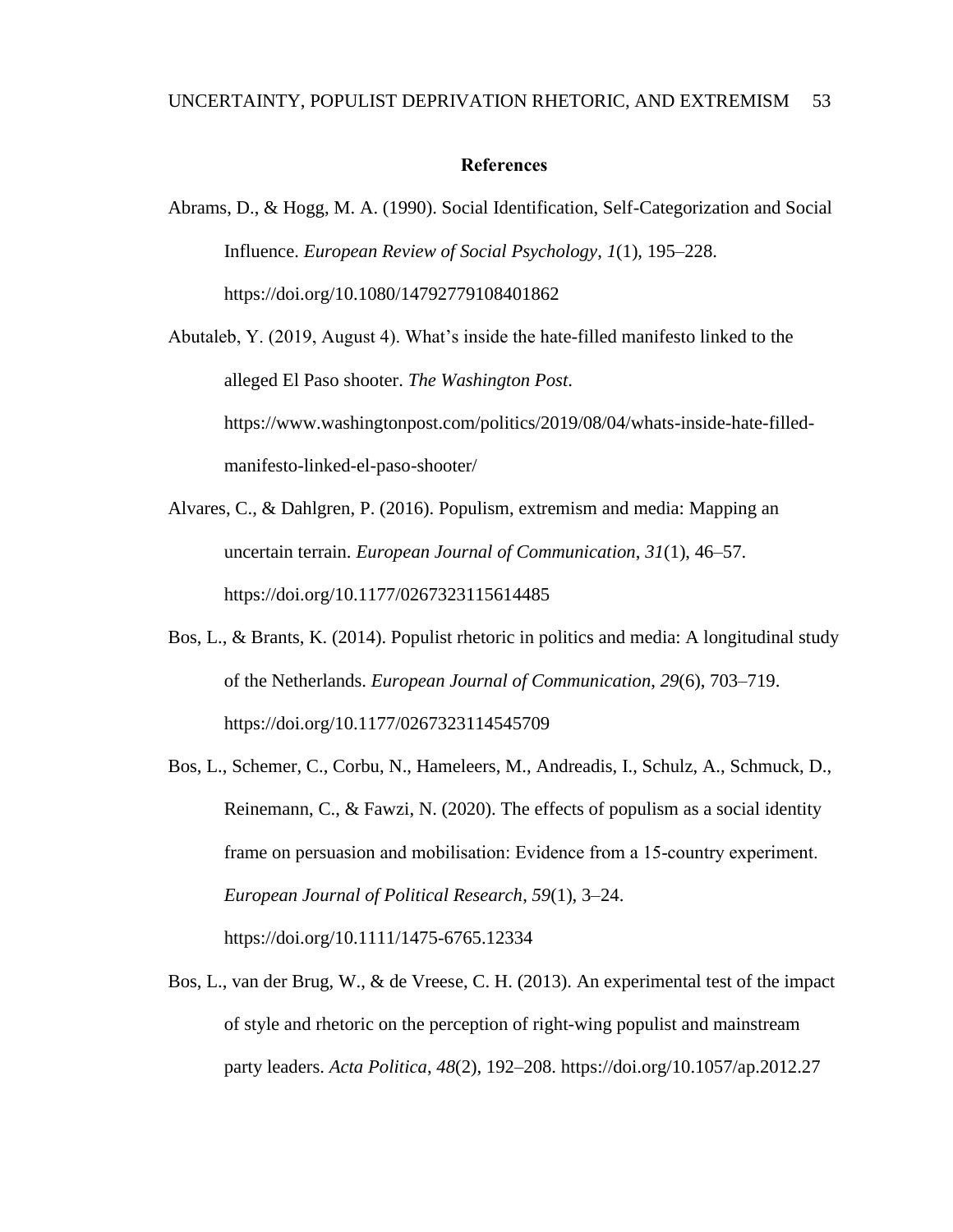- Campbell, D. T. (1958). Common fate, similarity, and other indices of the status of aggregates of persons as social entities. *Behavioral Science*, *3*(1), 14–25. https://doi.org/10.1002/bs.3830030103
- Campbell, J. D. (1990). Self-esteem and clarity of the self-concept. *Journal of Personality and Social Psychology*, *59*(3), 538–549. https://doi.org/10.1037/0022- 3514.59.3.538
- Campbell, J. D., Trapnell, P. D., Heine, S. J., Katz, I. M., Lavallee, L. F., & Lehman, D. R. (1996). Self-concept clarity: Measurement, personality correlates, and cultural boundaries. *Journal of Personality and Social Psychology*, *70*(1), 141–156. https://doi.org/10.1037/0022-3514.70.1.141
- Casarez, I. (2020, June 17). CHP Investigating a vehicle that nearly collided with pedestrians during last week's BLM protest in McKinleyville. *North Coast Journal*. https://www.northcoastjournal.com/NewsBlog/archives/2020/06/17/chpinvestigating-a-vehicle-that-nearly-collided-with-pedestrians-during-lastweeksblm-protest-in-mckinleyville
- Cox, D.A. (2021, February 11). *After the ballots are counted: Conspiracies, political violence, and American exceptionalism.* Survey Center on American Life. https://www.americansurveycenter.org/research/after-the-ballots-are-countedconspiracies-political-violence-and-american-exceptionalism/#
- Crano, W., & Gaffney, A. M. (2021). Social Psychological Contributions to the Study of Populism: Minority Influence and Leadership Processes in the Rise and Fall of Populist Movements. In J. Forgas, W. Crano & K. Fiedler (Eds.), *The Psychology*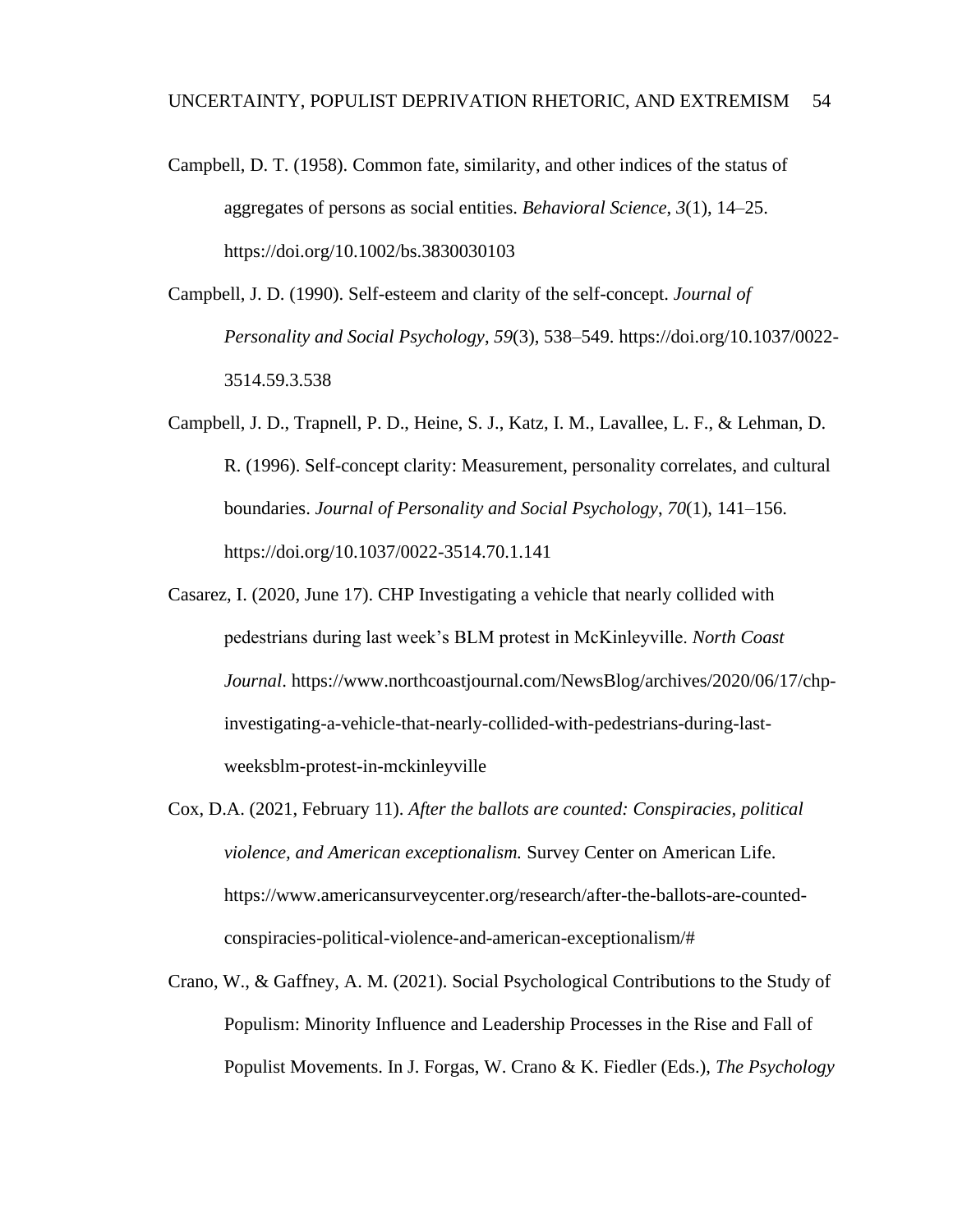*of Populism*: *The Tribal Challenge to Liberal Democracy (Sydney Symposium of Social Psychology)*(pp. 297-318). New York, NY: Routledge.

Ellemers, N., de Gilder, D., & Haslam, S. A. (2004). Motivating Individuals and Groups at Work: A Social Identity Perspective on Leadership and Group Performance. *The Academy of Management Review*, *29*(3), 459–478. https://doi.org/10.2307/20159054

- Engesser, S., Ernst, N., Esser, F., & Büchel, F. (2017). Populism and social media: How politicians spread a fragmented ideology. *Information, Communication & Society*, *20*(8), 1109–1126. https://doi.org/10.1080/1369118X.2016.1207697
- Foddy, M., Platow, M. J., & Yamagishi, T. (2009). Group-Based Trust in Strangers: The Role of Stereotypes and Expectations. *Psychological Science*, *20*(4), 419–422. https://doi.org/10.1111/j.1467-9280.2009.02312.x
- Forgas, J.P., & Crano, W.D. (2021) The Tribal Challenge to Liberal Democracy. In J. P. Forgas, W. D. Crano & K. Fiedler (Eds.), *The Psychology of Populism*: *The Tribal Challenge to Liberal Democracy (Sydney Symposium of Social Psychology)*(pp.1-19) New York, NY: Routledge.
- Gaffney, A. M., Hackett, J. D., Rast III, D. E., Hohman, Z. P., & Jaurique, A. (2018). The State of American Protest: Shared Anger and Populism. *Analyses of Social Issues and Public Policy*, *18*(1), 11–33. https://doi.org/10.1111/asap.12145
- Gaffney, A. M., & Hogg, M.A. (In press). Sociability and the collective: Making, breaking, and shaping groups and societies. In J.P. Forgas, K. Fiedler & W.D. Crano (Eds.), *The Psychology of Sociability (Sydney Symposium of Social*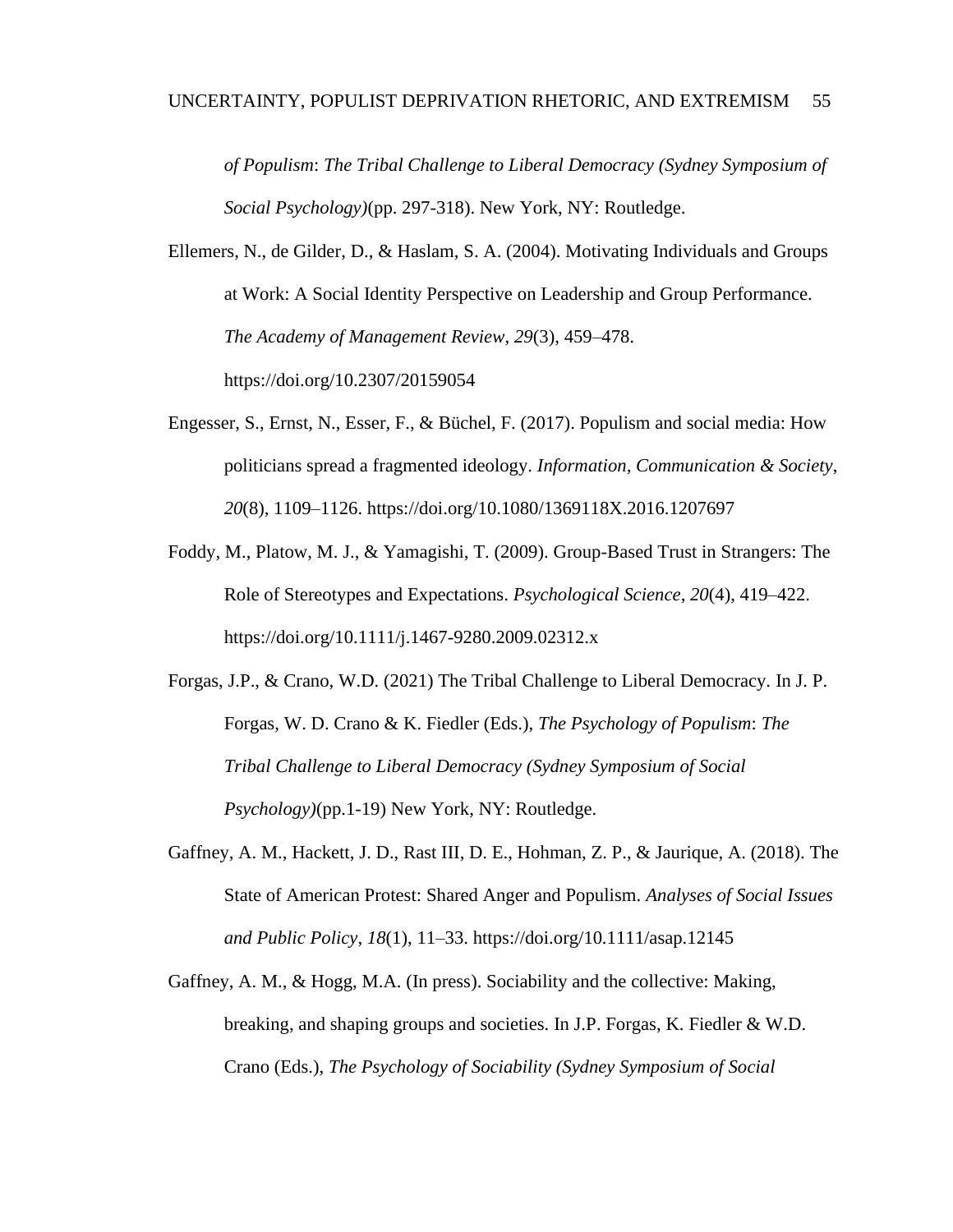*Psychology).* Department of Psychology, Cal Poly Humboldt.

- Gaffney, A. M., Rast III, D. E., & Hogg, M. A. (2018). Uncertainty and Influence: The Advantages (and Disadvantages) of Being Atypical. *Journal of Social Issues*, *74*(1), 20–35. https://doi.org/10.1111/josi.12254
- Gaffney, A., Rast, D., Hackett, J., & Hogg, M. (2013). Further to the right: Uncertainty, political polarization and the American "Tea Party" movement. *Social Influence*, *9*, 272–288. https://doi.org/10.1080/15534510.2013.842495
- Grieve, P. G., & Hogg, M. A. (1999). Subjective Uncertainty and Intergroup Discrimination in the Minimal Group Situation. *Personality and Social Psychology Bulletin*, *25*(8), 926–940.

https://doi.org/10.1177/01461672992511002

- Guimond, S., & Dambrun, M. (2002). When Prosperity Breeds Intergroup Hostility: The Effects of Relative Deprivation and Relative Gratification on Prejudice. *Personality and Social Psychology Bulletin*, *28*(7), 900–912. https://doi.org/10.1177/014616720202800704
- Guimond, S., & Dubé-Simard, L. (1983). Relative deprivation theory and the Quebec nationalist movement: The cognition-emotion distinction and the personal-group deprivation issue. *Journal of Personality and Social Psychology*, *44*(3), 526–535. https://doi.org/10.1037/0022-3514.44.3.526
- Gurr, T. (1970) Why men rebel. Princeton, NJ: Princeton University Press.
- Haslam, S.A., Reicher, S.D., Platow, M.J. (2011) The new psychology of leadership: Identity, influence and power Psychology Press, London & New York (2011) In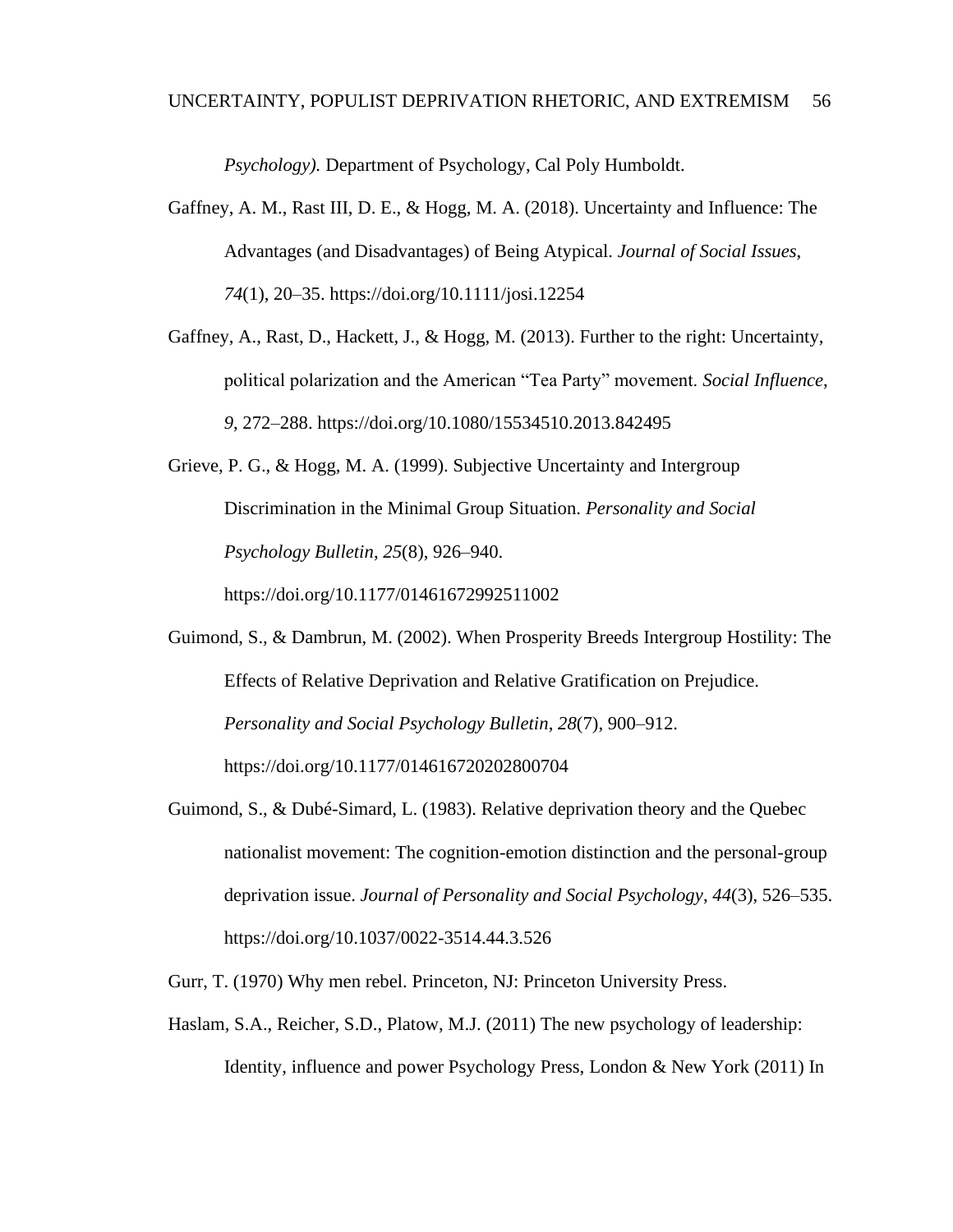C.A. Bartel, (Eds.), *Administrative Science Quarterly*, *56*(3), 477–479. https://doi.org/10.1177/0001839212437539

- Hogg, M. A. (2000). Subjective Uncertainty Reduction through Self-categorization: A Motivational Theory of Social Identity Processes. *European Review of Social Psychology*, *11*(1), 223–255. https://doi.org/10.1080/14792772043000040
- Hogg, M. A. (2001). A Social Identity Theory of Leadership. *Personality and Social Psychology Review*, *5*(3), 184–200.

https://doi.org/10.1207/S15327957PSPR0503\_1

- Hogg, M. A. (2007). Uncertainty–Identity Theory. In *Advances in Experimental Social Psychology* (Vol. 39, pp. 69–126). Elsevier. https://doi.org/10.1016/S0065- 2601(06)39002-8
- Hogg, M. A. (2020). Uncertain Self in a Changing World: A Foundation for Radicalisation, Populism, and Autocratic Leadership. *European Review of Social Psychology*, 1–34. https://doi.org/10.1080/10463283.2020.1827628
- Hogg, M. A. (2010). Influence and leadership. In S. T. Fiske, D. T. Gilbert, & G. Lindzey (Eds.), Handbook of social psychology (5th ed., Vol. 2, pp. 1166-1207). New York: Wiley.
- Hogg, M. A. (2012). Uncertainty-identity theory. In P. A. M. van Lange, A. W. Kruglanski, & E. T. Higgins (Eds.), *Handbook of theories of social psychology* (Vol. 2, pp. 62–80). Thousand Oaks, CA: SAGE.
- Hogg, M. A., & Adelman, J. (2013). Uncertainty-Identity Theory: Extreme Groups, Radical Behavior, and Authoritarian Leadership: Uncertainty-Identity Theory.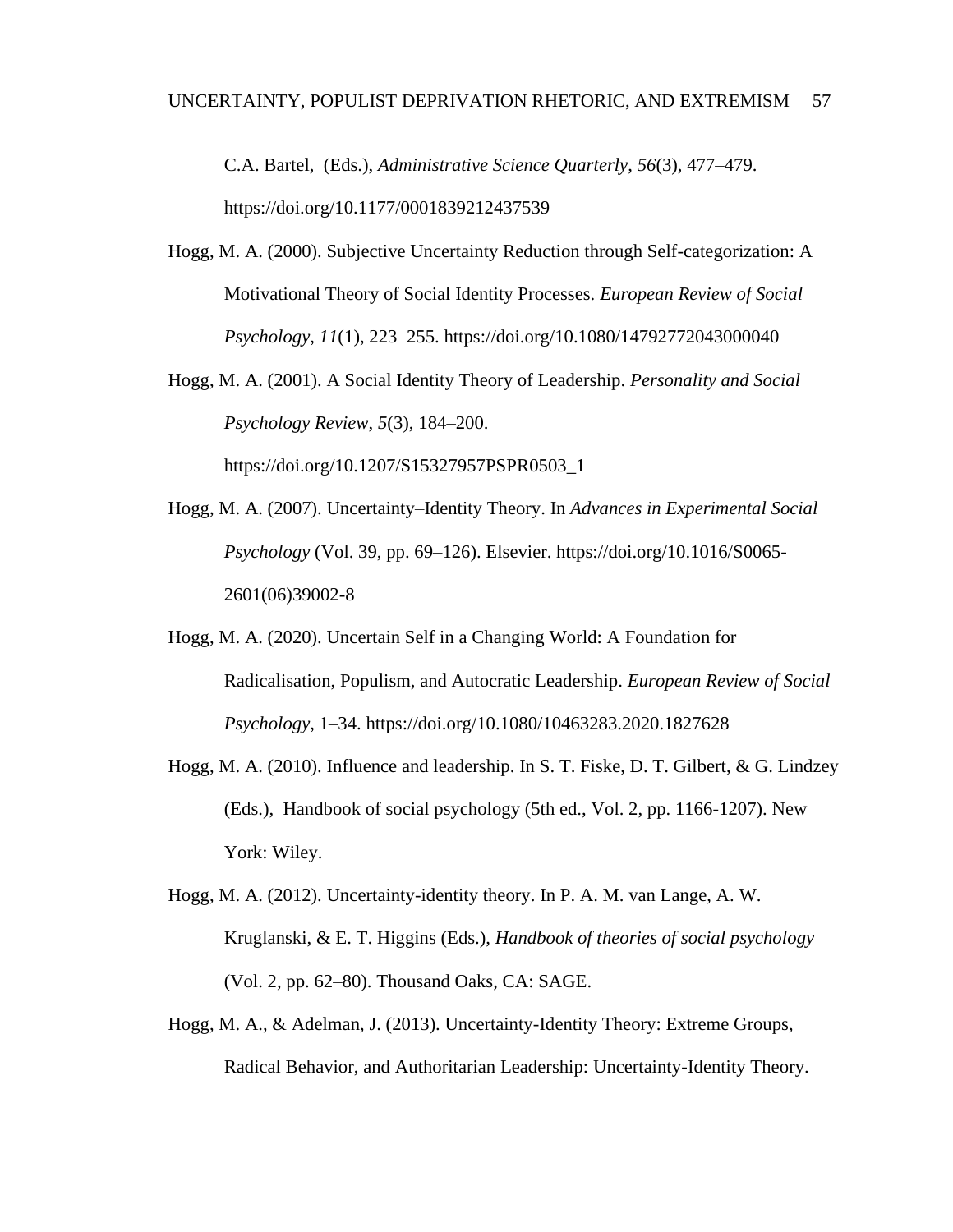*Journal of Social Issues*, *69*(3), 436–454. https://doi.org/10.1111/josi.12023

- Hogg, M. A., Cooper-Shaw, L., & Holzworth, D. W. (1993). Group Prototypically and Depersonalized Attraction in Small Interactive Groups. *Personality and Social Psychology Bulletin*, *19*(4), 452–465. https://doi.org/10.1177/0146167293194010
- Hogg, M. A., & Gaffney, A. M. (2014). Prototype-based social comparisons within groups. In Z. Krizan & F. X. Gibbons (Eds.), *Communal Functions of Social Comparison* (pp. 145–174). Cambridge University Press. https://doi.org/10.1017/CBO9781139035583.010
- Hogg, M. A., & Hains, S. C. (1996). Intergroup relations and group solidarity: Effects of group identification and social beliefs on depersonalized attraction. *Journal of Personality and Social Psychology*, *70*(2), 295–309. https://doi.org/10.1037/0022- 3514.70.2.295
- Hogg, M. A., Hains, S. C., & Mason, I. (1998). Identification and leadership in small groups: Salience, frame of reference, and leader stereotypicality effects on leader evaluations. *Journal of Personality and Social Psychology*, *75*(5), 1248–1263. https://doi.org/10.1037/0022-3514.75.5.1248
- Hogg, M. A., & Hardie, E. A. (1991). Social Attraction, Personal Attraction, and Self-Categorization-, A Field Study. *Personality and Social Psychology Bulletin*, *17*(2), 175–180. https://doi.org/10.1177/014616729101700209
- Hogg, M. A., Kruglanski, A., & van den Bos, K. (2013). Uncertainty and the Roots of Extremism: Uncertainty and Extremism. *Journal of Social Issues*, *69*(3), 407–418. https://doi.org/10.1111/josi.12021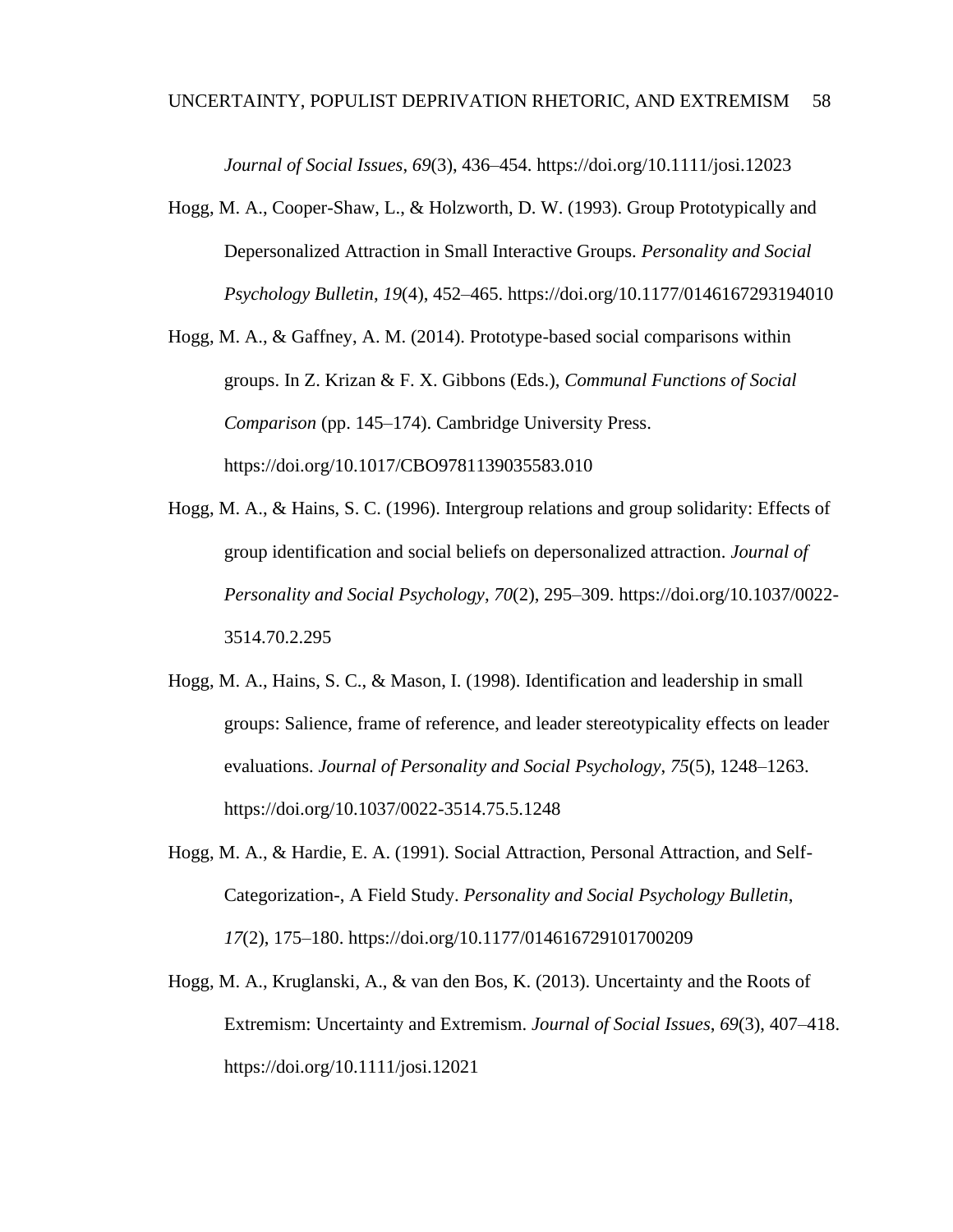- Hogg, M. A., Meehan, C., & Farquharson, J. (2010). The solace of radicalism: Selfuncertainty and group identification in the face of threat. *Journal of Experimental Social Psychology*, *46*(6), 1061–1066. https://doi.org/10.1016/j.jesp.2010.05.005
- Hogg, M. A., & Reid, S. A. (2006). Social Identity, Self-Categorization, and the Communication of Group Norms. *Communication Theory*, *16*(1), 7–30. https://doi.org/10.1111/j.1468-2885.2006.00003.x
- Hogg, M. A., Sherman, D. K., Dierselhuis, J., Maitner, A. T., & Moffitt, G. (2007). Uncertainty, entitativity, and group identification. *Journal of Experimental Social Psychology*, *43*(1), 135–142. https://doi.org/10.1016/j.jesp.2005.12.008
- Hogg, M. A., & Turner, J. C. (1987). Social identity and conformity: A theory of referent informational influence. In W. Doise & S. Moscovici (Eds*.*), *Current issues in European social psychology*, 2, 139-182. Cambridge, England: Cambridge University Press.
- Hogg, M. A., Turner, J. C., Davidson, B. (1990). Polarized norms and social frames of Reference: A test of the self-categorization theory of group polarization*. Basic and Applied Social Psychology*, 11, 77–100.
- Hogg, M. A., & van Knippenberg, D. (2003). Social identity and leadership processes in groups. In M. P. Zanna (Ed.), *Advances in experimental social psychology* (Vol. *35*, pp. 1–52). San Diego, CA: Academic Press.
- Hohman, Z. P., & Hogg, M. A. (2015). Fearing the uncertain: Self-uncertainty plays a role in mortality salience. *Journal of Experimental Social Psychology*, *57*, 31–42. https://doi.org/10.1016/j.jesp.2014.11.007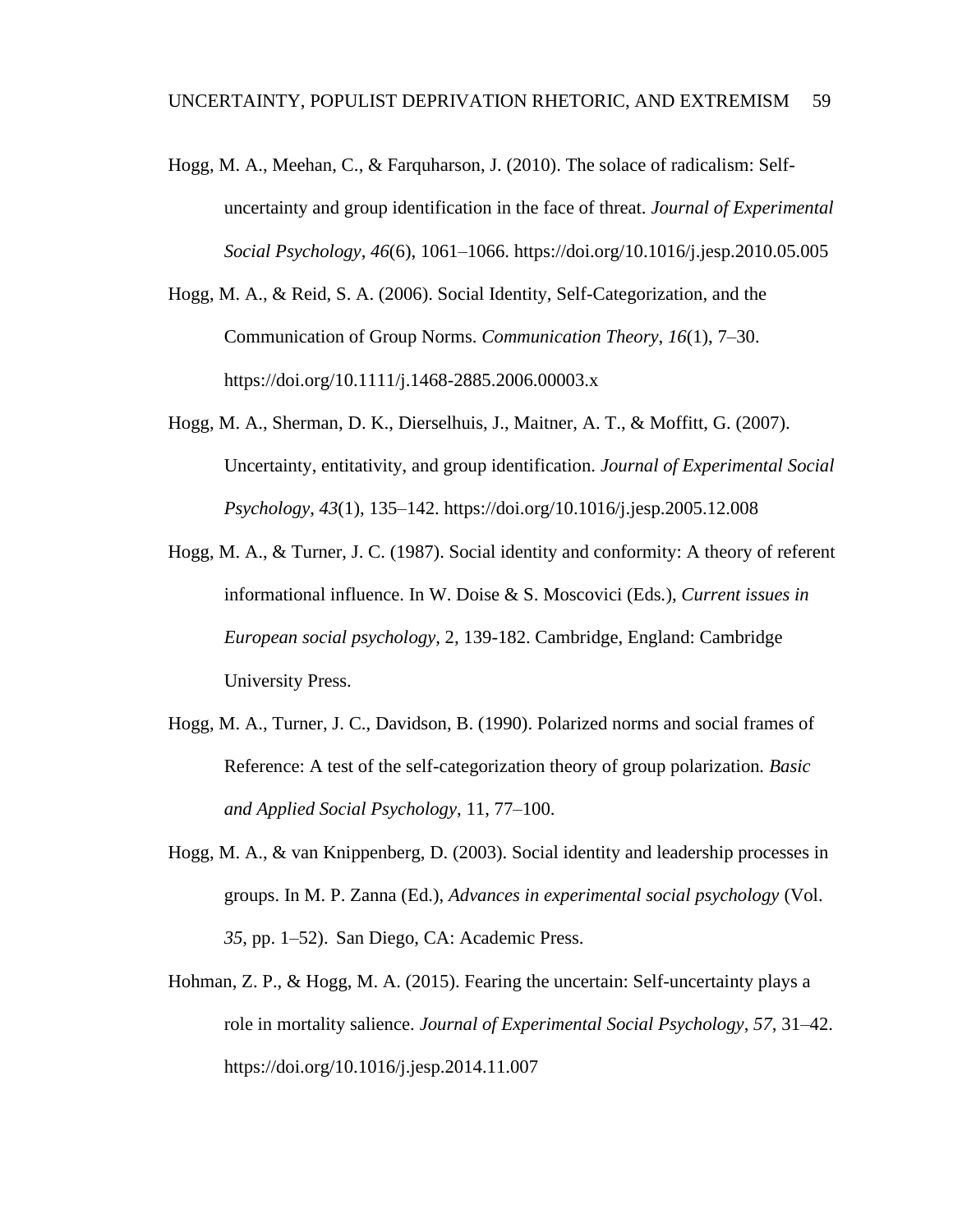- Jetten, J., Mols, F., & Postmes, T. (2015). Relative Deprivation and Relative Wealth Enhances Anti-Immigrant Sentiments: The V-Curve Re-Examined. *PLOS ONE*, *10*(10), e0139156. https://doi.org/10.1371/journal.pone.0139156
- Kawakami, K., & Dion, K. L. (1993). The impact of salient self-identities on relative deprivation and action intentions. *European Journal of Social Psychology*, *23*(5), 525–540. https://doi.org/10.1002/ejsp.2420230509
- Kawakami, K., & Dion, K. L. (1995). Social Identity and Affect as Determinants of Collective Action: Toward an Integration of Relative Deprivation and Social Identity Theories. *Theory & Psychology*, *5*(4), 551–577. https://doi.org/10.1177/0959354395054005
- Kruglanski, A. W., Webster, D. M., & Klem, A. (1993). Motivated resistance and openness to persuasion in the presence or absence of prior information. *Journal of Personality and Social Psychology*, *65*(5), 861–876. https://doi.org/10.1037/0022- 3514.65.5.861
- Lakens, D., Caldwell, A. (2021). "Simulation Based Power Analysis for Factorial Analysis of Variance Designs." Advances in Methods and Practices in Psychological Science, 4(1), https://doi.org/10.1177/2515245920951503.
- Maitner, A. T., Mackie, D. M., Claypool, H. M., & Crisp, R. J. (2010). Identity salience moderates processing of group-relevant information. *Journal of Experimental Social Psychology*, *46*(2), 441–444. https://doi.org/10.1016/j.jesp.2009.11.010
- Marchlewska, M., Cichocka, A., Panayiotou, O., Castellanos, K., & Batayneh, J. (2018). Populism as Identity Politics: Perceived In-Group Disadvantage, Collective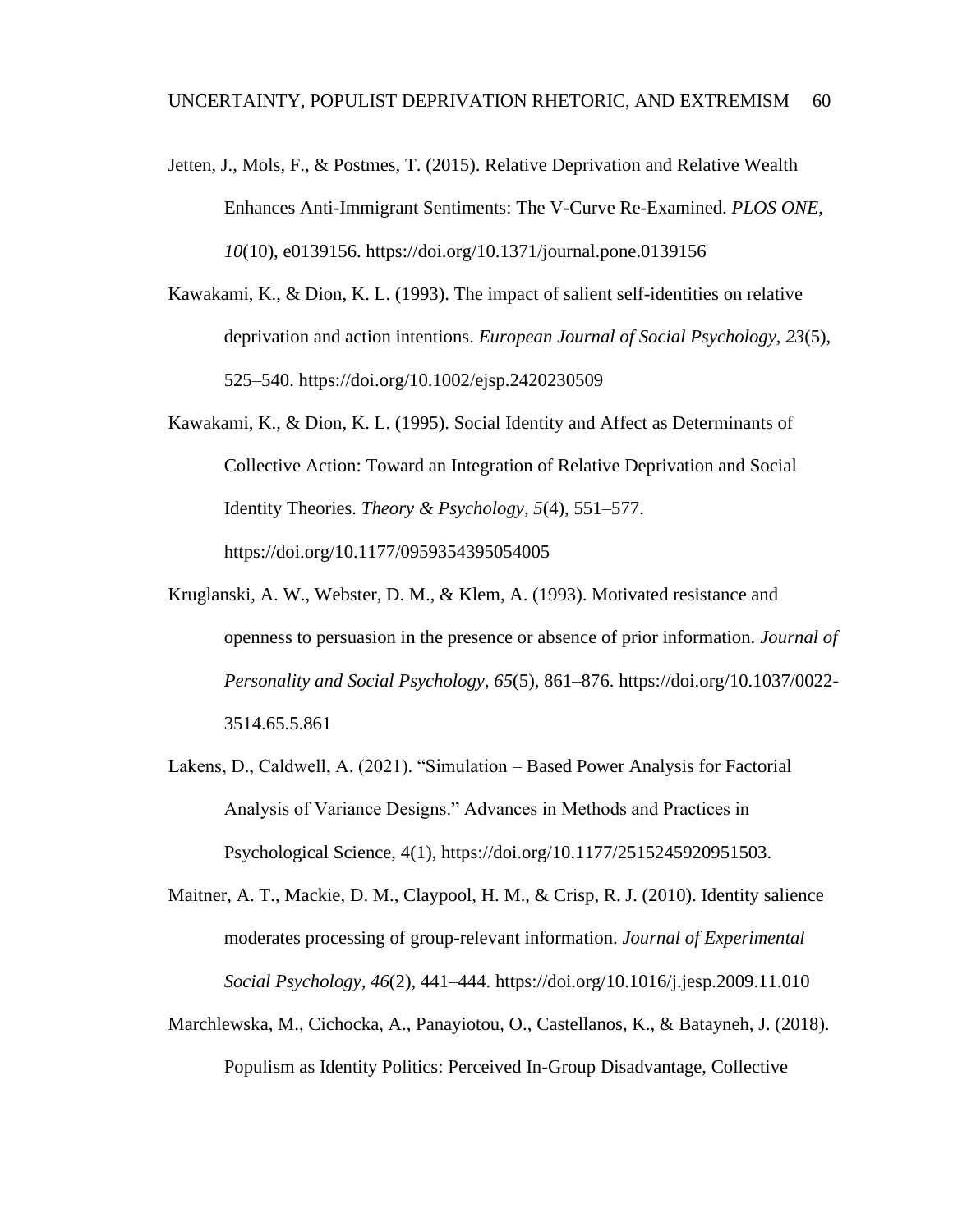Narcissism, and Support for Populism. *Social Psychological and Personality Science*, *9*(2), 151–162. https://doi.org/10.1177/1948550617732393

- Mukherjee, S. (2020, June 08). Humboldt County sheriff walks back claim of local antifa presence during protests. Times-Standard. https://www.timesstandard.com/2020/06/08/humboldt-county-sheriff-walks-back-claim-of-localantifa-presence-during-protests/
- Mullin, B.A., & Hogg, M. A. (1999). Motivations for Group Membership: The Role of Subjective Importance and Uncertainty Reduction. *Basic and Applied Social Psychology*, *21*(2), 91–102. https://doi.org/10.1207/S15324834BA210202
- Oliver, J. E., & Rahn, W. M. (2016). Rise of the "Trumpenvolk": Populism in the 2016 Election. *The Annals of the American Academy of Political and Social Science*, *667*, 189–206.
- Osborne, D., & Sibley, C. G. (2015). Opposing Paths to Ideology: Group-Based Relative Deprivation Predicts Conservatism Through Warmth Toward Ingroup and Outgroup Members. *Social Justice Research*, *28*(1), 27–51. https://doi.org/10.1007/s11211-014-0227-1
- Pettigrew, T. F., Christ, O., Wagner, U., Meertens, R. W., van Dick, R., & Zick, A. (2008). Relative Deprivation and Intergroup Prejudice. *Journal of Social Issues*, *64*(2), 385–401. https://doi.org/10.1111/j.1540-4560.2008.00567.x
- Platow, M. J., Reid, S., & Andrew, S. (1998). Leadership Endorsement: The Role of Distributive and Procedural Behavior in Interpersonal and Intergroup Contexts. *Group Processes & Intergroup Relations*, *1*(1), 35–47.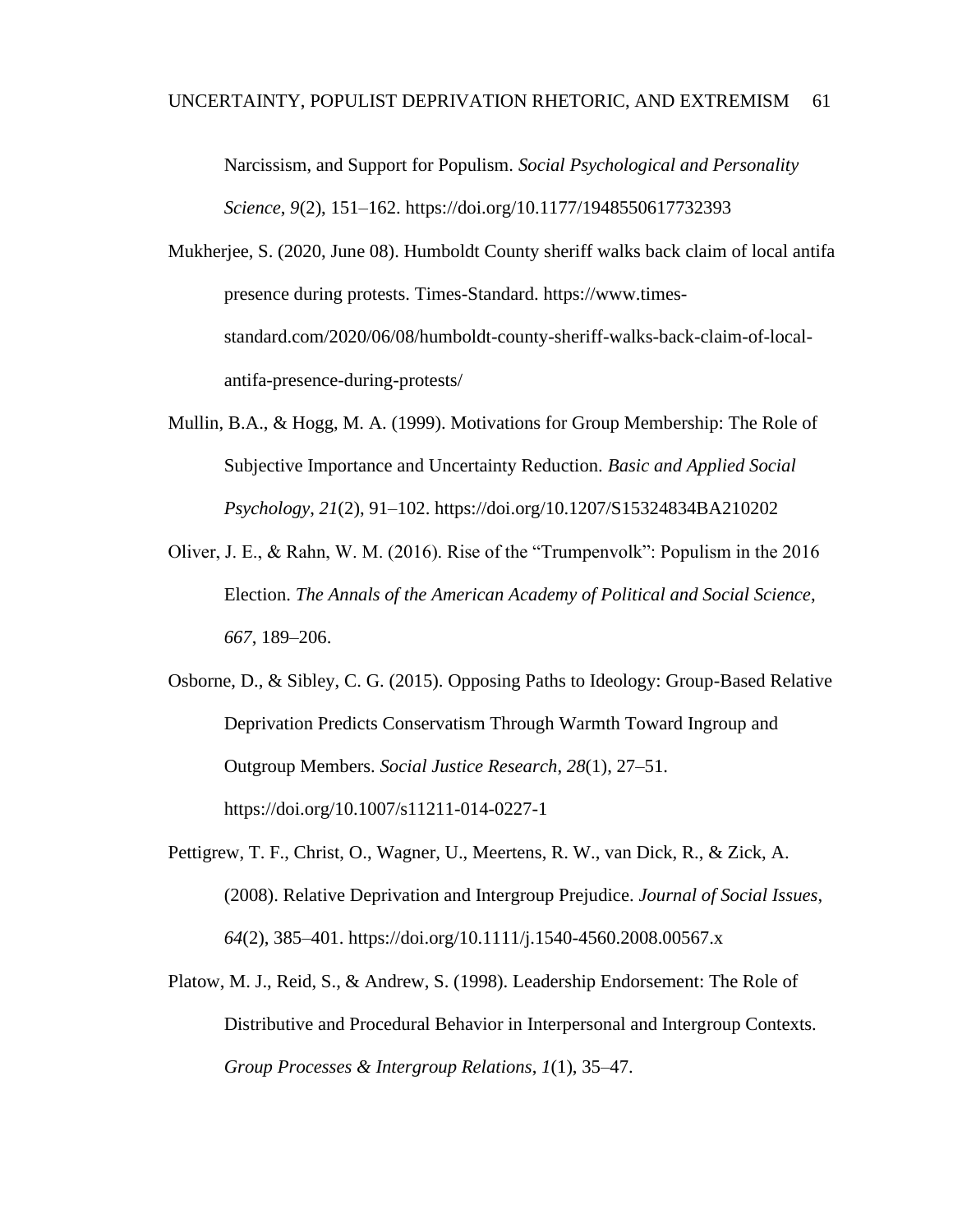https://doi.org/10.1177/1368430298011004

- Portelinha, I., & Elcheroth, G. (2016). From marginal to mainstream: The role of perceived social norms in the rise of a far-right movement: Perceived social norms in the French presidential election. *European Journal of Social Psychology*, *46*(6), 661–671. https://doi.org/10.1002/ejsp.2224
- Rast, D. E., Hogg, M. A., & Giessner, S. R. (2013). Self-uncertainty and Support for Autocratic Leadership. *Self and Identity*, *12*(6), 635–649. https://doi.org/10.1080/15298868.2012.718864
- Raven, B. H. (1965). Social influence and power. In I.D. Steiner & M. Fishbein (Eds.),Current studies in social psychology (pp. 371–382). New York: Holt, Rinehart, Winston.
- Reicher, S., & Haslam, S. A. (2006). Rethinking the psychology of tyranny: The BBC prison study. *British Journal of Social Psychology*, *45*(1), 1–40. https://doi.org/10.1348/014466605X48998
- Reicher, S., Haslam, S. A., & Hopkins, N. (2005). Social identity and the dynamics of leadership: Leaders and followers as collaborative agents in the transformation of social reality. *The Leadership Quarterly*, *16*(4), 547–568. https://doi.org/10.1016/j.leaqua.2005.06.007

Reicher, S., & Hopkins, N. (2003). On the Science of the Art of Leadership. In *Leadership and Power: Identity Processes in Groups and Organizations* (pp. 197–209). SAGE Publications Ltd. https://doi.org/10.4135/9781446216170.n15 Runciman, W. (1967). Relative deprivation and social justice: A study of attitudes to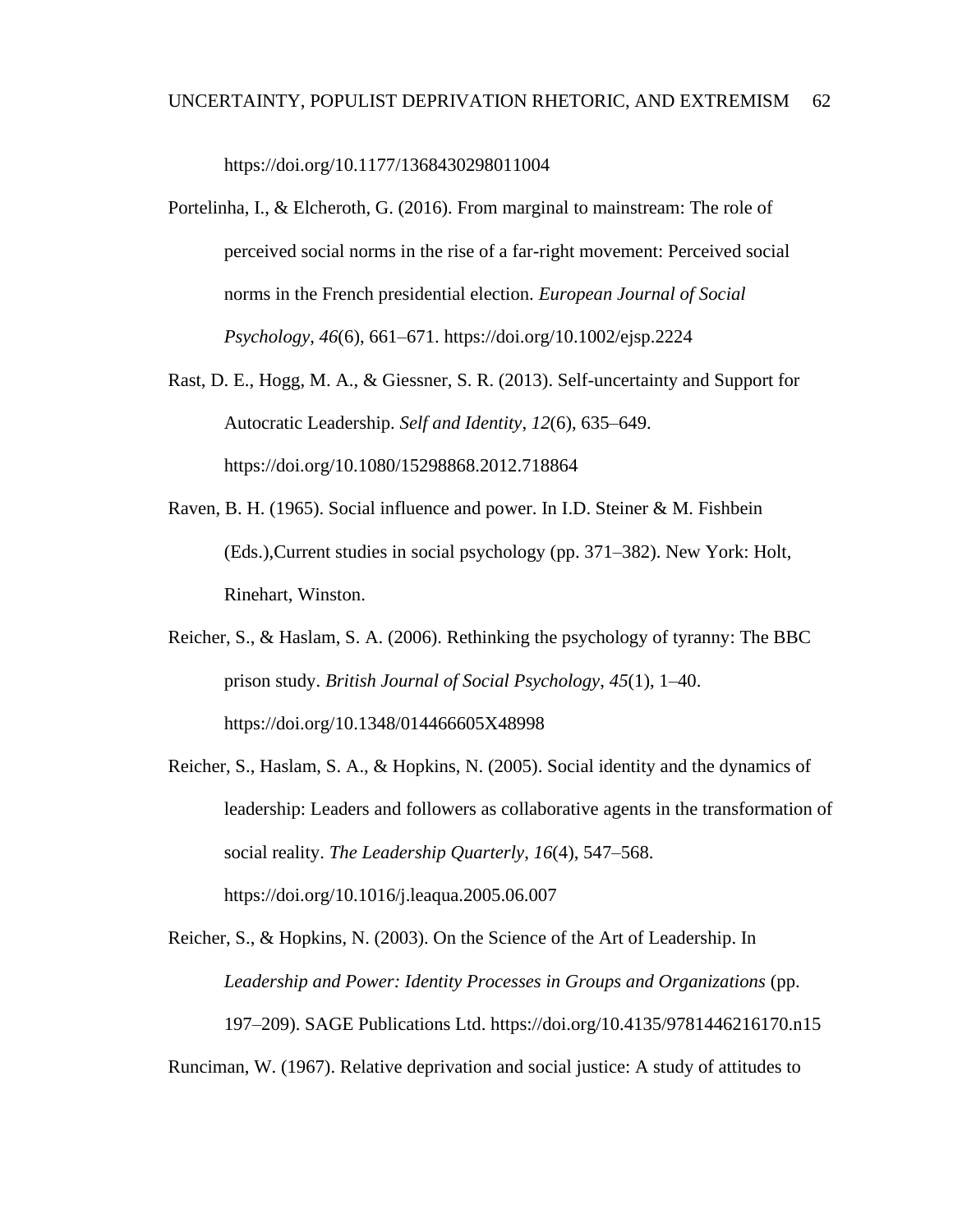social inequality in twentieth-century England. *American Sociological Review*, *32*, 132.

- Sindic, D., Morais, R., Costa-Lopes, R., Klein, O., & Barreto, M. (2018). Schrodinger's immigrant: The political and strategic use of (contradictory) stereotypical traits about immigrants. *Journal of Experimental Social Psychology*, *79*, 227–238. https://doi.org/10.1016/j.jesp.2018.08.003
- Southern Poverty Law Center Rage Against Change, Intelligence Report (2019). Retrieved Nov 1, 2019, from

https://www.splcenter.org/sites/default/files/intelligence\_report\_166.pdf

- Steffens, N. K., & Haslam, S. A. (2013). Power through 'Us': Leaders' Use of We-Referencing Language Predicts Election Victory. *PLoS ONE*, *8*(10), e77952. https://doi.org/10.1371/journal.pone.0077952
- Stier, S., Posch, L., Bleier, A., & Strohmaier, M. (2017). When populists become popular: Comparing Facebook use by the right-wing movement Pegida and German political parties. *Information, Communication & Society*, *20*(9), 1365– 1388. https://doi.org/10.1080/1369118X.2017.1328519
- Sumner, W.G., (1906). *Folkways: A study of the sociological importance of usages, manners, customs, mores, and morals.* Boston, MA: Ginn and Company.

Swann, W. B., Gómez, Á., Seyle, D. C., Morales, J. F., & Huici, C. (2009). Identity fusion: The interplay of personal and social identities in extreme group behavior. *Journal of Personality and Social Psychology*, *96*(5), 995–1011. https://doi.org/10.1037/a0013668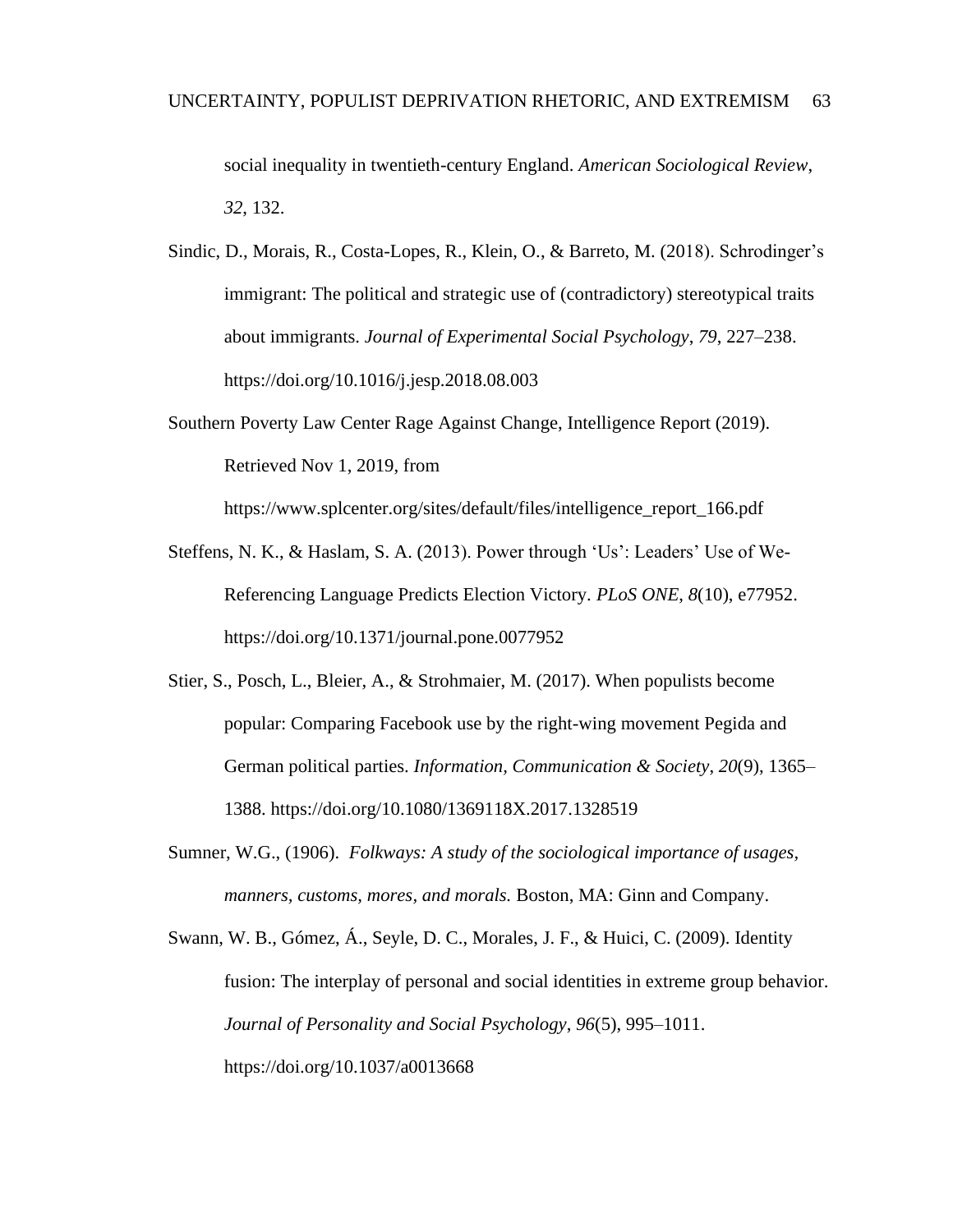- Tajfel, H. (1959). Quantitative judgement in social perception. *British Journal of Psychology*,50, 16-29.
- Tajfel, H. (1972). Social categorization. English manuscript of "La catégorisation sociale." In S. Moscovici (Ed.) *Introduction à la Psychologie Sociale* (Vol. 1, pp. 272–302). Paris: Larousse.
- Tajfel, H., & Turner, J. C. (1979). An integrative theory of intergroup conflict. In W. G. Austin & S. Worchel (Eds.), *The social psychology of intergroup relations*, 33– 47. Monterey, CA: Brooks/Cole.
- Turner, J. C (2005) Explaining the nature of power: A three-process theory. *European Journal of Social Psychology*, 35 (2005), pp. 1-22
- [Turner, J.C., & Haslam, S.A.](https://www.sciencedirect.com/science/article/pii/S1048984314000514#bbb0525) (2001) Social identity, organizations, and leadership. M.E. Turner (Ed.), Groups at work: Theory and research, Lawrence Erlbaum Associates Publishers, Mahwah, NJ, US (2001), pp. 25-65.
- Turner, J. C., Hogg, M. A., Oakes, P. J., Reicher, S. D., & Wetherell, M. S. (1987). *Rediscovering the social group: A self-categorization theory*. Oxford, England: Blackwell.
- Ullrich, J., Christ, O., & van Dick, R. (2009). Substitutes for procedural fairness: Prototypical leaders are endorsed whether they are fair or not. *Journal of Applied Psychology*, *94*(1), 235–244. https://doi.org/10.1037/a0012936
- U.S. Department of Justice. (2019, June 28). *Ohio Man Sentenced to Life in Prison for Federal Hate Crimes Related to August 2017 Car Attack at Rally in Charlottesville, Virginia* [Press Release]. https://www.justice.gov/opa/pr/ohio-